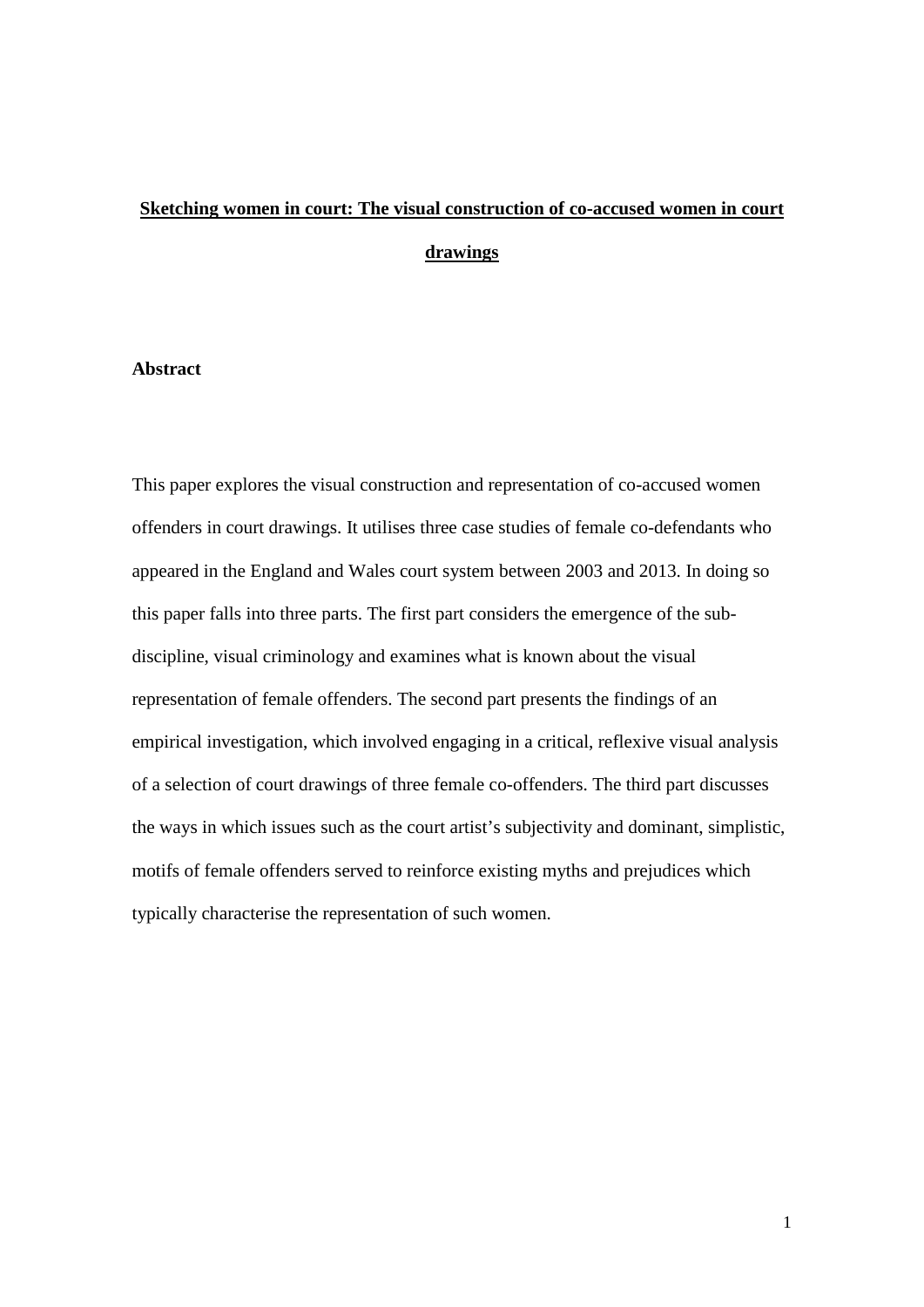#### **Introduction**

 Within criminology there has traditionally been a preoccupation with objectivity, statistical analysis and the written narrative, which Young (2011) refers to as the 'bogus of positivism'. However, in recent years, there has been a growing recognition of the significance and 'spectacle' of the image, emphasising the cultural, social and political power of images of legal, crime and criminal justice issues (see, for example, Rafter, 2014; Ferrell et al, 2004; Hayward & Presdee, 2010; Carrabine, 2014). Much of this literature discusses the use of photography, particularly focussing on issues such as witnessing trauma (Walklate et al, 2011), images of violence (Carrabine, 2014) and the 'mug-shot' (Birch, 1993; Finn, 2009). However, there is little discussion of the visual construction of court drawings, particularly from a feminist perspective.

 This paper will explore the visual construction and representation of a selection of UK court drawings from three case studies of female co-offenders. It will critically consider how court drawings may represent the cultural and social processes that underpin the construction and public understanding of female offenders in court. Consequently, this paper not only seeks to deconstruct the court drawings of the female co-offenders, but to also use the images as an introduction to a discussion about the over-simplistic, partial and androcentric construction of women in court.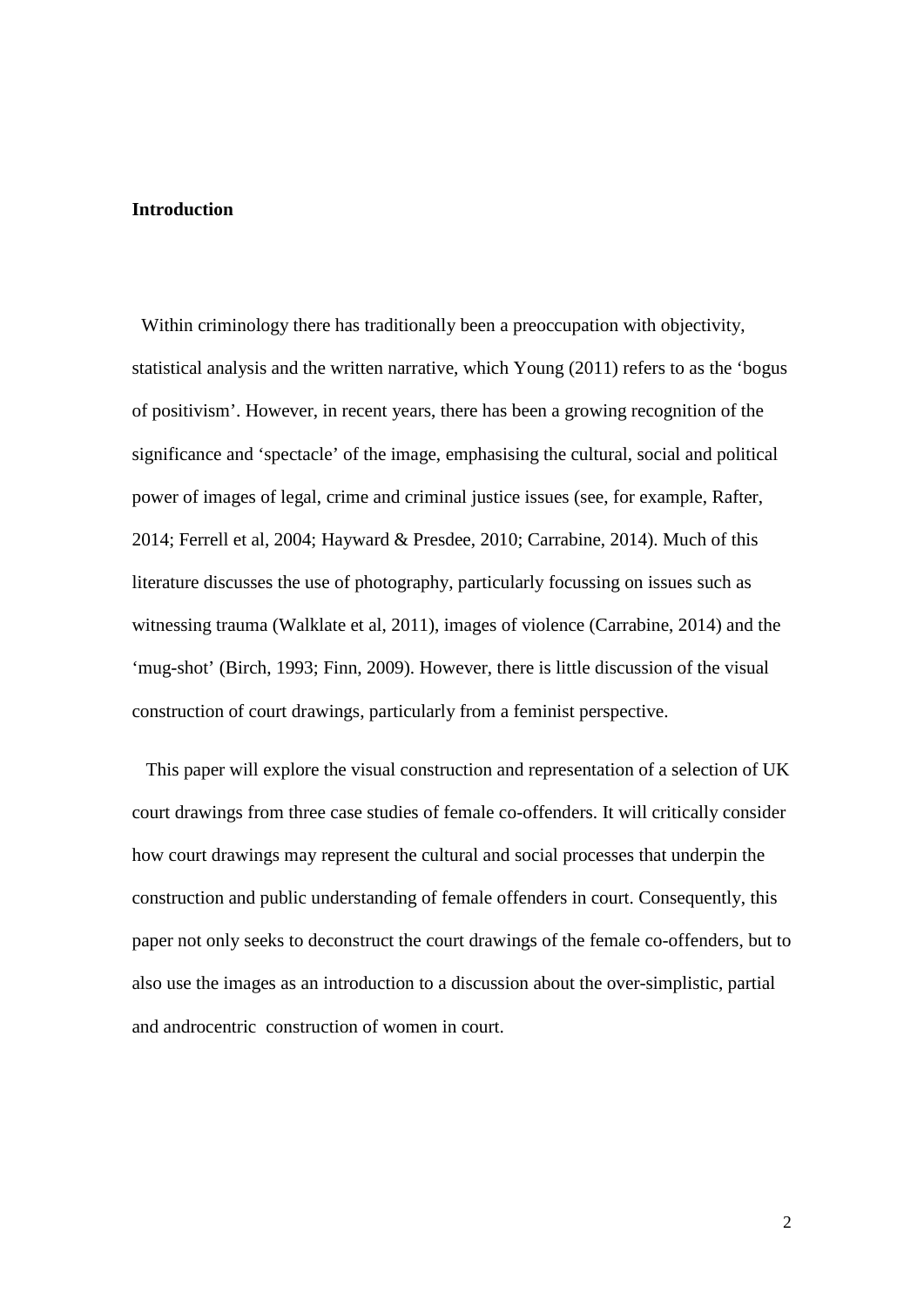The court drawings analysed in this paper are taken from three UK case studies of coaccused women, all of whom co-offended with a male partner, namely Vanessa George, Maxine Carr and Vicky Pryce. These three cases were selected given that they were recent and high profile examples of female co-offending and the crimes that they were convicted of ranged in seriousness. Vanessa George was a nursery worker, who was involved in the exchange of indecent imagery of children via an online paedophile ring. She was eventually convicted and sentenced in 2009. Maxine Carr was convicted for perverting the course of justice in the Holly Wells and Jessica Chapman murder case in 2003. Her then partner, Ian Huntley, was charged with the murder of the two schoolchildren and Maxine Carr provided a false alibi for him on the night of their murder (Gerrard, 2004). Finally, Vicky Pryce was convicted of perverting the course of justice in 2012 for knowingly taking her then husband, Chris Huhne's, speeding penalty points in 2003. This transpired as Pryce disclosed to the British press in 2011 that Huhne had forced an unnamed individual to take his speeding penalty points. This incident, coincidently or not, followed a public divorce between the couple following Huhne's disclosure of an affair. Despite aiming to remain anonymous, it eventually emerged that it was Pryce who had taken the penalty points on her husband's behalf. This case would ordinarily not capture the public's attention, however, Chris Huhne's (previous) status as a Liberal Democrat MP and Vicky Pryce's position as a leading UK economist arguably increased the newsworthiness and profile of this case.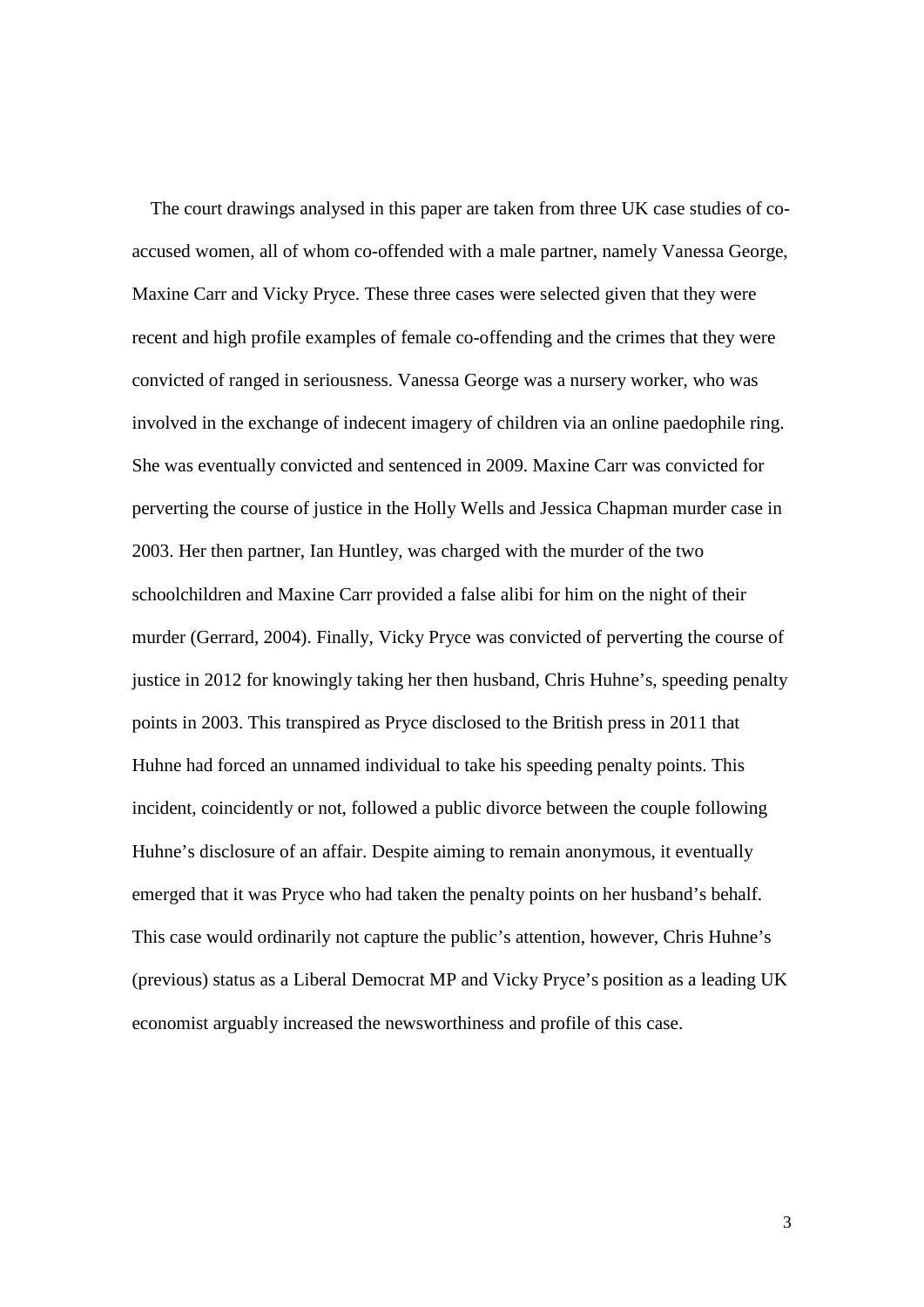The twelve court drawings were analysed using a critical reflective method and whilst the co-defendants, particularly the women, were the primary focus, the whole image was analysed to explore the broader representation and construction of court drawings. Before discussing the analysis of the visual representation of the three aforementioned female co-offenders in court drawings, the paper will provide an overview of the existing, related literature, discussing visual criminology and the visual representation of female offenders.

#### **Visual Criminology and 'Images' of Crime**

 Images of crime are arguably becoming as real as crime and criminal justice itself (Hayward and Presdee, 2010). According to Greer et al (2007: 5), "the visual constitutes perhaps the central medium through which the meanings and emotions of crime are captured and conveyed to audiences". It is arguably the visual that increasingly shapes our engagement with and understanding of key issues related to crime and crime control (Greer et al, 2007; Hayward and Presdee, 2010; Rafter, 2014). Power is increasingly exercised through mediated representation and symbolic production, therefore the image and cultural representation emerge as key components of negotiating late modern reality (Ferrell, Hayward and Young, 2008; Hayward and Presdee, 2010).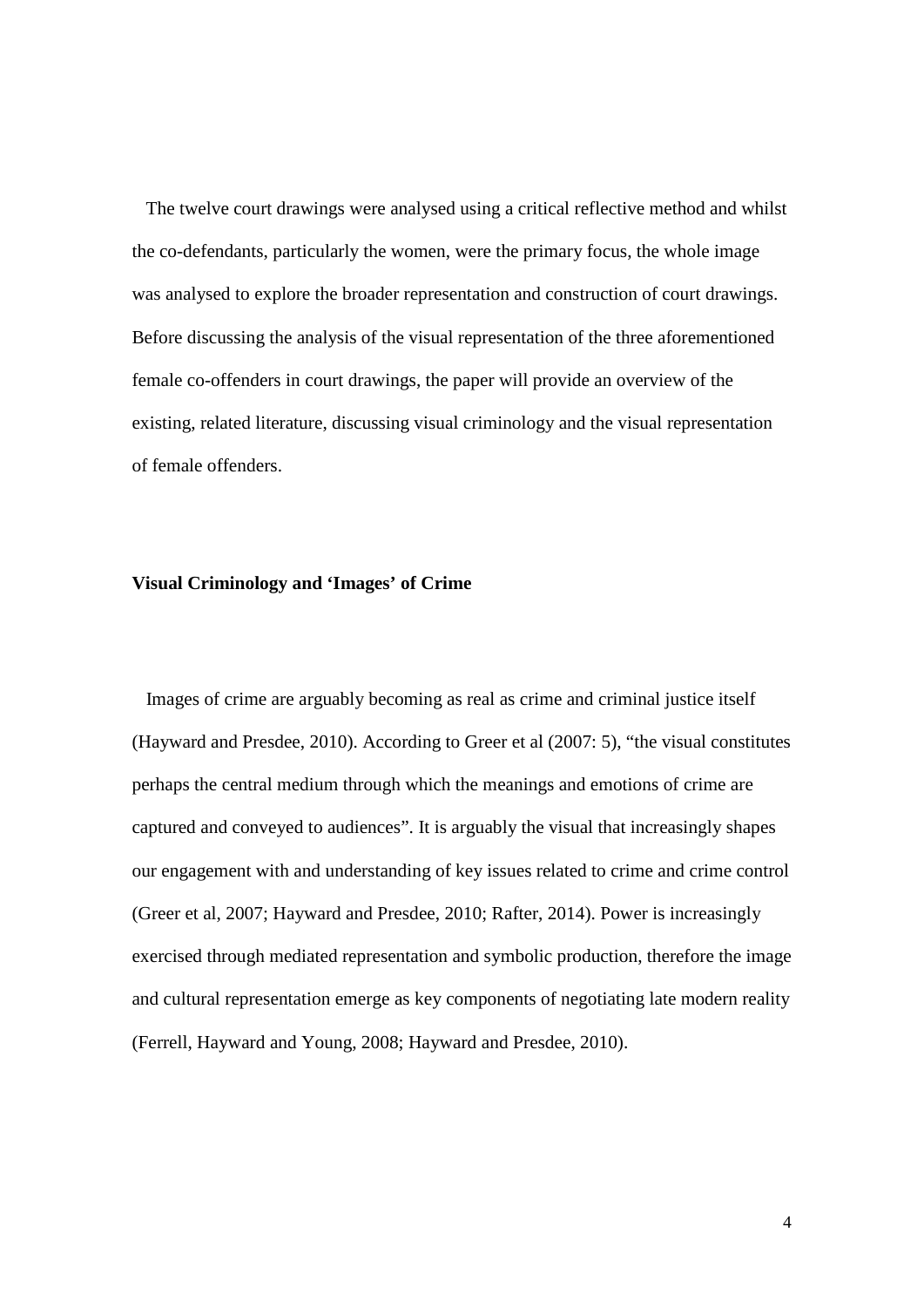Ferrell et al (2008) argue that it is difficult to imagine how criminology could not be regarded as 'visual', particularly in an age where images of crime are continually thrust into public consciousness through a variety of media sources. Due to this increasing recognition of the significance of the visual, there has been a recent emergence of the sub-discipline 'visual criminology'. According to Rafter (2014: 129), "visual criminology is the study of the ways in which all things visual interact with crime and criminal justice, inventing and shaping one another". Visual criminology engages with the meaning, affect, symbolic power and spectacle of the 'image', thus encouraging a critical engagement with and expansion of the criminological imagination (Hayward, & Presdee, 2010; Young, 2011). To fully engage with a visual criminological approach, visual analysis must be attuned to representation as well as the ways in which visual culture impacts upon individual and collective behaviour (Hayward, 2010).

 To date, much of the work of visual criminology has focussed on the use of photographs (Carrabine, 2014; 2012; Walklate et al, 2011) and video or television (Brown and Rafter, 2013). The birth of the camera intersects with criminology in many ways, such as the traditional police photograph or 'mug shot' (Carrabine, 2014) or less obvious examples, such as the fingerprint (Finn, 2009). Photographs are often understood as being a more objective form of representation, particularly in comparison to drawings or sketches, hence why they are often used in law enforcement and criminal identification (Finn, 2009; Marder, 2013). However, irrespective of the ability of the photograph to capture a 'moment in time' and the consequential belief that this leads to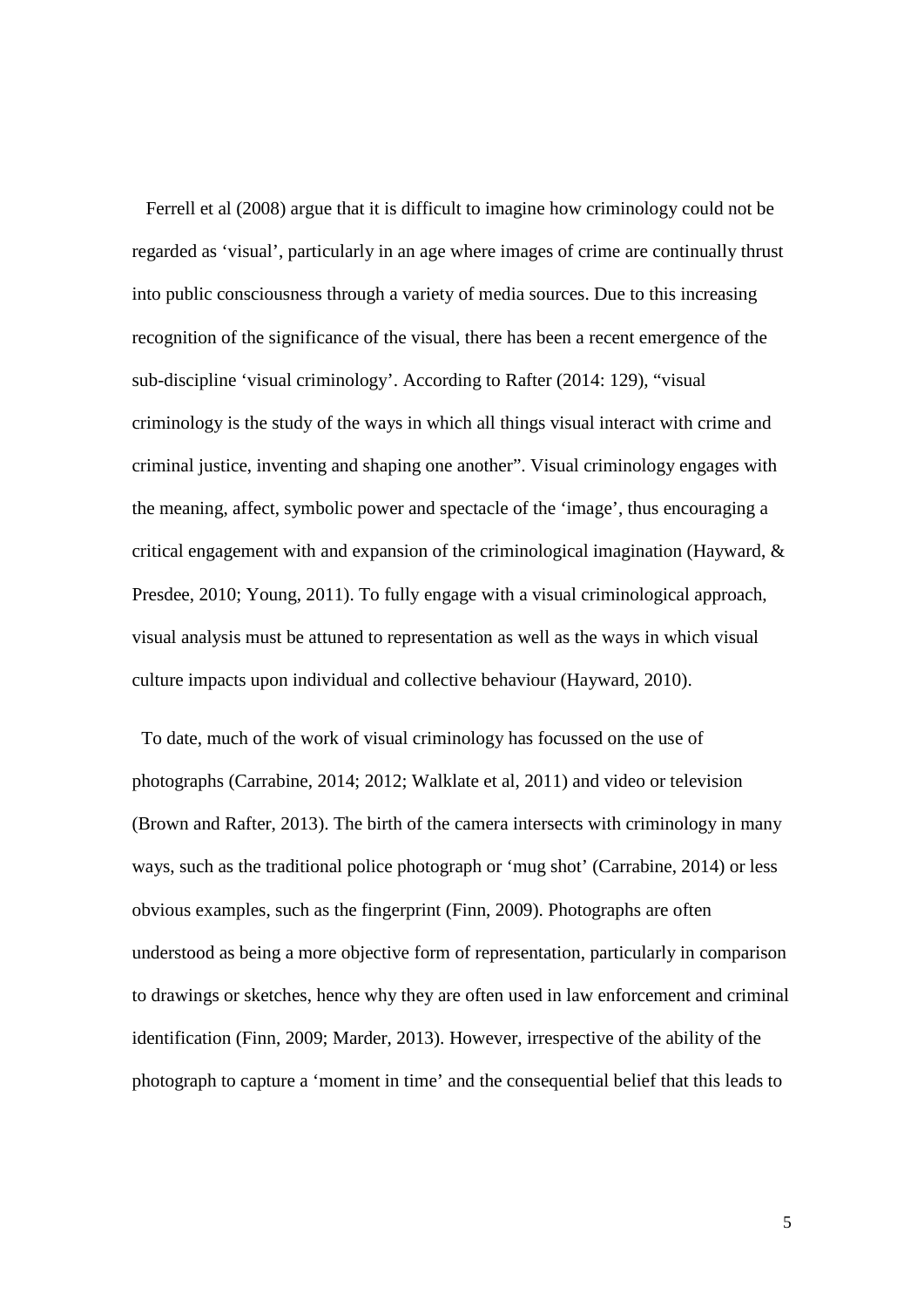an objective 'truth', the subjective influence of the photographer on the end result has increasingly been acknowledged (Finn, 2009). Sekula (1981) challenged approaches to photography that ignored the social and political functions of images and exposed their ideological interplay in wider systems of classification, control and order. Furthermore, Ferrell and van de Voorde (2010: 41) argue that a photograph captures "not that of the people in front of the lens, nor that of the photographer, but of the shared cultural meaning created between the photographer and those photographed in a particular context". This highlights that the power of photographs lies in both their ability to display life events and on their conative ability to draw upon broad symbolic systems, visually representing hidden codes of meaning (Barthes, 1977).

 Particularly significant to this paper are the links between the physical image and criminality primarily discussed in Lombroso's work on the 'born criminal' and female criminality. Lombroso (1876) made direct links between the physical body and criminal propensity and by extension, captured this in its visual representation by deploying the 'mugshot' as a key document in his work. Lombroso utilised images of 'born criminals' in much of his work and also established a museum of criminal anthropology (Rafter, 2014). As highlighted by Rafter (2014: 130), "no criminologist has ever drawn more heavily on the visual, or revelled more in the imagery of crime". Similarly in a UK context, the statistician, Galton (1879), used composite photographs of convicts to identify a biologically determined 'average' offender. With this in mind, the intersection of crime and photography during this time period implied that certain types of body are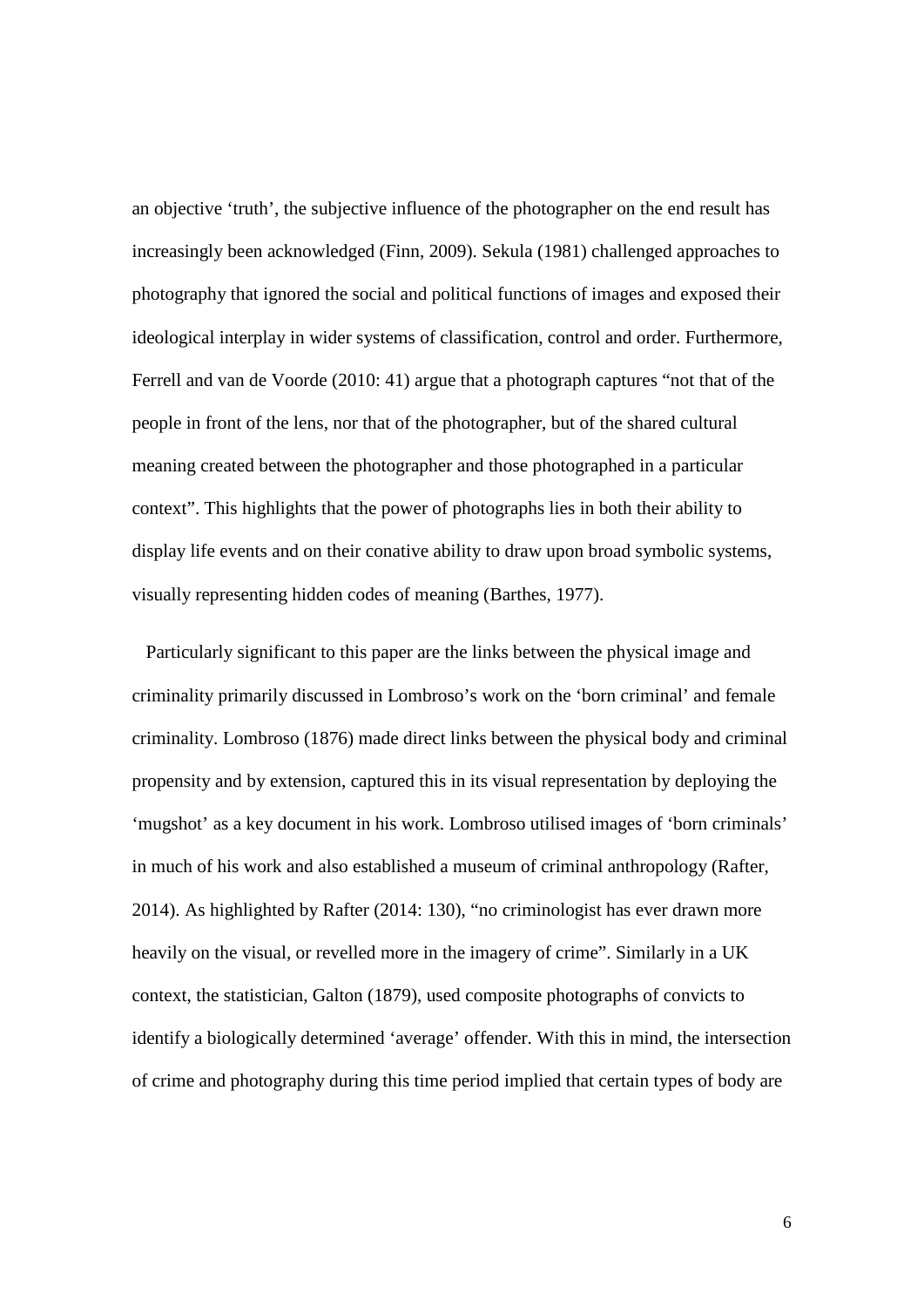more prone to deviancy and thus visibly identifiable as 'criminal'. The use of photography and visual imagery within law enforcement practices reflect socially constructed categories of what constitutes criminality. As argued by Finn (2009: 30), "the criminal body was defined in terms that reflected racial and gender biases and that supported existing social theories and hierarchies". This exercise of power through law enforcement techniques reinforced the normalcy of the white, male body and consequently stigmatised other bodies as anomalous and therefore deviant (Finn, 2009). Despite Lombroso and Ferrero's (1893) work being published during the Victorian period, it provides a useful insight into the myths and prejudices that remain to have a significant impact on the study of women and crime today, primarily in terms of dominant images of female offending (Lloyd, 1995).

 However, although the last couple of decades has witnessed an increased interest in the 'visual' in criminology and the social sciences more broadly, drawing has all but been neglected from this process (For example Rose, 2007; Pink, 2006). A notable exception is the plethora of work exploring graffiti art and crime (For example, Glazer, 1979; Austin, 2001; Snyder, 2009), but other types of drawing have received much less critical consideration within criminology. Within the social sciences, the use of drawings is often discussed in relation to how this method can benefit or support children during difficult situations, such as investigative interviewing (Poole & Dickinson, 2014; Katz et al, 2014) and discussing experiences of bullying (Andreou, Bonoti, 2010). However, in spite of this absence in criminology, art history is gradually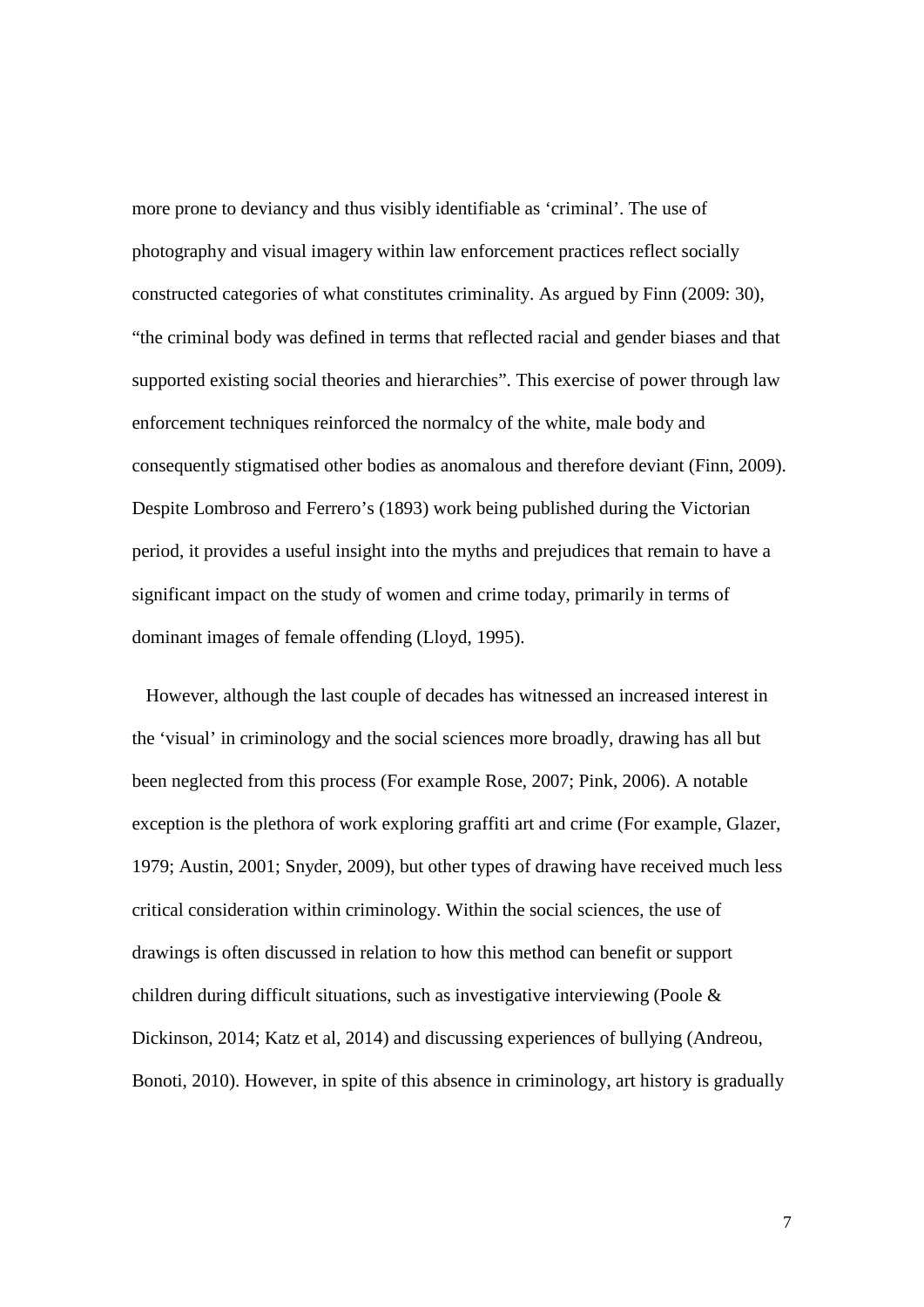exploring the complex relationship between law and art, particularly in relation to photography and increasingly courtroom sketches (Young, 2005)

 Photography and sketching in court and the publication of such photographs or sketches have been prohibited in English law since 1925 (Nead, 2005; Cheston, 2010). Court artists are consequently unable to sketch whilst in court and are thus expected to memorise colours, clothing, facial mannerisms and physical idiosyncrasies of those involved in a particular court case (Cheston, 2010). The production of court drawings is therefore based on 'objective' evidence, yet is a subjective testimony of a particular day, moment or incident in court. Nead (2005: 182) argues that:

"We are present at the trial only by virtue of the courtroom sketch; but the sketch does not have the unmediated presence of the camera. We are aware of its artifice and of the agency of the artist; we are conscious of the act of portrayal".

Furthermore, court artists are often required to compress hours of court action into a single drawing that crystalizes events, thus highlighting the subjective and partial nature of this type of image. Court drawings are often intended to illustrate news reports, therefore the style of the drawing and the included and excluded detail is likely to be influenced by imagining the intended audience for the work (Nead, 2005). As highlighted by Surette (1998), media and legal systems should not be viewed as being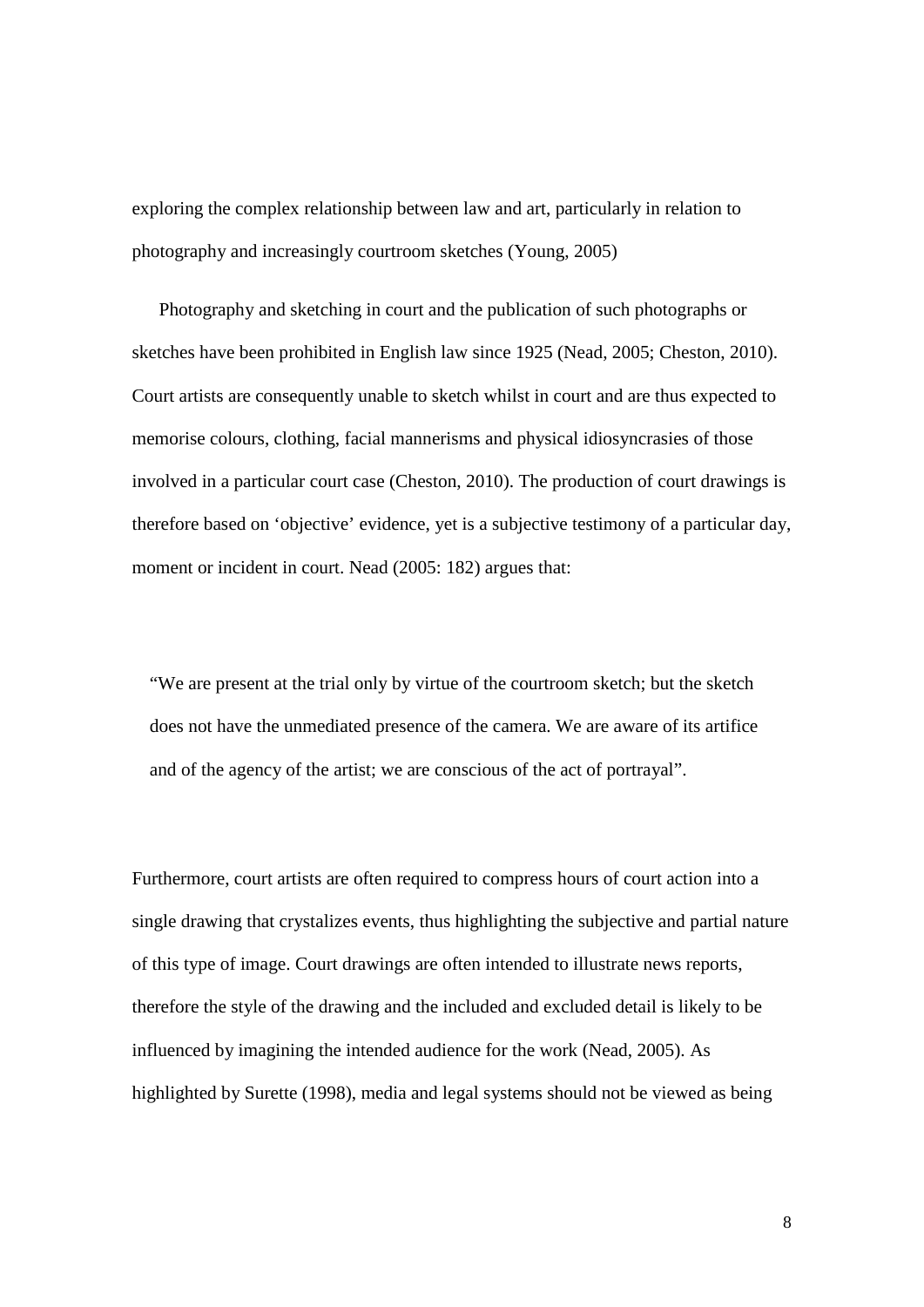autonomous entities, rather the complex interactions and relationship between them should be closely examined. While the use of court drawings in news reports will not be analysed in this paper, the context and purpose of production will be critically considered.

 Arguably, there may come a time when court artistry is no longer needed in the UK, as cameras are now allowed in Scottish courtrooms and cameras were used in the England and Wales Court of Appeal for the first time in England in October 2013. However, court artistry currently remains to be the general publics' main, if not only, visual insight into what happens in court, therefore the artistic impression is a vital source of information regarding legal and criminal justice issues.

#### **Gender, Crime and the Visual**

 Before critically considering the intersection of gender, crime and the visual, it is important to reflect on how female offenders are constructed and understood more broadly. As highlighted by Lloyd (1995), female offenders are 'doubly deviant, doubly damned' as they are not only judged for transgressing the criminal law, but more importantly, the laws governing acceptable forms of femininity. Consequently, the criminal woman is judged both for the crime that she has committed, but also for the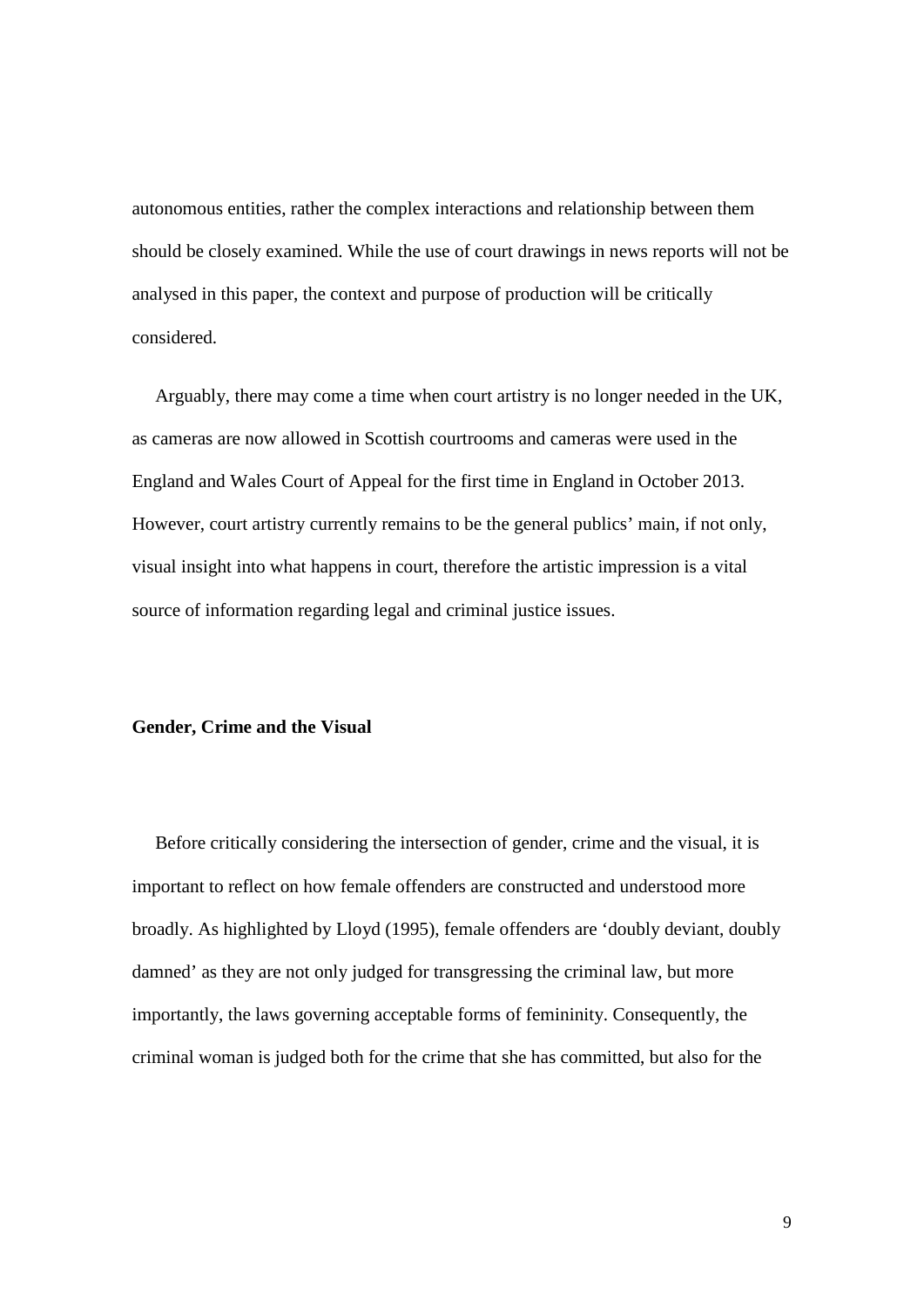sort of woman that she is (Lloyd, 1995). Edwards (1984) argues that this notion can influence women's position and construction in court, as she suggests that women are on trial for both their criminality, but also the extent to which they are perceived to be feminine and a good wife and mother. Women are judged against the 'reasonable man' of the law, therefore not only does this invoke the experiences and values of men upon women, (Naffine, 1987), but it also means that women are easily placed into 'manmade' dichotomies in an attempt to explain their behaviour (Ballinger, 2012).

 Consequently, representations of female offenders often become entrenched with over-simplistic categories such as, 'mythical monsters', 'bad mother' or 'mad' or 'bad' (Ballinger, 2000; Jewkes, 2015; Jones and Wardle, 2008). Those women who fall into the 'mad' category are often portrayed as being unstable or hysterical, whereas those who are constructed as bad are viewed to be inherently evil and wilfully defiant of their gender role expectations (Berrington et al, 2002; Heidensohn, 1996; Lloyd, 1995). Such over-simplistic, dichotomous and deterministic frames of reference for female offending impacts upon the ways in which such behaviour is constructed and understood, despite the reality of such women's lives being much more complex (Ballinger, 2000; 2012). In summary, in an effort to make criminal women's actions appear less of a concern to society, female offending is often individualised, pathologised and explained by over-simplistic and deterministic explanations such as being inherently evil or psychologically impaired (Myers and Wight, 1996; Naylor, 2001; Barnett, 2006).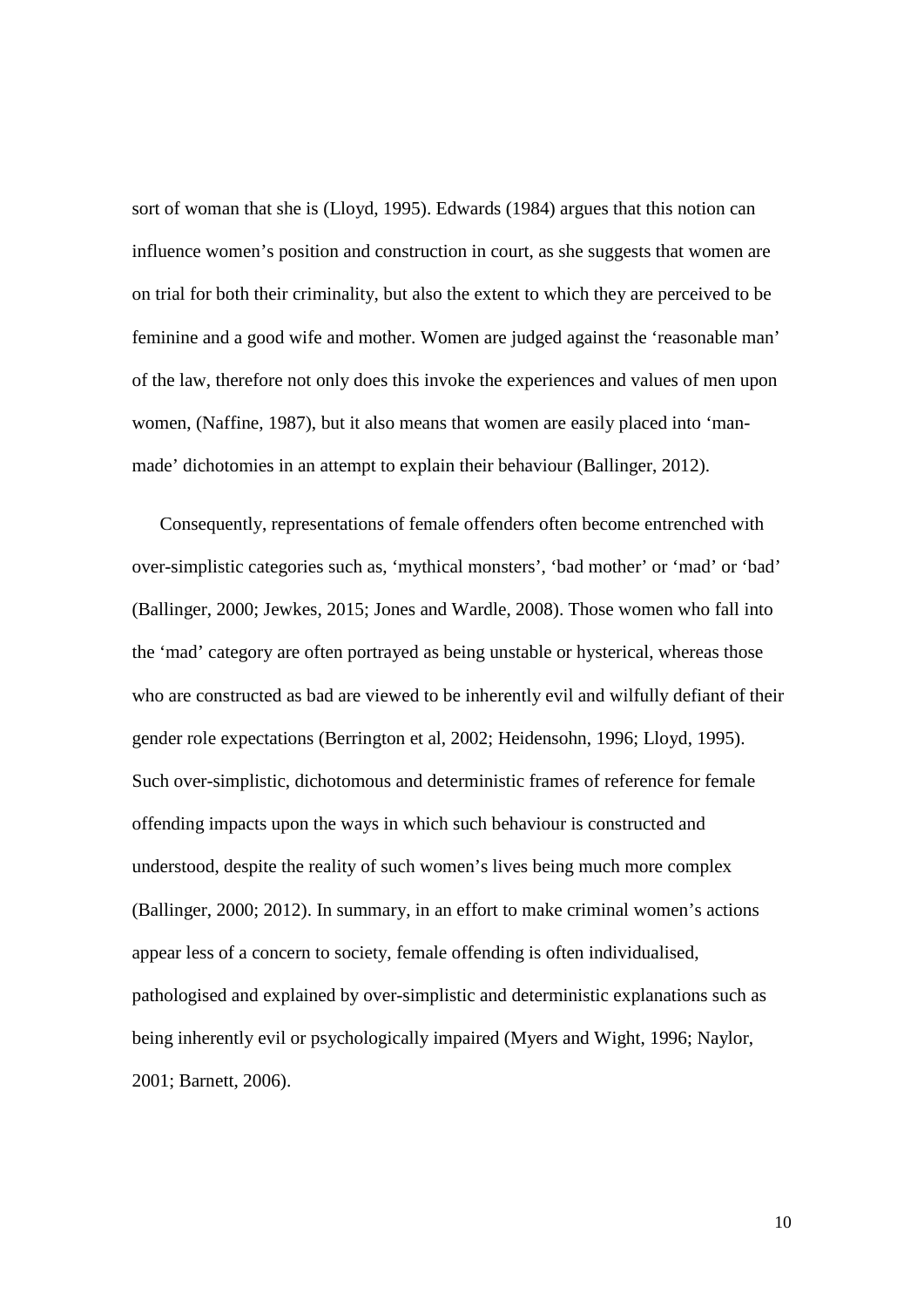Despite the fact that women historically and contemporaneously commit less crime than men (Heidensohn, 1996; Wykes, 1998), Heidensohn (2002) argues that women criminals provide some of the most compelling images of crime and deviancy. Crime is generally constructed as a masculine act (Naffine, 1987; Ballinger, 2000; Jewkes, 2015), therefore men's offending is normalised to a greater extent than women's criminality. Feminist criminologists have argued that the law and legal institutions are defined by gendered discourses (Smart, 1977; Carlen, 2002; Ballinger, 2000; 2007; 2012). Ballinger (2012), for example, argues that women are limited to subject positions in court and the gendered nature of the law and the pervasive male hierarchy of knowledge has particularly negative consequences for female offenders who stand trial. Consequently, female criminals who commit typically 'unfeminine' offences, such as violent acts, crimes against children or murder, are treated and represented harshly (Grabe et al, 2006; Ballinger, 2000)

 Despite the growing body of literature, which explores the legal and media representation of female offenders more broadly (For example, Ballinger, 2012; Edwards, 1984; Jewkes, 2015; Barnett, 2006; Naylor, 2001; Grabe et al, 2006), there has been little research which explicitly explores the visual representation of women criminals, with some notable exceptions. Birch (1993), argued that due to the media's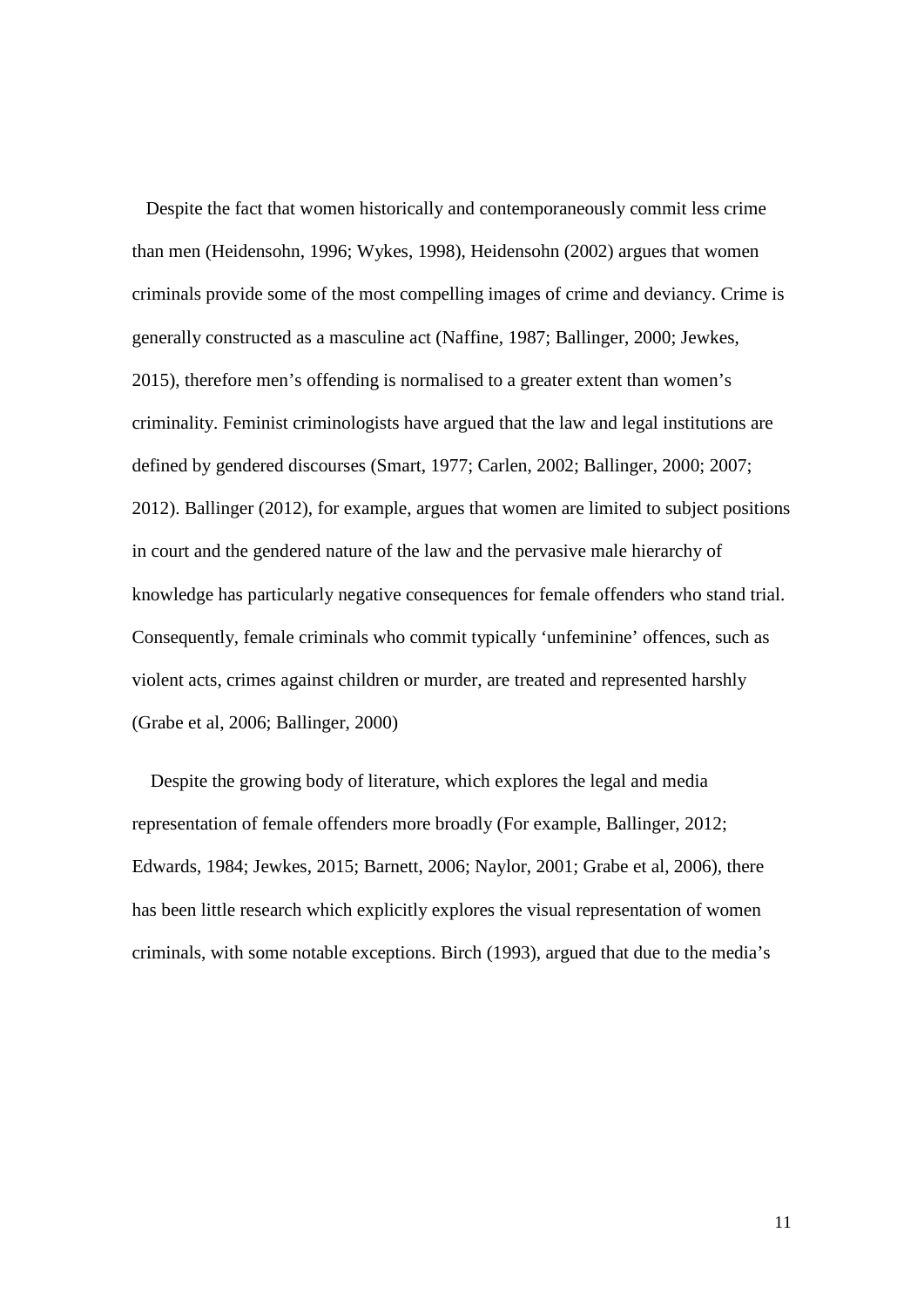distinct and purposeful use of imagery during the reporting of Myra Hindley<sup>[1](#page-11-0)</sup>, particularly the use of the now infamous mugshot, the image of her dyed blonde hair and impassive stare, connotes "modern affectless evil in a way that the contemporary photograph of Brady never has" (French, 1996: 38). In addition, Jones and Wardle (2008) explored the visual construction of Maxine Carr and demonstrated the 'power' that images in news can have on representation. Jones and Wardle (2008: 68) argue that the use and placement of images in the media representation of Maxine Carr led to a "total annihilation" of her character and consequently implied that she was 'equally guilty' and an 'equal partner' to Ian Huntley, in spite of her secondary role in the offending. Furthermore Yardley and Wilson (2015) argue that the images and drawings of Mary Ann Cotton <sup>[2](#page-11-1)</sup> were deliberately coarsened to make her appear less attractive, arguably to distance her crimes from idealised versions of femininity and womanhood.

 However, much of the existing literature within this area locates the visual analysis of female offenders within a media representation context and considers the use of images in relation to their placement, in page layouts and against the wider written narrative of the women's representation. An exception to this is Mulcahy (2015b), who analysed the mugshots of suffragettes who refused to have their photograph voluntarily taken on admission to prison. She argued that unlike other women offenders portrayed in

<span id="page-11-0"></span><sup>&</sup>lt;sup>1</sup> Myra Hindley was convicted with her partner, Ian Brady, of murdering five children between 1963-65. She was sentenced in 1966 to life imprisonment and she later died in prison in 2002.

<span id="page-11-1"></span><sup>&</sup>lt;sup>2</sup> Mary Ann Cotton was convicted and hanged for poisoning and subsequently murdering up to 21 victims in the late 1800's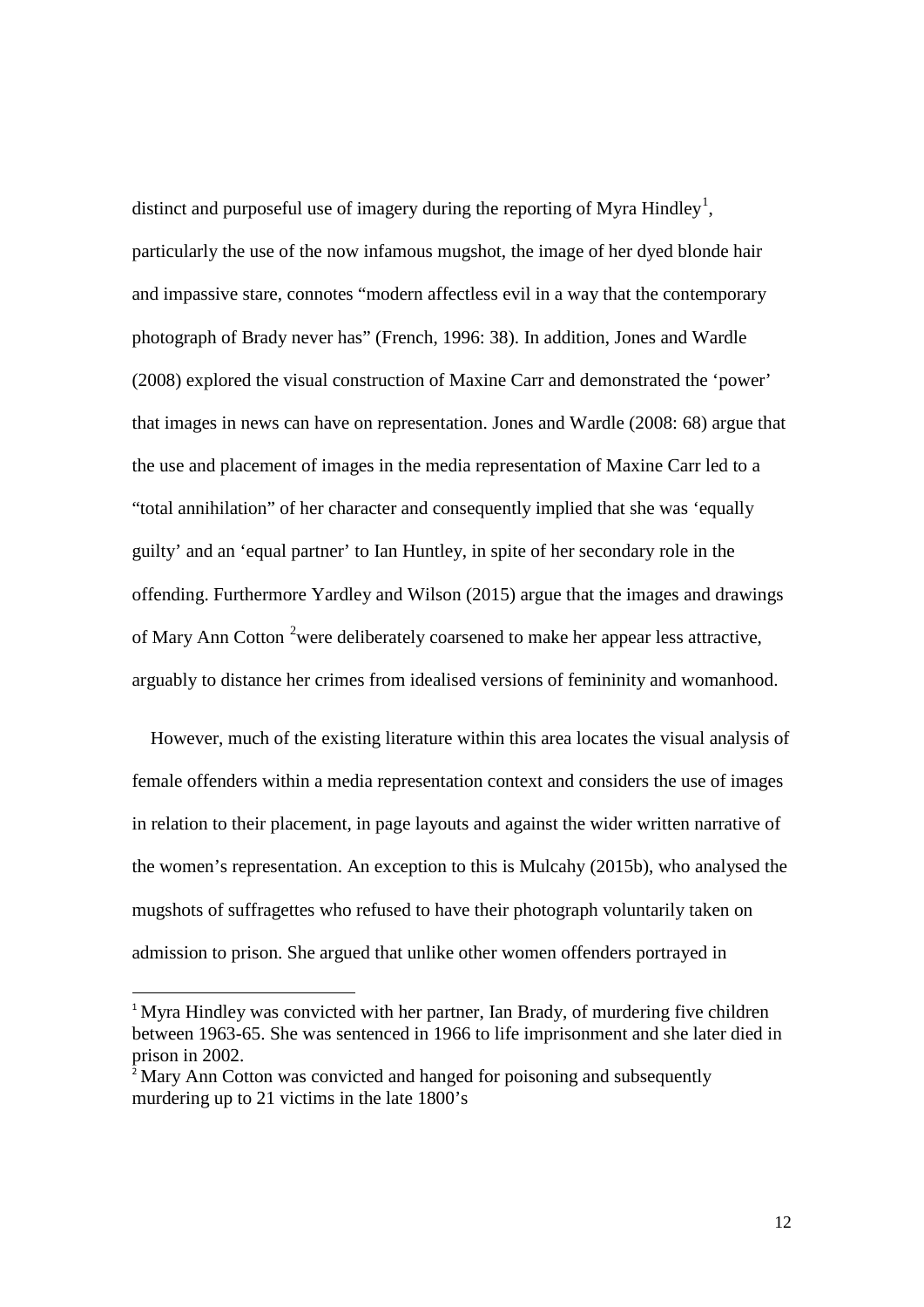photographic archives of the police, the suffragette's had the resources and inclination to challenge how they were represented and what it meant to be labelled criminal. However, to date, there has been little exploration of the visual construction of women offenders within a legal context and a distinct absence of their representation in court drawings. With this in mind, this paper applies a critical and reflexive approach to the visual construction of female offenders in court drawings. This challenges the 'bogus of positivism' associated with criminology, which privileges the written text over the spectacle of the image (Young, 2011; Pink, 2007; Hayward and Presdee, 2010) and also attempts to progress visual criminology's engagement with representation beyond the scope of the photograph.

#### **Critical Visual Methodological Approach**

While images should not necessarily replace words as the dominant mode of research, they should be regarded as equally meaningful (Pink, 2007; Rafter, 2014). Cunneen (2010: 133) suggests that an analysis of images provides the opportunity to "break out of the positivist epistemological straight jacket" that has dominated criminological theory and practice. Pink (2007) argues that visual analysis should be conducted reflexively and outlines three key principles of visual analysis. Firstly, Pink (2007) argues that it is impossible to gain an objective and 'true' visual record of any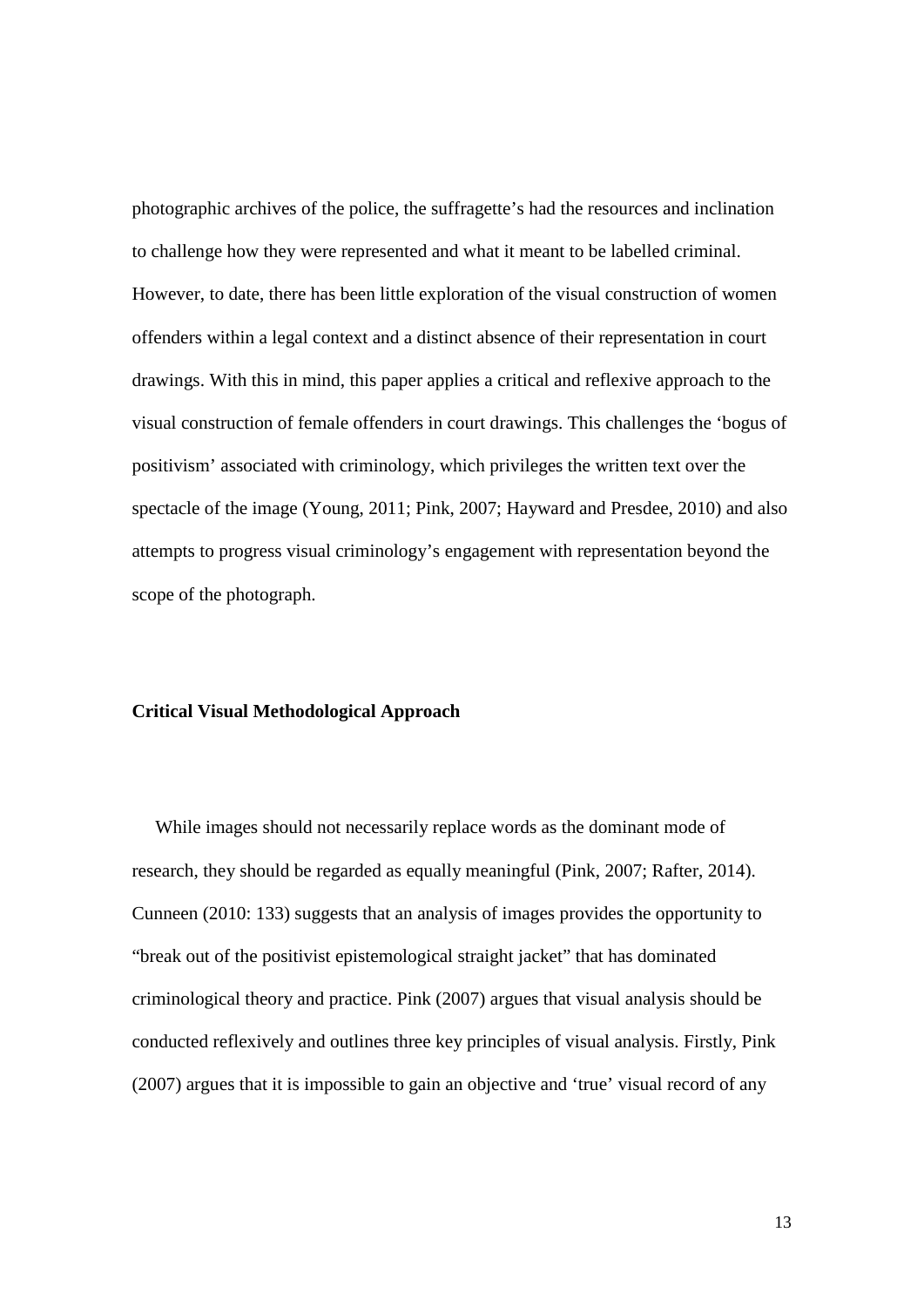process. Secondly, she suggests that the context of image production should be analysed to consider how visual content is informed by subjectivities. Finally, analysis should focus on the content of images, as well as the meanings that different individuals give to those images in different contexts (Pink, 2007). A method of analysis based loosely on Pink's (2007) suggestions is adopted in this paper. This analytical approach is purposefully reflexive and aims to deconstruct the image, as well as use the image as an entrée into a discussion about the often over-simplistic and gendered construction of female co-offenders in court.

 Furthermore, Barthes (1977) argues that photographs are loaded messages packed with encoded cultural meanings that are not apparent at first glance. This paper applies this concept to court drawings and explores both the denotative (literal) level of the drawings as well as the connotative (figurative). This approach considers the ways in which ideology informs discursive meanings to purport and transmit 'truths' and 'realities' about co-accused women in court.

 The visual analysis adopts a feminist approach, particularly drawing on the work of Smart (1989). Following and extending Foucault, Smart (1989) argues that law is a powerful discourse, which has exclusionary and damaging effects for women. Combining Pink's (2007) approach to visual analysis, with aspects of Smart's (1989) feminist critique of law, enables a critical understanding of the ways in which the court drawings reinforce and perpetuate the gendered nature of law, which thus disqualifies the experience and knowledge of women subjects (Smart, 1989).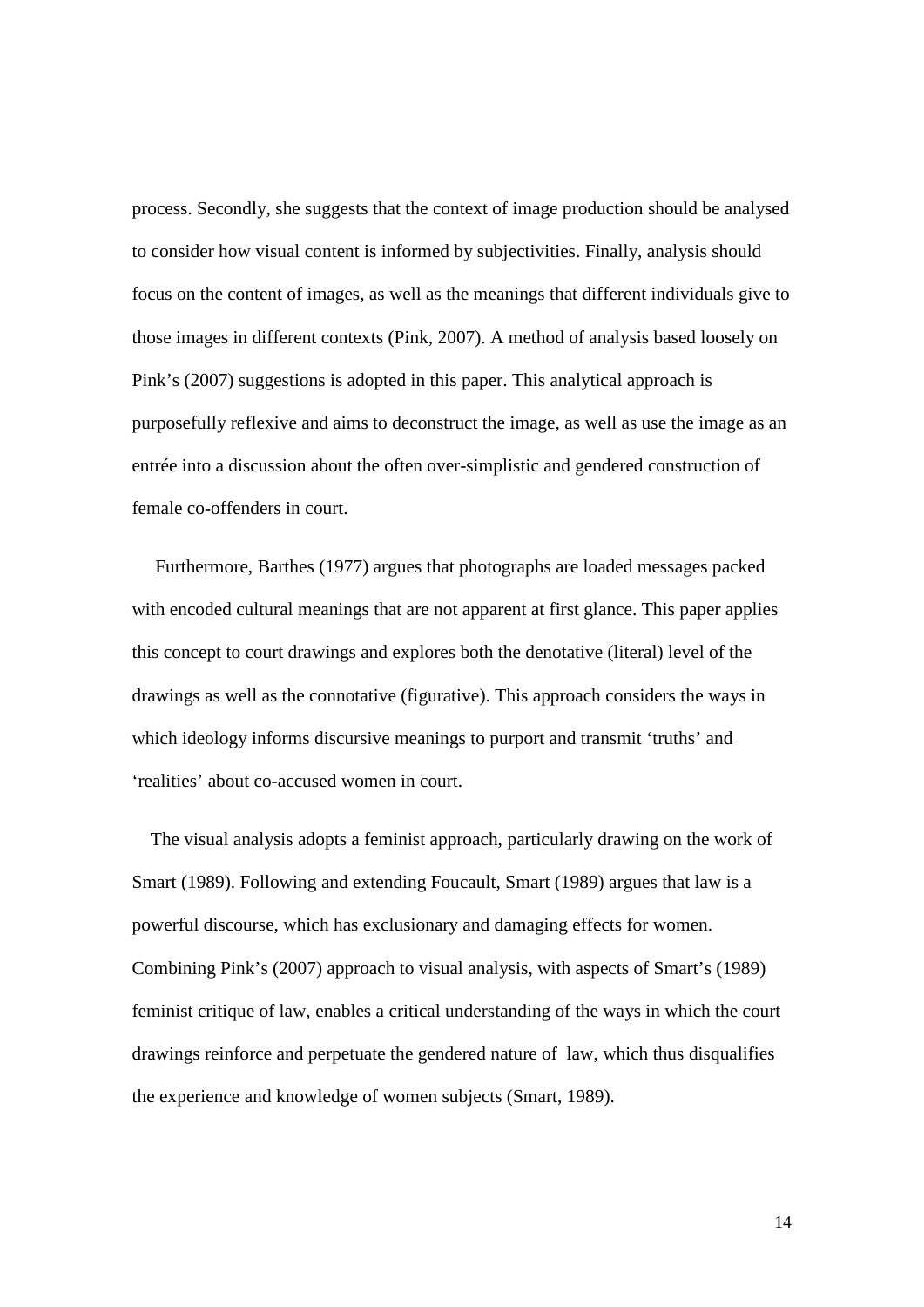It is recognised that the meaning of the court drawings are overlaid by the author's own, personal interpretations and the endeavours of this paper are admittedly subjective (Walklate et al, 2011). Nonetheless, the reflexive and critical approach to analysis enables an exploration as to what the images imply about the wider world, rather than solely considering what they mean in and of themselves. As highlighted by Pink (2007: 118-119), analysis is not simply a matter of interpreting the visual content of images, but also involves "examining how different producers and viewers of images give subjective meanings to their content and form". Thus this paper aims to establish what we 'see' of a particular moment in court and what we do not 'see' (Walklate, McGarry and Mythen, 2014). It is also important to note that at the time of writing, there are three court artists in the UK, all of whom are women and the potential significance of this will be discussed later in the paper. With all of this in mind, this paper seeks to critically consider how court drawings may represent the cultural and social processes that underpin the construction and public understanding of women criminals in court.

 The three cases chosen in this paper were selected due to them being high-profile examples of female co-offending, each case having a selection of court drawings to analyse and the offences committed ranging in seriousness, thus allowing the opportunity for comparison. Although the court drawings were analysed on a case by case, image by image basis, a number of key themes have been identified across each of the three case studies. Consequently, the findings section has been structured around these themes. The trials occurred between 2003 and 2013 and there were 15 publically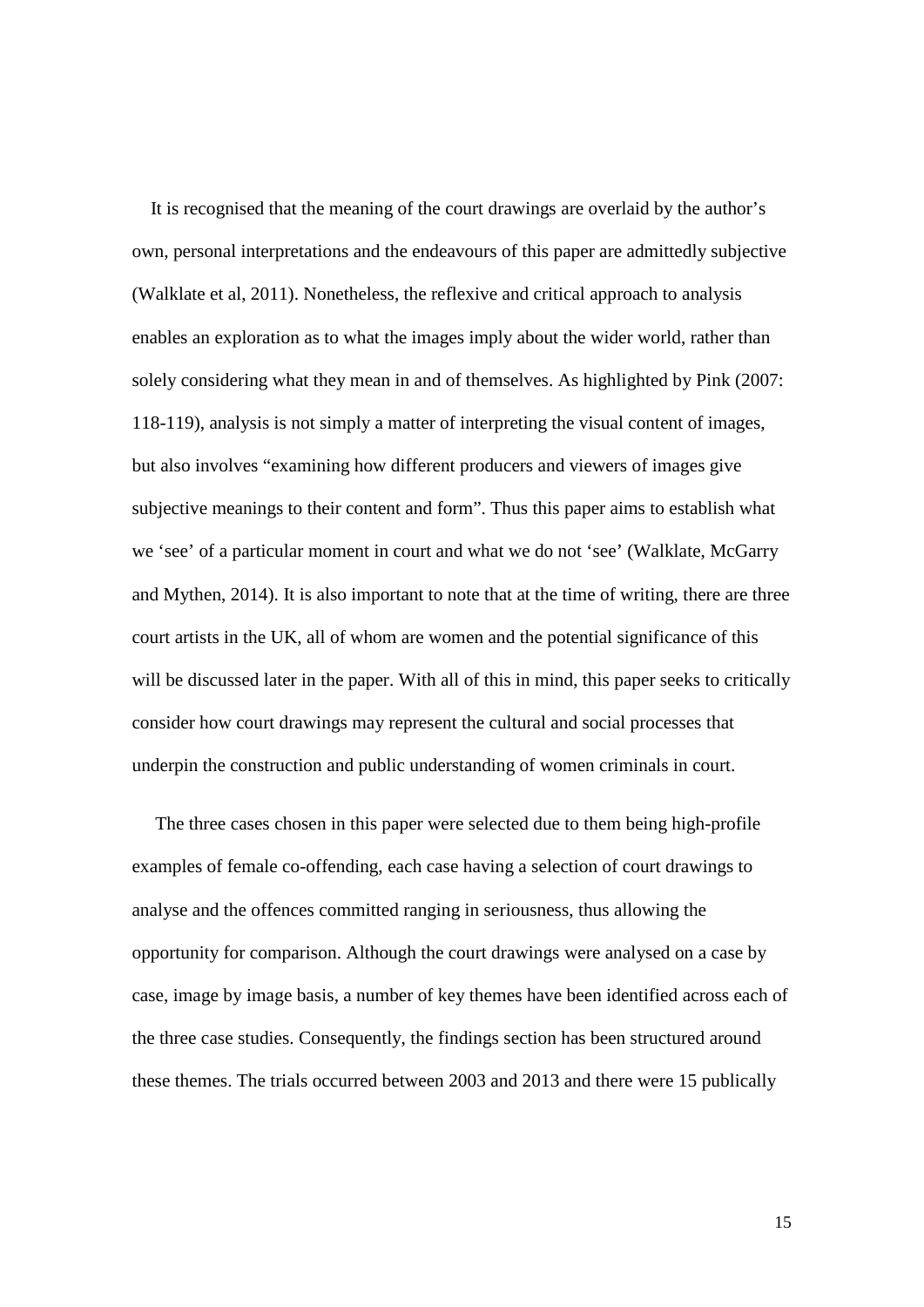accessible court drawings available for analysis (three for Vanessa George, seven for Maxine Carr and six for Vicky Pryce). It was ensured that all of the court drawings publically available were obtained for analysis by accessing them via the court artist directly, or via their website. The images that were not selected were mostly cropped versions of the drawings already selected for analysis. Due to the analysis focussing on the full drawing, rather than the context in which it was used in media, it was concluded that the cropped versions would not add to the analysis. When analysing the images, whilst the co-defendants, particularly the women, were the primary focus, the whole image was analysed to explore the broader representation and construction of court drawings.

 It is also significant to note that I attended the trial of Vicky Pryce and Chris Huhne, which is one of the case studies analysed and although this is not considered to be a formal research method in the context of this study, it is viewed as being a semiethnographic aspect of the research. I attended the full trial and kept a reflective diary throughout the process. This experience enabled a critical consideration as to which aspects of this particular case were included, excluded and emphasized in the court drawings analysed. It is recognized that my analysis of Pryce's drawings are to some extent qualitatively different to Carr and George, as I was able to draw comparisons to my experience of being in court during the trial. However, the main analytical technique utilized in this paper is a visual analysis of the court drawings themselves and my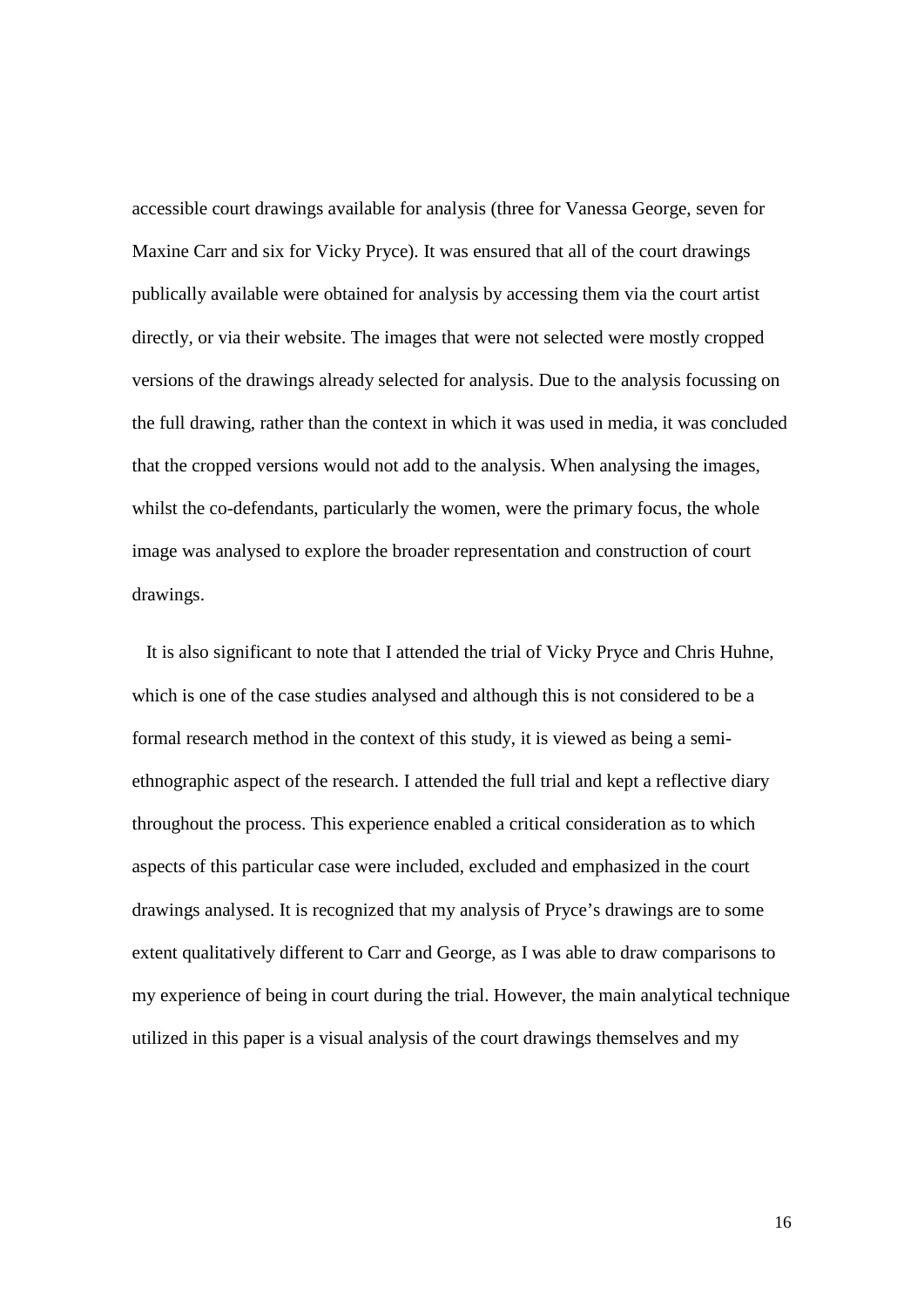experience of witnessing the Pryce trial is used as a comparative tool, rather than an analytical technique in and of itself, as and when appropriate for this particular case.

#### **Findings: The Court Room as 'Male Space'.**

 A key observation of each of the court drawings was the evident maleness and masculinity of the courtroom. In the Vicky Pryce drawings in particular, she was often the only woman in the image and if other women were present, they were in the background or periphery of the sketch. For example, in Figure 1 which represents Pryce's first day in court, whilst there are other women present in this image, they are voyeurs (i.e. spectators/ onlookers) of the trial and are thus constructed as being nonactive members of the courtroom. (INSERT FIGURE 1 HERE).

This reinforces the dominant construction of women being passive and lacking the authority of knowledge, which is particularly evident in typically male environments such as the courtroom (Sydie, 1987; Russett, 1989; Bondi, 1997). This observation is significant, as from my experience of witnessing the trial, there were two women court clerks involved in the case, yet in this particular image, all of the legal representatives are male. As outlined in Pink's (2007) approach to visual analysis, this highlights the impossibility of gaining a true visual record of a particular moment or process.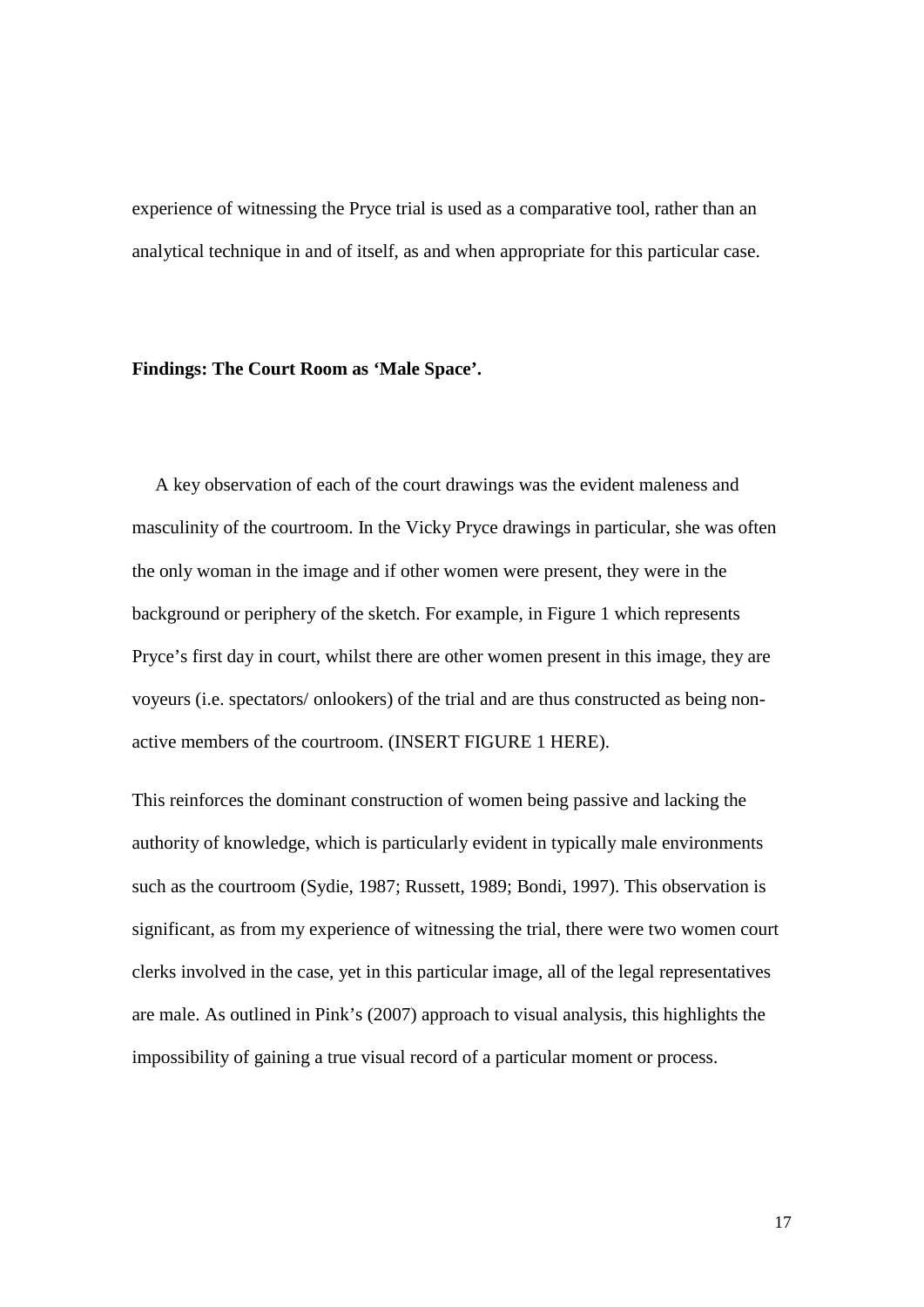Furthermore, this suggests that the subjectivities of the court artist and the typically masculine nature of the courtroom led to the drawing to some extent contradicting the reality of the trial, thus reinforcing the male-defined nature of the legal process (Ballinger, 2012).

 Significantly, in each of the images analysed, none of the women are drawn as actively speaking, but rather they are passively listening. For example, in Figure 2it is Pryce's male co-defendant, Chris Huhne, who is drawn as being the active voice. The angles of the image reinforce the man as active, woman as passive dichotomy, as Huhne is standing up and drawn as being on the same level as the male judge, whereas the two women (Pryce and the female legal representative) are lower and sitting down, thus visually reinforcing the gendered power imbalance. (INSERT FIGURE 2 HERE).

This is also evident in Figure 9 as Ian Huntley, Carr's male co-defendant, is actively speaking and being listened to/ observed by court and legal representatives. In contrast Carr is passively *listening,* due to her body language implying that she is leaning in, thus visually constructing her as a passive voyeur of the trial (INSERT FIGURE 9 HERE).

Although Huntley's status as an active participant is unsurprising here, as this drawing represents Huntley giving evidence in court, there were no court drawings of Carr giving evidence available for analysis, despite her testimony lasting for two days.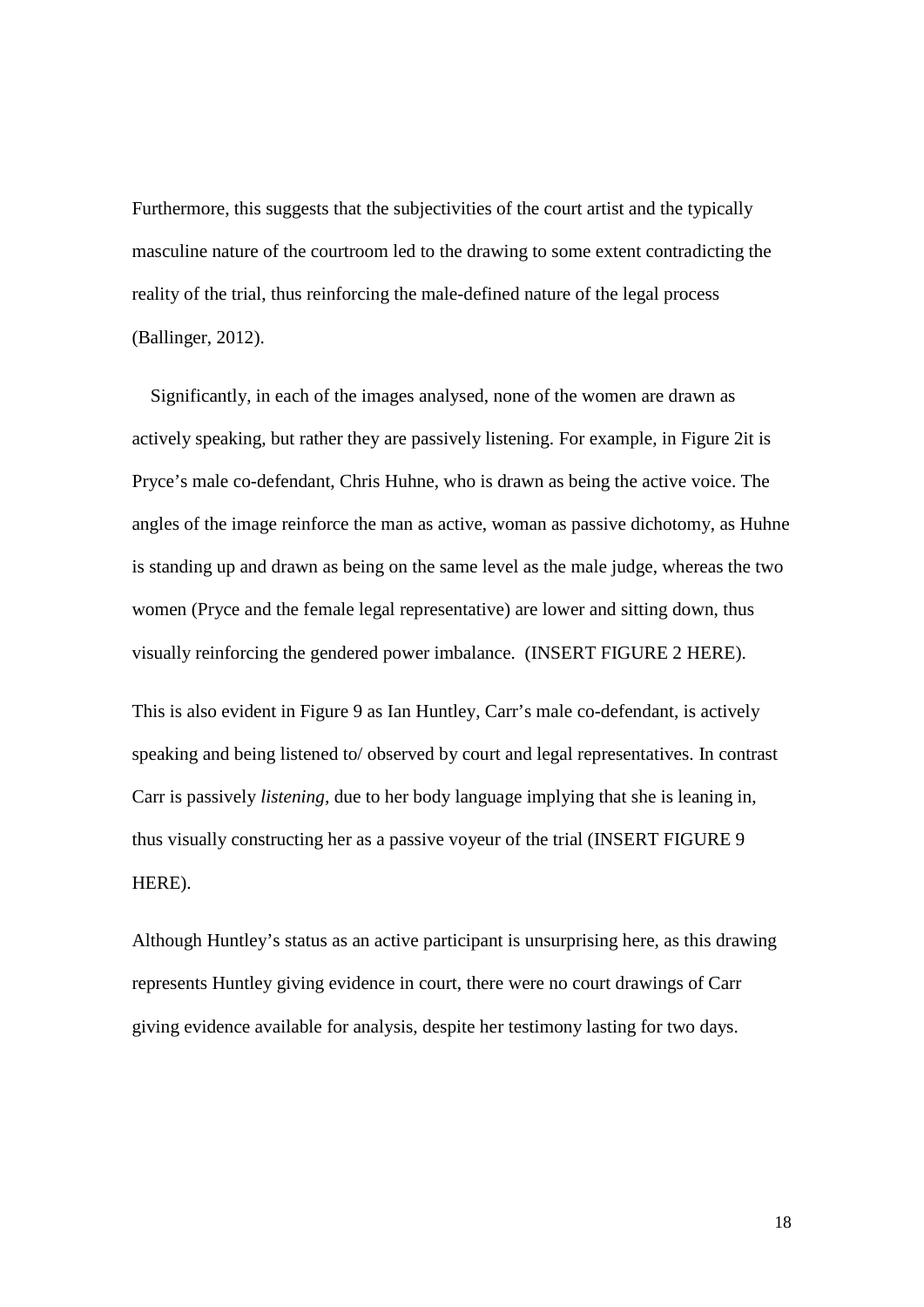Furthermore, other drawings of Carr and Huntley also echo this passive/ active binary, such as Figure 10 (INSERT FIGURE 10 HERE).

The context of the image production (Pink, 2007) and the potential influence of the court artist's subjectivities is particularly significant to this analysis, as this collectively suggests that the drawings of the women served to reinforce the association of women being 'passive' knowers in comparison to their 'active' male counterparts (Russett, 1989). Women's voices and perspectives, by their very nature, are viewed to be less significant, important and knowledgeable than men's (Beard, 2014; Russett, 1989; Smart, 1989). This legal and public domination of the male perspective has led to all experiences and behaviour which falls outside these parameters to be 'othered' and not granted epistemic privilege (Barlow, 2015; Ballinger, 2012; Carline, 2005). Ballinger (2012: 452) argues that such principles lead to a double exclusion of the female experience, due to both the gendered nature of the law and male knowledge being viewed to be hierarchically more valuable.

 Pink (2007) suggests that analysis should focus on content as well as the meanings individuals give to images in different contexts. If the aforementioned images were considered in isolation, viewers of the images may perceive that the women being portrayed as passive was indicative of this particular day in court. However, when analysed together, it is evident that a lack of authority and autonomy of the women is a common feature of women co-offenders in court drawings, which consequently excludes and denies their experiences and perspectives (Smart, 1989). With this in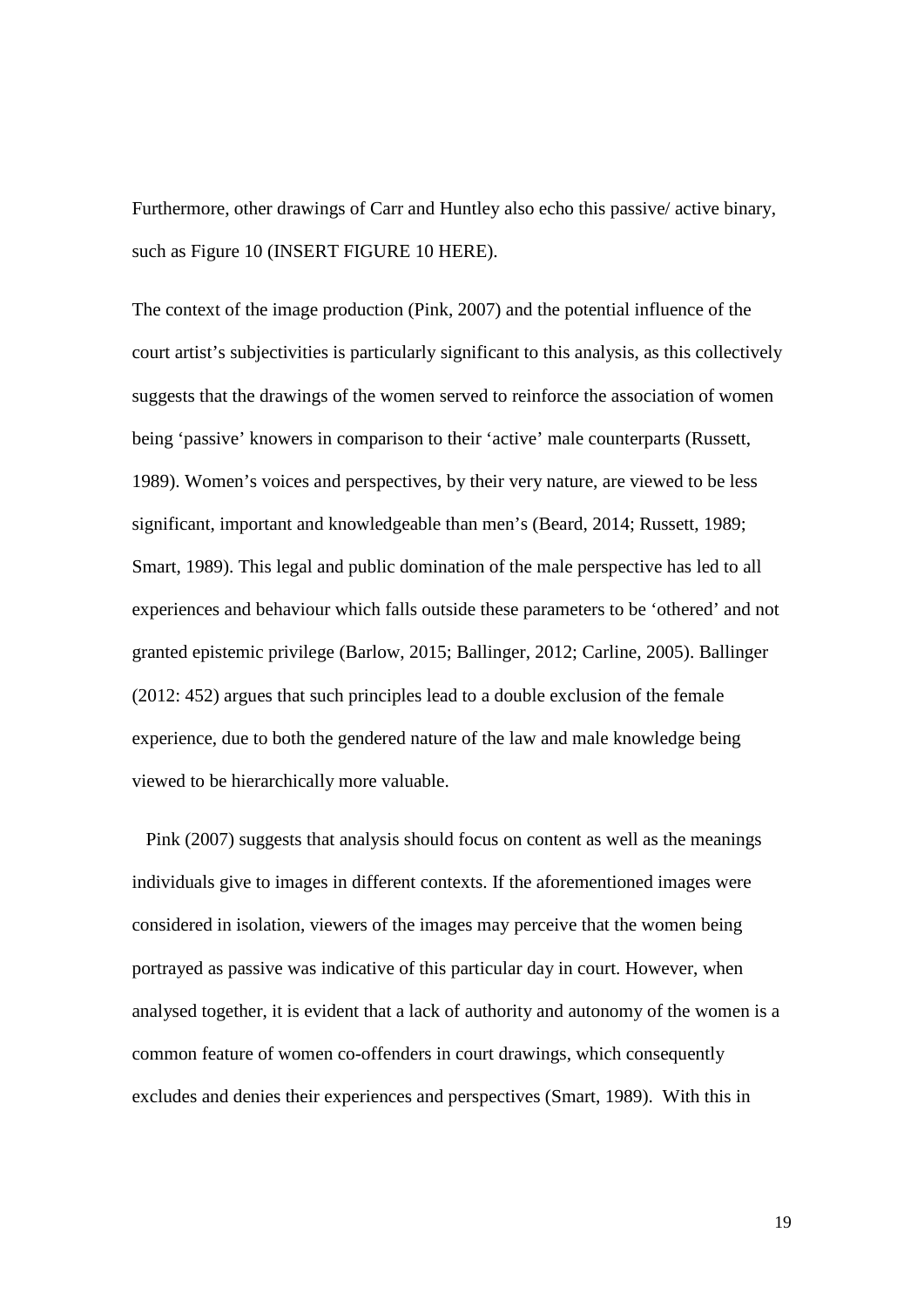mind, the lack of authority of the women in the court sketches, particularly in comparison to their male counterparts, serves two purposes. Firstly, this emphasized the notion of the courtroom being a male- defined space where women, due to their very nature, are 'othered'. Consequently, this serves to reinforce the incomprehensibility of a woman being on trial, thus emphasizing the 'doubly deviant' nature of female offenders more broadly.

#### **Spectators, Voyeurs and Women as 'Other'**

This notion of 'othering' was also manifest more directly in a number of the court drawings analysed due to the emphasis on the 'spectacle' of the women being on trial. Constructing individuals or groups as 'others' marks the normative boundaries of society, where the 'other' is mostly excluded serving to create distinct boundaries between 'us' and 'them' (Riggins, 1997; Young, 1999). Within the context of crime and deviance, it has been argued that 'othering' stems from societal insecurity in late modernity, as creating 'others' is a direct response to a more diverse social order (Young, 1999).

 In Figure 1 there is a significant presence of other individuals in the drawing, including the Judge, jurors and spectators, who are a contrast to Vicky Pryce, alone at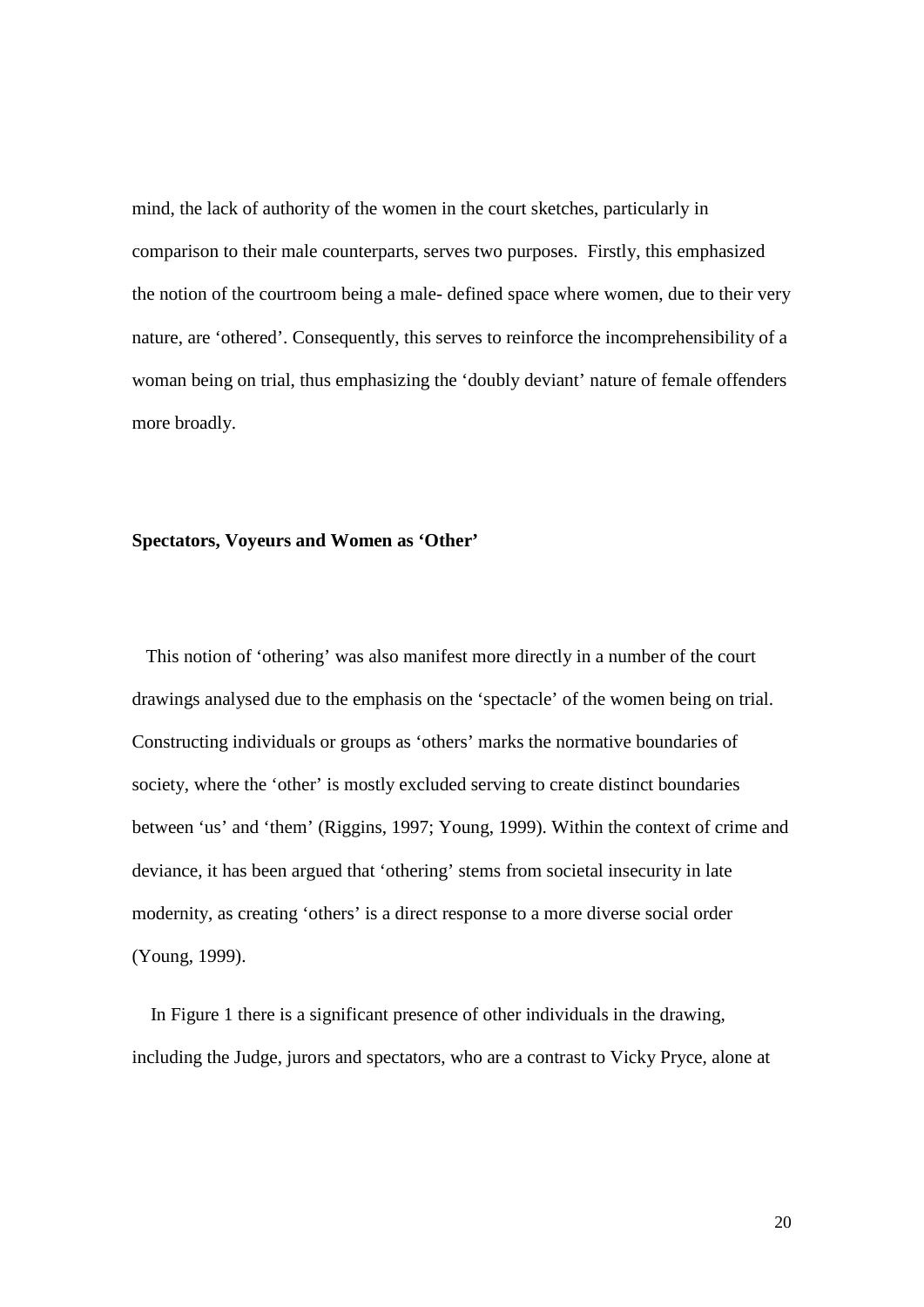the centre of the image in what is arguably constructed to be a 'display' box. It is argued in this paper that the visual construction of this drawing serves two functions. Firstly, the notion of Pryce being 'on show' for all to see at the centre of the image has 'monster' connotations. Although Pryce was placed in a windowed area in court after being escorted from her police cell, both Huhne (her male co-offender) and a police officer were also present with her at this point in the trial. The exaggerated isolation of the glass box therefore gives the distinct impression that she is 'caged', thus emphasising her status as 'other'. Secondly, it is acknowledged here that different viewers of this image will give differing subjective meanings to its content and form (Pink, 2007). For instance, the aforementioned 'monstrous' connotations of Figure 1 may rather be interpreted as the busy nature of the courtroom during this particular day in court. However, this drawing somewhat contradicts my experience of being in court, as whilst the courtroom was undoubtedly busy, it was not 'full to capacity', as this image implies. This contradiction thus serves to reinforce and exaggerate the 'spectacle' of the trial. In addition, when comparing this to the court drawings of Huhne, he is usually drawn either alone (see figure 11) or with a small number of other individuals in the image (usually Vicky Pryce and the Judge), therefore the 'spectacle' of him being on trial is minimised. This serves to emphasise the normalcy of male offending, in contrast to the abnormal or 'deviant' connotations associated with the female offender (INSERT FIGURE 11 HERE).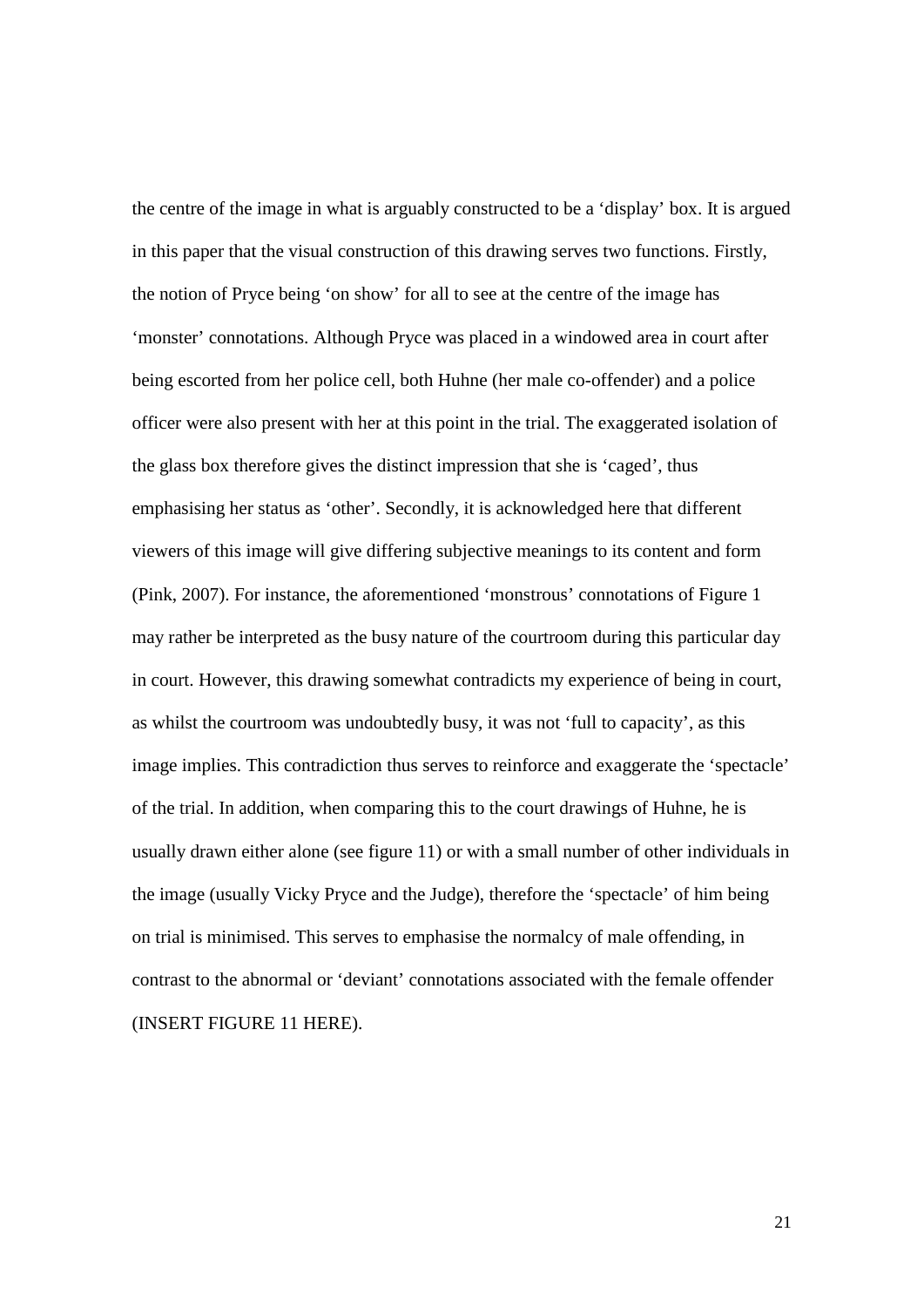Another example of this was evidenced in Figure 3 and Figure 7 (see below), where Carr appears in court via video link. (INSERT FIGURE 3 HERE)

The video link was used for Carr's first appearance in court, as there were fears for her safety whilst travelling to her trial, which was mostly due to the threat of harm which may have been caused by members of the public. However, this context is not evident in the two aforementioned images and rather all that is visibly clear is that Carr is present on a TV screen. In Figure 3 the angle of the male spectator, i.e. standing close to the TV screen, slightly open mouthed, reinforces the voyeuristic nature of the image. In addition, because the spectator is looking inwardly towards the TV screen, the viewer of the court drawing is also indirectly invited to participate in the viewing of the 'spectacle'.

 It is significant to note that this notion of the 'spectacle' is not unique to women offenders in court drawings, as evidenced by Figure 9 as Huntley is the subject of the courtroom gaze, with Carr also joining in on the spectatorship. However, here Huntley is actively speaking, giving his testimony in the dock, thus the attention of the spectator is unsurprising. Yet the court drawings of Carr, particularly those of the videolink, collectively emphasise the 'spectacle' of her being trial, her passivity, due to her not actively speaking, as well as her status as 'other' within the male space of the courtroom, due to her not being physically present at this point of the trial.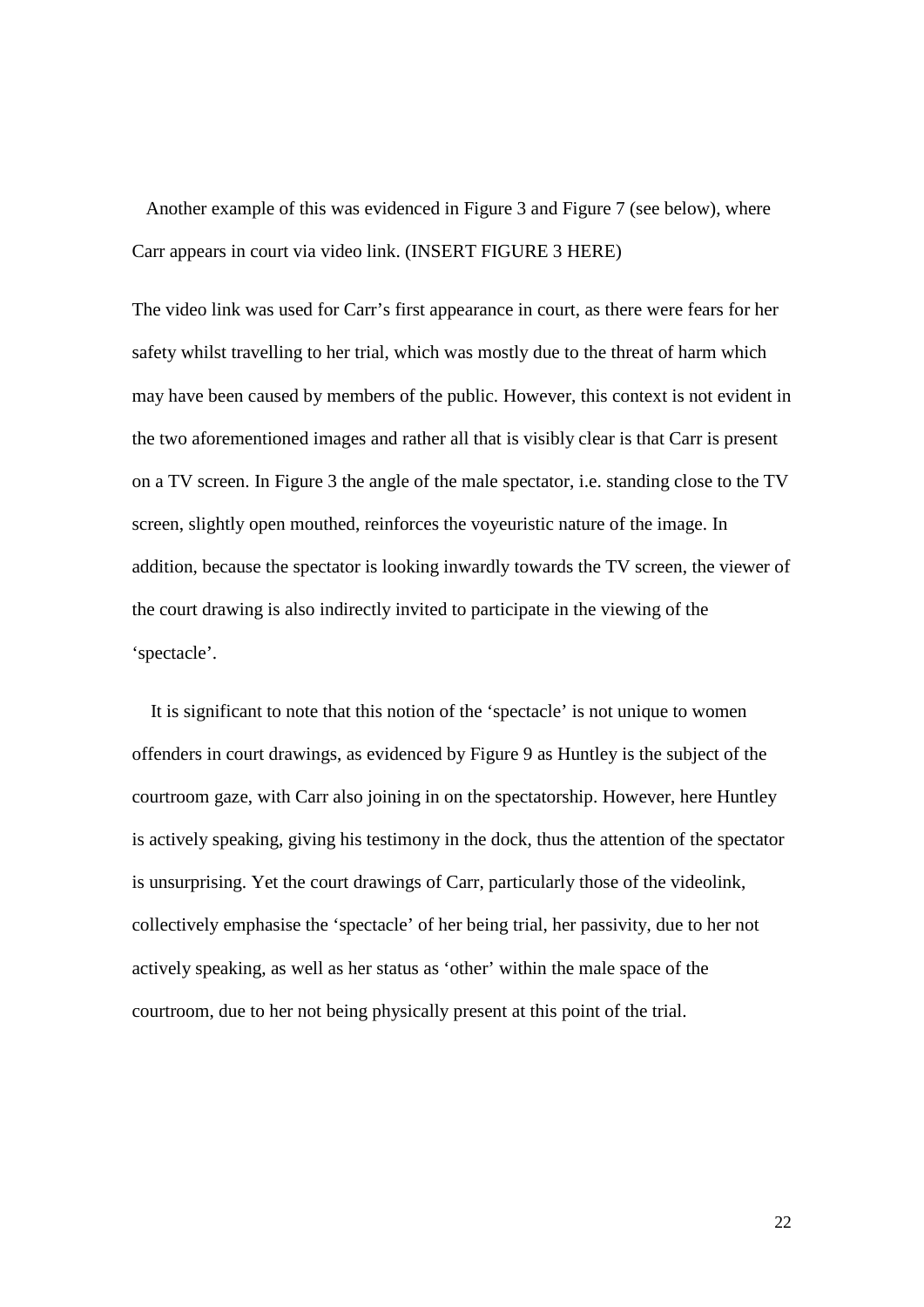In Figure 4 Vanessa George is the central figure and the crowds of spectators in the background are looking towards her from behind. (INSERT FIGURE 4 HERE).

Nead (2005) argues that in court drawings, "identities slip in and out of focus; faces resemble people we know, or feel we should know, but features dissolve and are forgotten" (Nead, 2005: 181). This is particularly relevant here, as the active judgement of the spectators in Figure 4 contradicts the usual passivity of spectators in court drawings (Nead, 2005; Mulcahy, 2015). Denotatively, this image highlights the high numbers of spectators present during the trial. However connotatively (Barthes, 1977), whilst the identity of the spectators lacks specificity, the outward expression of emotion, coupled with the collective, united grouping behind George, visually reinforces her status as 'other' and emphasises the incomprehensibly of the female child sex offender. Furthermore, there were no similar court drawings of her male co-defendant, Colin Blanchard and significantly all images of him did not have any spectators. This suggests that whilst George's role in the offending required the collective outrage of the spectator to emphasise her deviancy, Blanchard's role did not visually require the same level of distain or disgust. This reinforces the existing connotations and discourses surrounding female child sex offenders, such as beast and monster (Hayes and Baker, 2014; Gavin, 2009), whilst demonstrating the lack of available or nuanced explanations for such offending.

 Collectively, the monstrous connotations and voyeuristic nature of the aforementioned court drawings collectively serve to represent the women as 'other' and thus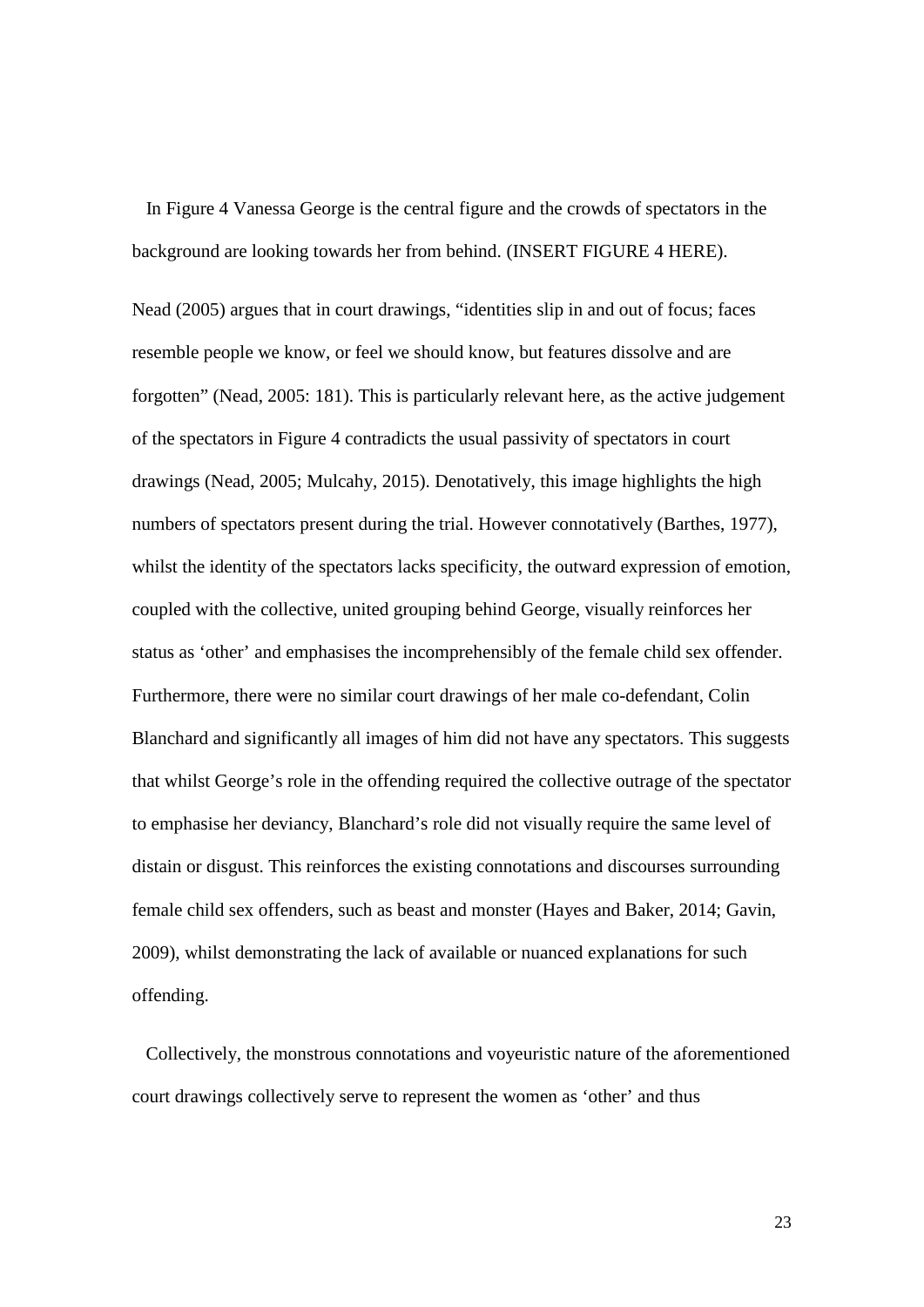'essentially' and 'morally' different to 'normal' members of society (Young, 1999). Each of the women were positioned as a spectacle to observe and survey in each of the aforementioned drawings, particularly due to the location of the women in the image (i.e. in a glass box, at the centre or via video link) and the angles of those present in the drawing. Significantly, the women's male co-defendants were not drawn in a way that emphasised the 'spectacle' of them being on trial (with the exception of figure 9) and rather Figures 2, 9 and 10 in particular reinforce their status as active members of the courtroom as opposed to 'others'. Furthermore, the construction of the images arguably provides a visual example of Mathisen's (1997) concept of the synoptican. This concept forms the opposite process of Foucault's panoptican, developed by Bentham (1995), and outlines a process of modern surveillance whereby the 'many watch the few'. The 'many' can be defined in two ways here. Firstly, as those who were drawn as being present in court. Due to the majority of this 'many' being men according to the court artist's interpretation, this serves to emphasise the gendered nature of this synoptic process in court. Secondly, the 'many' could also be defined as those who view the court drawings. The 'spectacle' of the drawings offers an indirect invitation for the public to observe the female co-offenders in the ordinarily invisible space of the courtroom, thus highlighting the potential ideological influence of court drawings.

#### **Mad and/ or bad? - An analysis of the women's facial expressions**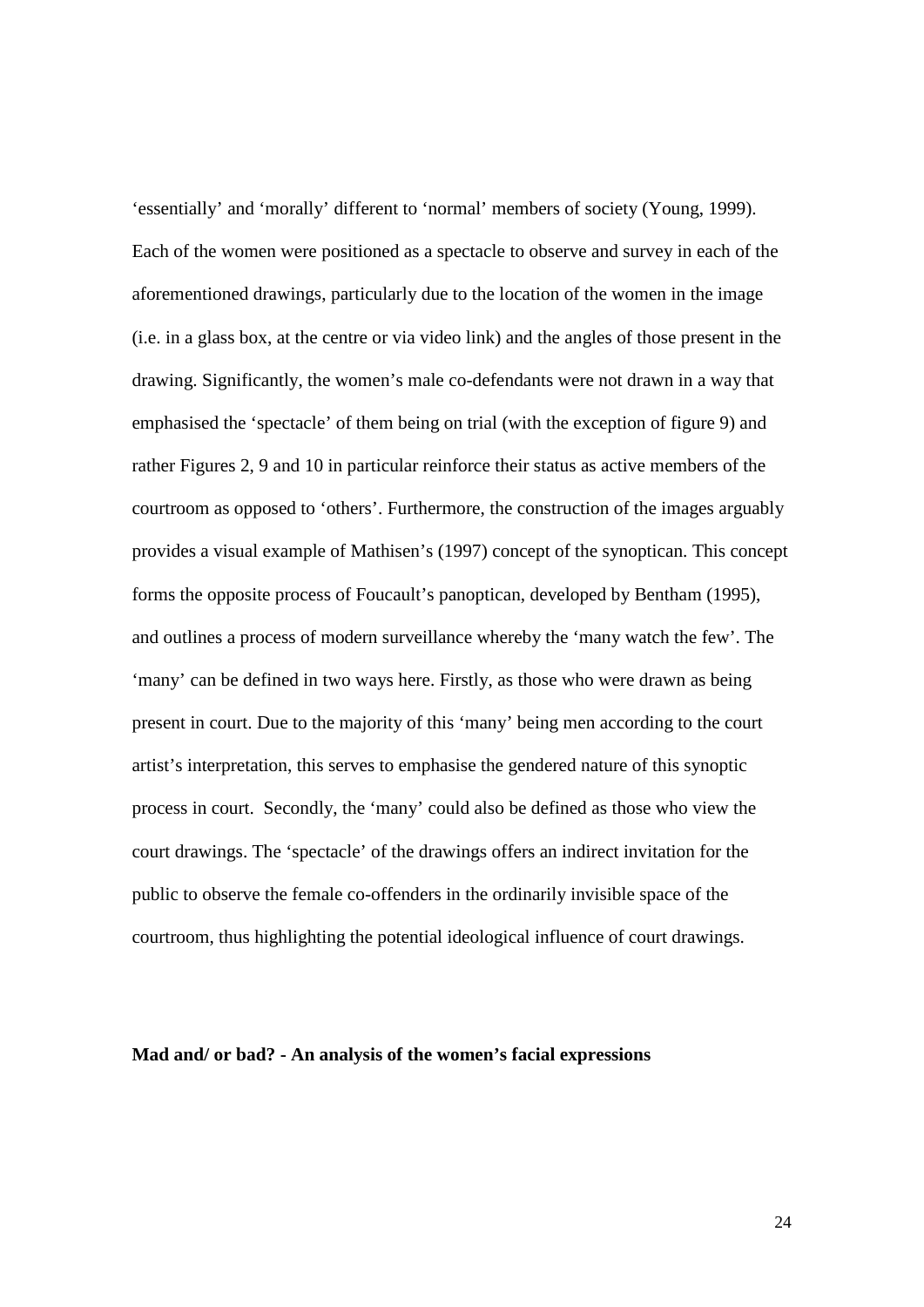The women's facial expressions are arguably one of the most significant aspects of the court drawings, as they are able to suggest or imply how they felt about their role in the offending, or at least how this was interpreted by the court artist. This is particularly significant when considering how the court drawings may represent the cultural and social processes that underpin the construction of women criminals in court.

 Many of the court drawings analysed suggest a distinct lack of remorse or emotion displayed by each of the women and this was particularly the case for Vanessa George. In the three court drawings analysed of George, she appeared to be impassive and her facial expression insinuated a distinct lack of regret. In Figure 5 the juxtaposition of Angela Allen's (George's co-offender) clear display of emotion with Vanessa George's inexpressive stare reinforces George's emotionless state. (INSERT FIGURE 5 HERE).

This is further emphasised as the sketch of Colin Blanchard (George's co-offender) demonstrates a basic level of emotion, due to the slightly furrowed brow. The contrast in the three offender's expressions implies that George was indifferent and failed to demonstrate remorse for her role in the offending in court. Furthermore, in Figure 2 George's lack of emotion is particularly prominent when juxtaposed with the emotional reactions of those who witnessed the trial behind her, particularly the man breaking down in tears. Barthes (1977) argues that images are loaded messages packed with encoded cultural meanings that are not apparent at first glance. With this in mind,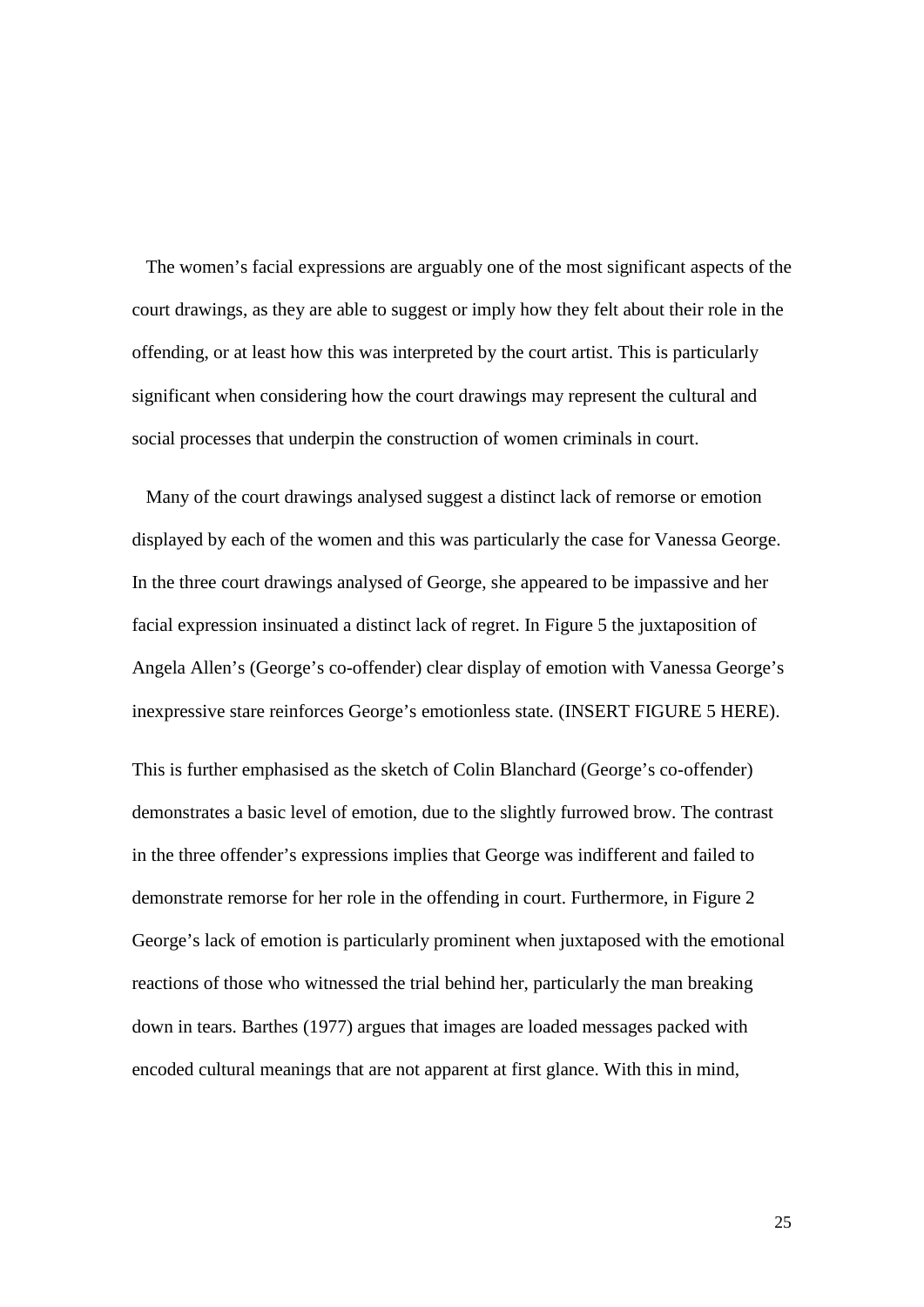George's visual lack of remorse connotatively reinforces her lack of femininity and failure to adhere to the idealistic image of womanhood (Naylor, 2001), thus complimenting wider discourses associated with the female child sex offender (Hayes and Carpenter, 2013).

 Furthermore, in Figure 6 Carr also displays a distinct lack of feeling or reaction. (INSERT FIGURE 6).

The profile angle of Carr's face, combined with her lack of expression infers that she is aloof and indifferent to her offending, which consequently implies a lack of remorse. Women offenders are usually viewed to be both child-like and emotional (such as in the work of Lombroso and Ferrero) or mean and emotionless. The constructions of George and Carr in the aforementioned images represent them as women who are unable or unwilling to demonstrate emotion, thus reinforcing their deviation from ideal womanhood and femininity. However, such explanations rely on deterministic assumptions about women's biology and psychology, which arguably has far-reaching implications for deviant and non-deviant women alike (Jewkes, 2015).

 However, Figure 7 portrays a very different side to Carr's personality and suggests that she did demonstrate some level of emotion when she appeared in court via video link. (INSERT FIGURE 7 HERE).

This drawing constructs Carr as being visibly gaunt, frail and drained, with tired eyes, protruding cheekbones and slumped shoulders. In stark contrast to the previously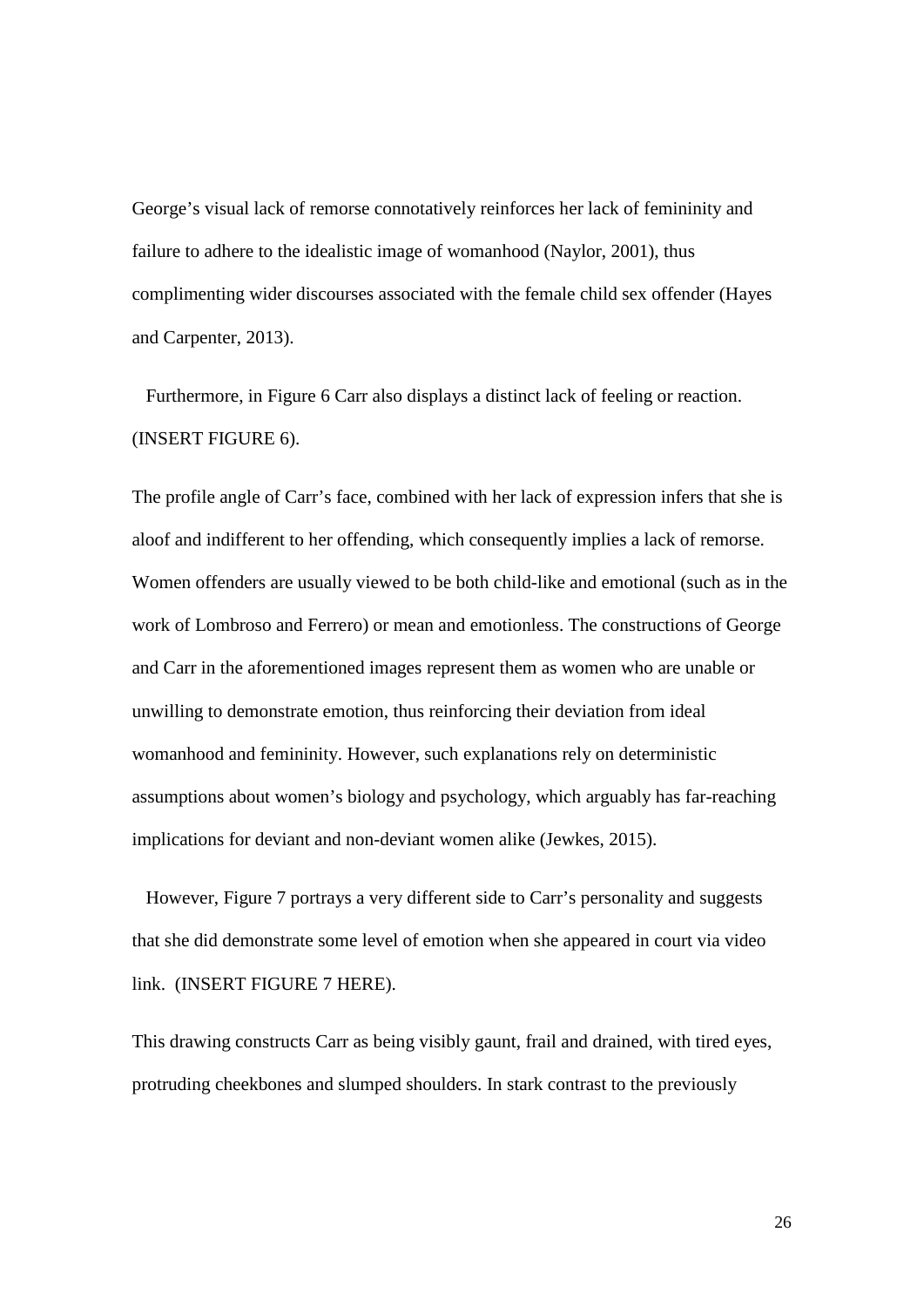analysed drawing of Carr, this image implies that she was physically and emotionally affected by her appearance in court, thus suggesting that in many ways, she adhered to the dominant expectation that female offenders should visibly demonstrate regret and emotion (Lloyd, 1995). However, of particular significance to this drawing is the prominent and bold image of cartoon character, Daffy Duck, on her jumper, also seen in Figure 4 Although it is appropriate that this was included, as she was wearing this item of clothing for her video appearance in court, the court artist's bold use of colour and defined outline employs a higher modality for this aspect of the image, thus enhancing its perceived significance and relevancy to the overall visual construction of Carr. The wider context of the image production (Pink, 2007) is particularly significant here, as Daffy Duck is a crazed and unpredictable cartoon character and thus by exaggerating this aspect of the image, it arguably implicitly locates Carr as a 'crazy' and 'mad' woman.

 Nineteenth century thinkers, such as Lombroso and Freud, have been profoundly influential in constructing notions of female pathology as an explanation for women's offending and the casualness with which women's crimes are medicalised is well documented (Jewkes, 2015; Morrisey, 2003; Wilczynski & Sinclair, 1999). As highlighted by Jewkes (2015: 149), criminal justice representatives and society find it much easier to "accept that a woman has committed violent or heinous offences if she can be categorised as a deluded lunatic or unstable hysteric".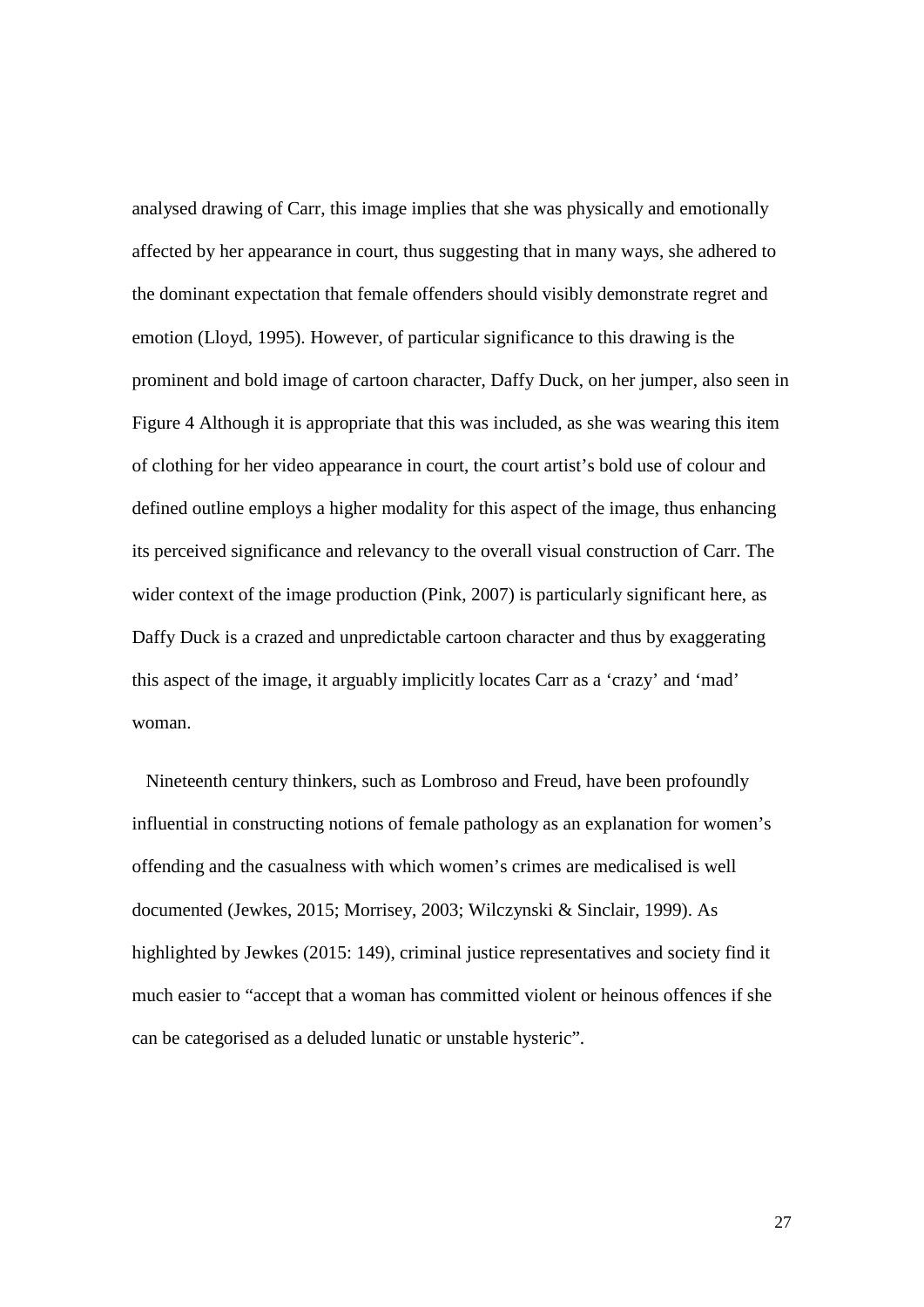The previous discussion highlights that Maxine Carr's facial expressions and general demeanour differed, depending on the stage of the trial, as she appears to move from being frail to femme fatale within a short space of time. Whilst previous research emphasises the dichotomous nature of the mad/ bad narrative (Lloyd, 1995), this analysis suggests that the either/ or nature of this binary is not reflected in the visual analysis of Carr, as she was *both* mad *and* bad, dependent on the day/ stage of the trial, with her suggested 'madness' decreasing as the trial progressed. The agency of Carr should be recognised here, as this change in character may have reflected her overall demeanour in court. However, this also highlights the significance of utilising Pink's (2007) approach to visual analysis here, as Carr's differential visual construction emphasises the impossibility of gaining a true visual account of any process and also demonstrates the significance of the context of image production. Carr's changing visual representation in the aforementioned court drawings emphasises the subjective nature of court drawings and the ways in which the end result can be influenced by the court artist's interpretation of the trial and female offenders themselves.

 Furthermore, whilst Carr's visual construction changed from 'mad' to 'bad', Huntley's facial expressions remained consistent, displaying low levels of emotion throughout the trial (see Figures 9, 10 and 12) INSERT FIGURE 12 HERE

This suggests that whilst Huntley was visually constructed as being in control of his emotions, even when in the dock, the changeability of Carr's emotions implies a lack of control and irrationality. As highlighted by Russet (1989: 42), "if men characteristically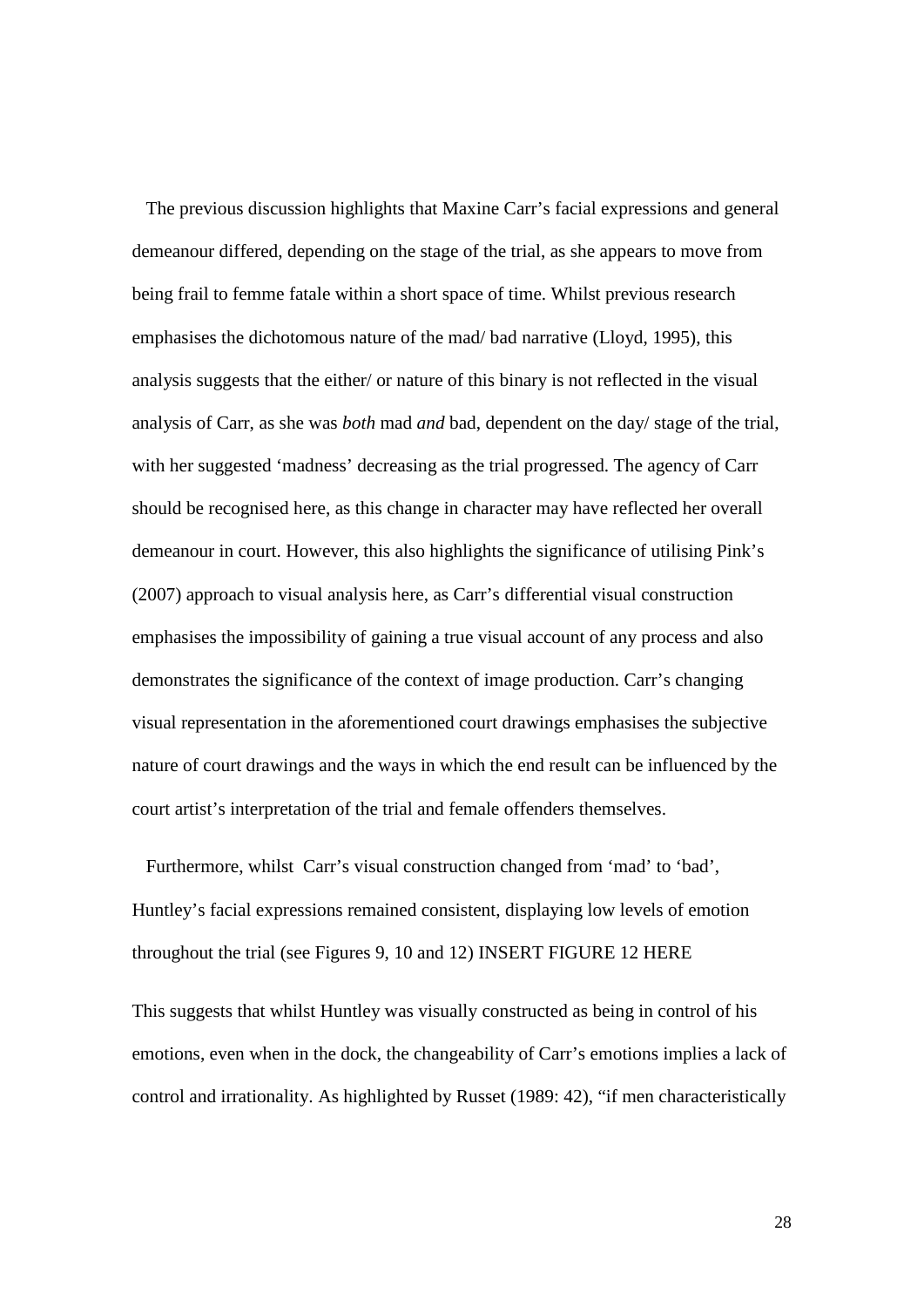thought, women characteristically felt". Women have historically been defined by their nature, yet men continue to be defined as 'rational and cultured' beings and such constructions are particularly evident in typically 'male spaces', such as the courtroom (Sydie, 1987). The contrasting constructions of Carr and Huntley's facial expressions in the court drawings analysed reveal the fragility of the law's relationship with the feminine, in which realms of emotion contradict the laws masculine domain of control, discipline and sobriety (Mulcahy, 2015)

 In Figure 7 and Figure 8 Pryce's general presentation arguably reinforces what was already known about her at this stage of the trial, namely that she was a successful economist and thus an intelligent woman. (INSERT FIGURE 7 HERE).

Her intelligence is particularly reinforced by her facial expression in the aforementioned images, emphasised by the hand on the chin, indicative of the well-known image of a 'thinking' pose, which consequently represents her as a woman who is in control and able to understand and consider the legal context of the trial. (INSERT FIGURE 8 HERE).

However, from my experience of being in court, Pryce was conversely rather nervous in the dock, which contradicts the confident figure reflected in the drawings. This suggests that the drawings may have been influenced by the court artist's subjectivities and personal interpretation of Vicky Pryce, as well as her understanding of female offending more generally (Cheston, 2010; Pink, 2007).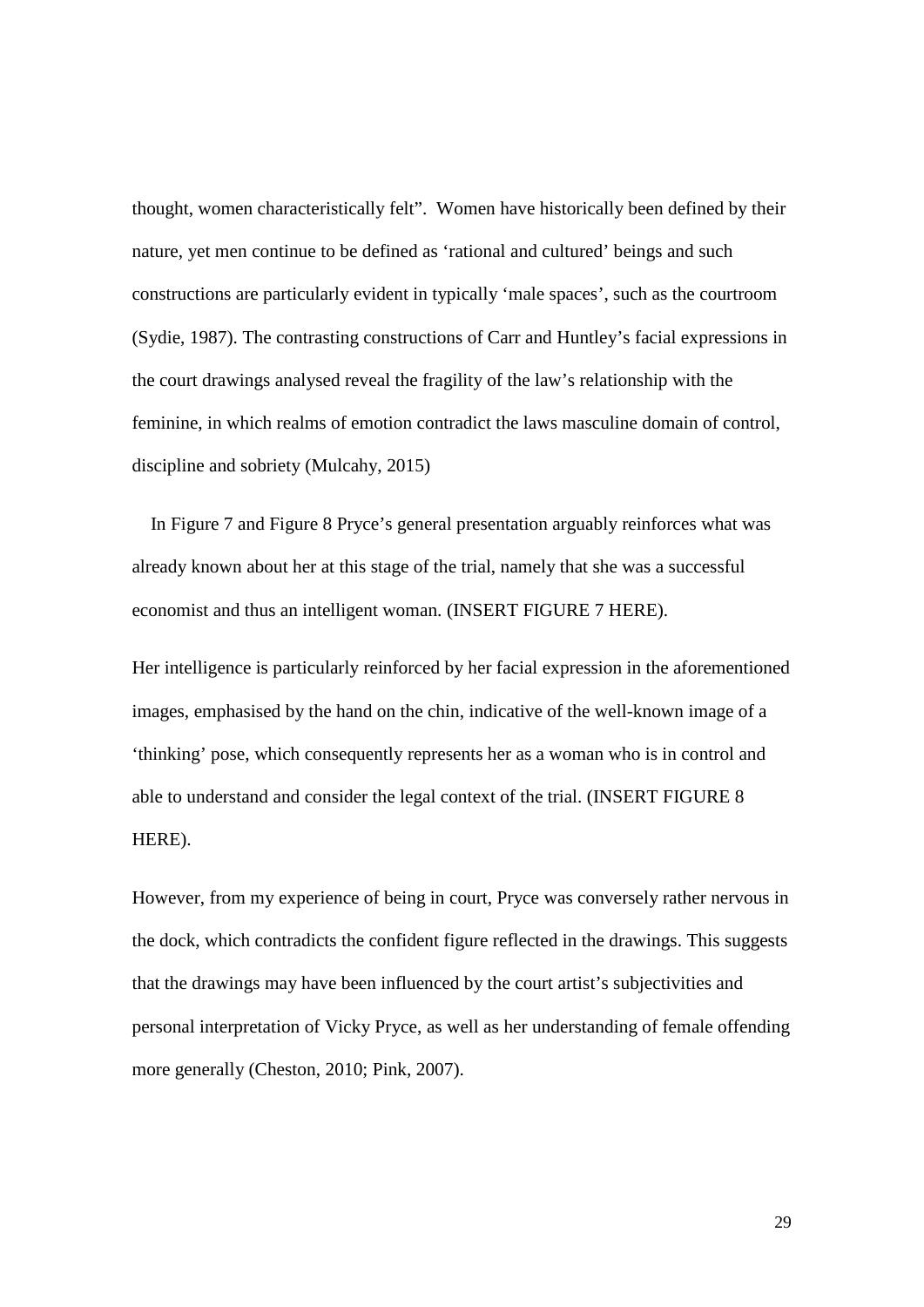The representation of Pryce in these drawings is particularly interesting when considered within the context of her cited defence of marital coercion. The defence is provided by section 47 of the Criminal Justice Act 1925 and is based on the premise that a wife is not responsible for a crime if pressured (physically or morally) to commit it by her husband. To cite this defence, the wife must have committed the offence both in the presence and under the coercion of her husband (McDowell, 2013). Pryce's intelligent and musing expressions arguably portray her as a woman who was unlikely or potentially unable to be coerced or controlled, thus contradicting her defence and overall perspective. Thus when this drawing is considered within the wider context of Pryce's case, it indirectly indicates her deviousness and ability to manipulate, due to her outward appearance contradicting her written/ verbal defence. Manipulation and deviousness are typical elements of an essentialist discourse used to define and describe female offenders (Pollak, 1950) and in spite of various feminist scholars reinterpreting the ways in which such dominant discourses are constituted (Smart, 1977; Klein, 1973; Heidensohn, 1996), such narratives are still influential today when considering the representation of female offenders.

## **Bringing together the intersection of gender, court drawings and visual criminology**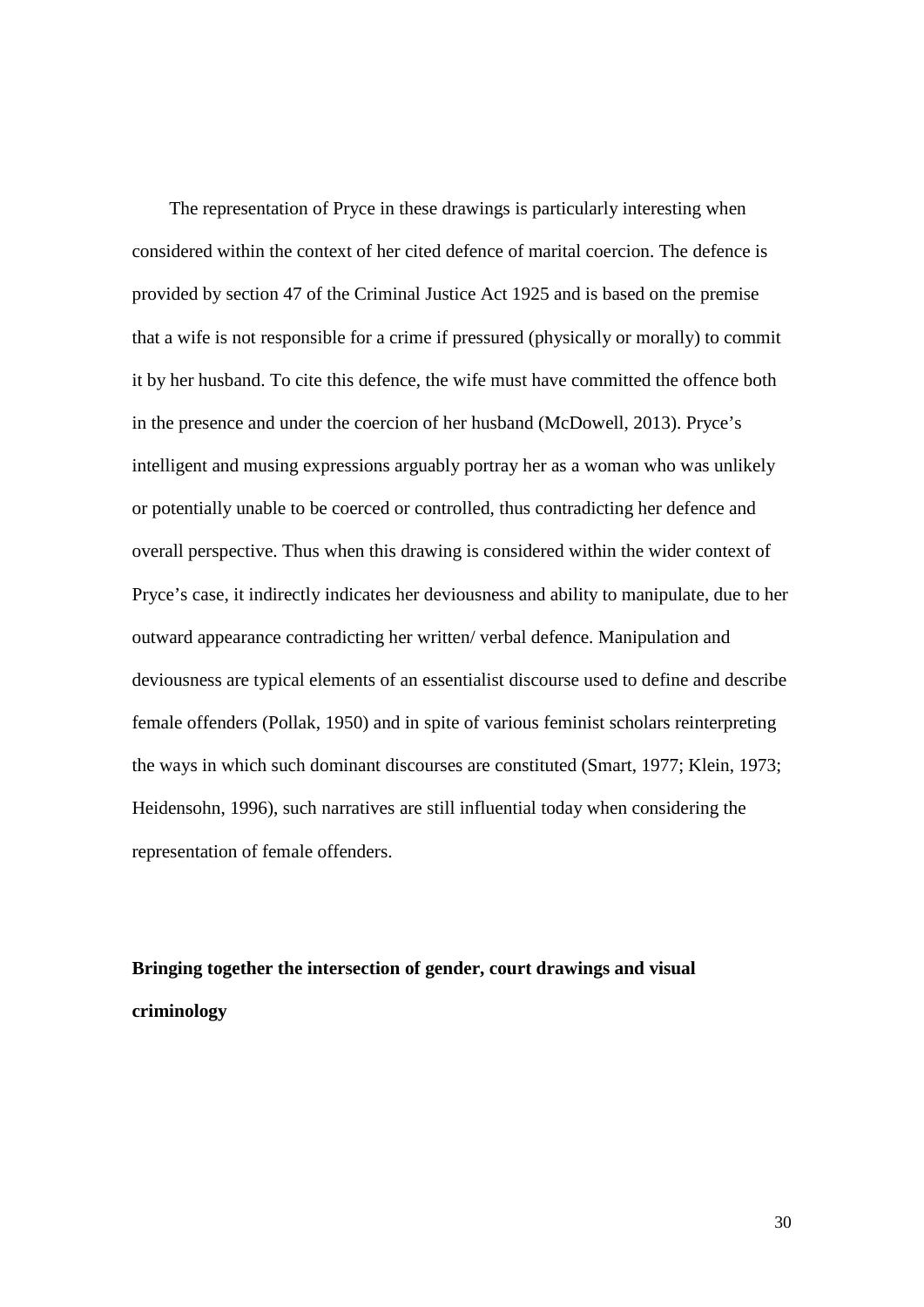This paper argues that despite representing the 'objective' context of the courtroom, court drawings are not value-free images, which is in part influenced by the subjectivity of the court artist. While the subjective influence of the photographer has been increasingly acknowledged (Finn, 2009; Sekula, 1981), the photograph is able to capture a more objective version of a 'moment in time' in comparison to drawings or sketches. Court drawings represent a partial image of what goes on in court and often a whole day of a trial is encapsulated in one drawing. This is particularly evident when comparing the construction of Carr in Figure 7 to her other court drawings. They collectively offer contradictory images of the 'type' of woman that she was visually represented to be in court. Whilst MC Image 3 represents her as a 'mad' woman, the others mostly construct her as a detached, femme fatale. This not only evidences the subjective and partial nature of court drawings, but also highlights that the overly simplistic tried and tested narratives of female offenders, which are often utilised in popular mediated representations, also permeate court artistry. This highlights the crude and limited options that are available to represent female offenders, which demonstrates the need to develop more sophisticated and nuanced alternatives (Comack & Brickey, 2007)

 Court drawings are produced in a time-pressured environment from memory and are often intended for media use and thus a public audience. This therefore highlights that the interconnected, reciprocal relationship between media and legal systems (Surette, 1998) also influences the production and use of court drawings. Furthermore, as well as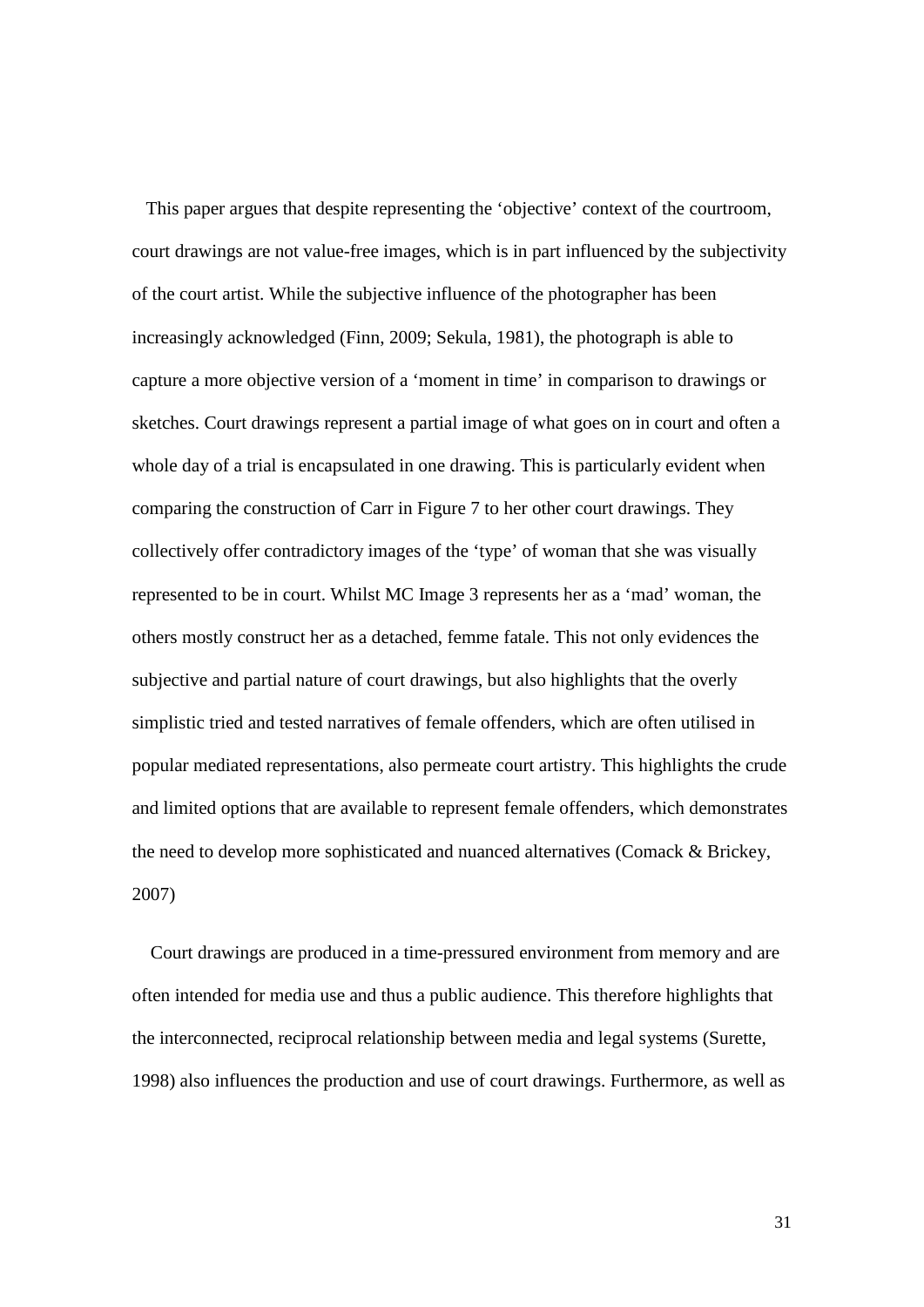the potential influence of the intended audience, the court artist's own belief systems are likely to influence their interpretation of the day in court and subsequently their sketches, highlighting the importance of considering how visual content is informed by subjectivities (Pink, 2007).

 As previously discussed, there are only three court artists in the UK at the time of writing, all of whom are women. The simplistic and often dichotomous ways in which the women were visually constructed in each of the court drawings analysed in this paper, suggests that dominant explanations of female offending and prevailing social constructions of gender more broadly, particularly within law, may have influenced the court artist's interpretations, thus highlighting the power of such discourses. However, it is acknowledged here that in the absence of speaking with the court artists, authentic conclusions are unable to be drawn about their standpoint with respect to their subjects. In addition, the comparisons with the visual construction of the women's male codefendants highlights the ways in which gendered discourses and myths may influence court artist's drawings of female co-offenders in particular. Court drawings are the primary way in which the public are able to 'see' what happens in court, therefore the partial, simplistic and often biased representation of the trial evidenced in the drawings analysed in this paper may influence public understanding of the trial process and the women themselves. This is particularly significant when considered within the context of the cultural, social and political power of images of crime and deviancy (Rafter, 2014; Ferrell et al, 2008; Hayward & Presdee, 2010; Carrabine, 2014).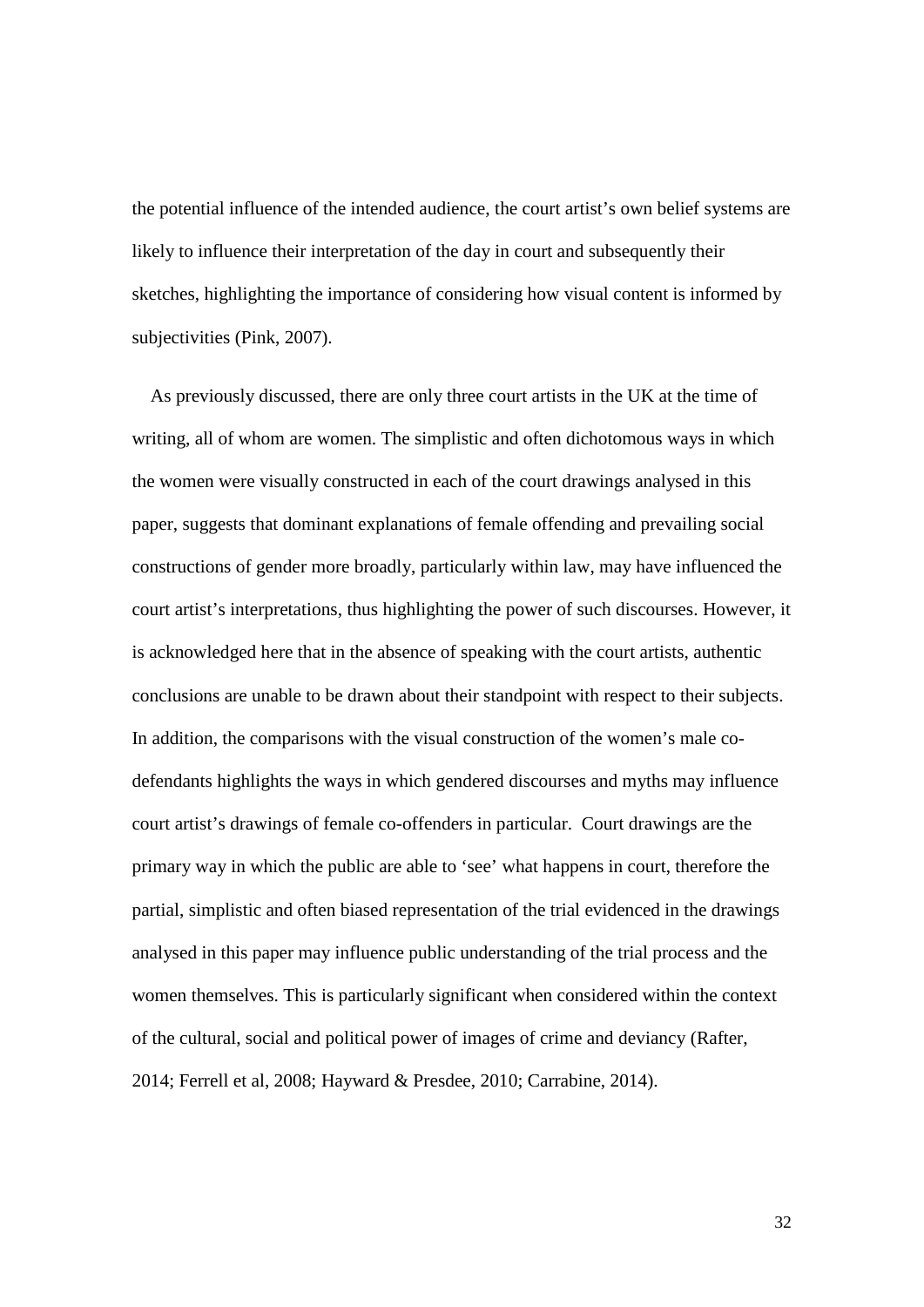Furthermore, similarly to the photograph, it is argued in this paper that the power of court drawings lie in their ability to display an event, which is currently hidden from public view, and on their connotative ability to draw upon symbolic systems, visually representing ideological codes of meaning (Barthes, 1977). It is arguably the secrecy of the courtroom, which has enabled court drawings to maintain their level of authority as a form of knowledge and insight.

 Although each of the drawings were initially analysed individually, the findings highlight that there are clear similarities between the ways in which the women were visually represented in each of the images. The drawings emphasised the courtroom as being a 'male space', whereby women, by their very nature, are other and thus visually excluded as being active participants. In addition, the drawings collectively relied on dominant, restrictive and gendered constructions of female offenders, such as being 'other', mad, emotionless and lacking remorse (Jewkes, 2015). Furthermore, the gendered constructions in the drawings of the female offenders were not evident in the drawings of their male counterparts, thus highlighting the ways in which gender-related myths and stereotypes also permeate court artistry. This collectively suggests that the familiar dichotomous categorisations and typologies often applied to female offenders, as identified by critical media scholars (For example, Berrington & Honkatukia, 2002; Jewkes, 2015; Barnett, 2006), are also utilised by court artists. Female offenders are often pathologised and defined by deterministic explanations such as being inherently evil, 'unhinged' or emotionless (Myers and Wight, 1996; Lavie-Dinur, Karniel, Azran,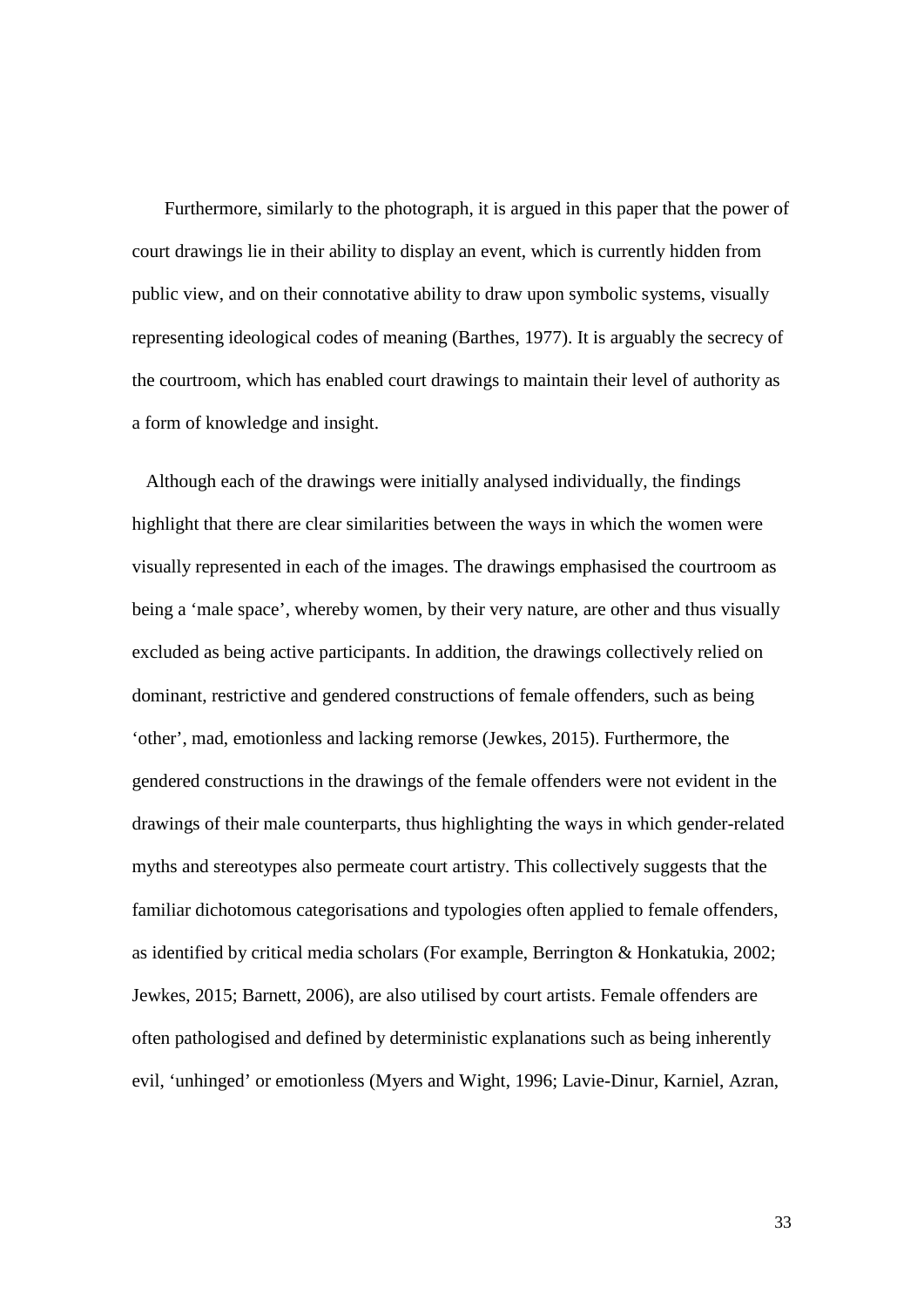2013; Naylor, 2001; Barnett, 2006). Whilst such constructions are more directly evident in media discourse, the less obvious techniques used by court artists, such as the use of passive or musing facial expressions, and contrasting emotions to others in the sketch, produced similarly dichotomous and gendered results. With this in mind, the court drawings analysed suggest that simplistic understandings of female offending continue to influence dominant discourses and explanations of such criminality, which translate to visual as well as written representations.

#### **Conclusion**

 Overall, the court drawings analysed in this paper arguably reflect the cultural and social processes that underpin the public understanding of female offenders in court. The dichotomous and gendered drawings of the women reflect a partial and one-sided 'version' of their actual experiences in court, which consequently fail to encapsulate or account for the women's perspective or lived experiences. Although it is recognised that a drawing is only able to capture a limited and subjective version of the day in court, the reliance on familiar gendered motifs, the emphasis on the male environment of the courtroom and the fact that none of the women are speaking in the drawings implies that women are 'other' in court and thus denied the opportunity to be seen as agents of their own narrative (Ballinger, 2012). Although audience effects cannot be determined within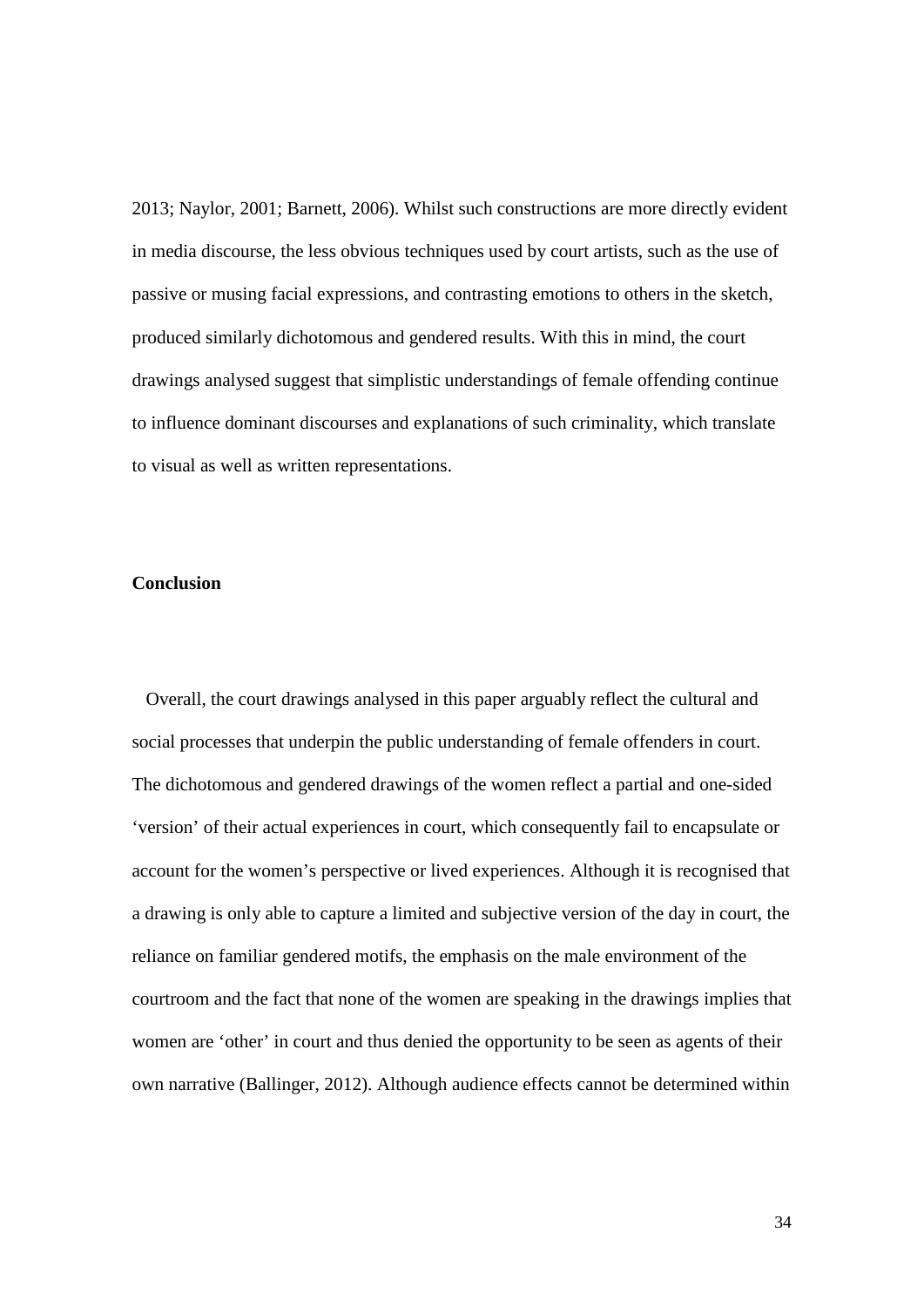this paper, the symbolic power of images of crime and criminal justice (Hayward and Presdee, 2010) and the invisibility and mystery surrounding the trial process in England and Wales suggests that court drawings may impact upon the ways in which the public perceives and understands women in court. Feminist theorists have noted that the law holds a symbolic superiority in the production of knowledge and truth (Inglis, 2003) and is constructed according to male values (Ballinger, 2012). This paper therefore concludes that similarly to women's experiences of court more broadly (Ballinger; 2012; Carline, 2005; Naffine, 1996), court drawings limit women offenders to oversimplistic dichotomies and discourses, which are beset with myths and prejudices. This suggests that the visual representation of the court drawing serves to reinforce dominant and gendered discourses, which characterise women's experiences of the courtroom.

 Finally, visual culture has played a critical role in the construction and constant reconstruction of legal norms. Although there is now a considerable body of work which looks at law in popular culture, the relevance of still images and court artistry continues to be neglected (Mulcahy, 2015). It is argued here that criminologists and social-legal scholars should move beyond the text to a broader interrogation of what art and the image can tell us about law, thus expanding the criminological imagination.

#### **References**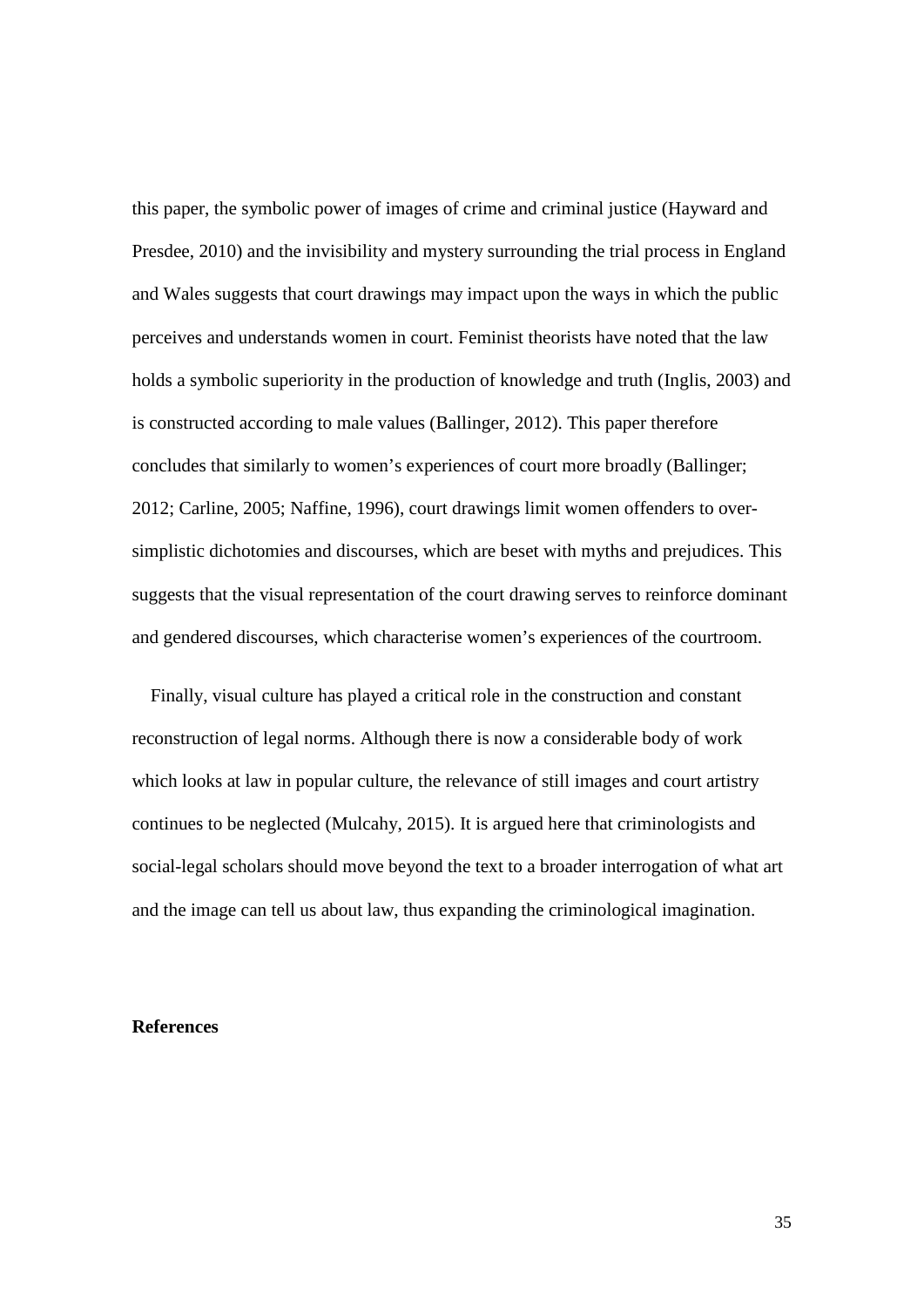Aradau, Claudia. Hill, Andrew. 2013. The Politics of Drawing: Children, Evidence and the Darfur Conflict, *International Political Sociology*, 7, pp. 368-387

Andreou, Eleni. & Bonoti, Fotini. 2010. Children's bullying experiences expressed through drawings and self-reports, *School Psychology International*, 31, pp. 64-177

Austin, Joe. 2001. *Taking the Train: How Graffiti Art Became an Urban Crisis in New York City*. New York: Columbia University Press

Ballinger, Anette. 2000 *Dead Woman Walking*. Aldershot: Ashgate.

Ballinger, Anette. 2007. Masculinity in the Dock: Legal Responses to Male Violence and Female Retaliation in England and Wales, 1990-1965, *Social and Legal Studies,* 16, pp. 459-481

Ballinger, Anette. 2012 A Muted Voice from the Past: The 'Silent Silencing' of Ruth Ellis. *Social and Legal Studies*, 21, pp. 445-467

Barlow, Charlotte. 2015. Silencing the other: Gendered Representations of Co-accused Women Offenders. *Howard Journal of Criminal Justice*. DOI: 10.1111/hojo.12145

Barnett, Barbara. 2006 Medea in the Media: Narrative and Myth in Newspaper Coverage of Women who Kill their Children. *Journalism*, 7, pp. 411-432.

Barthes, Roland. 1977. *Image-music-text.* London: Fontana Press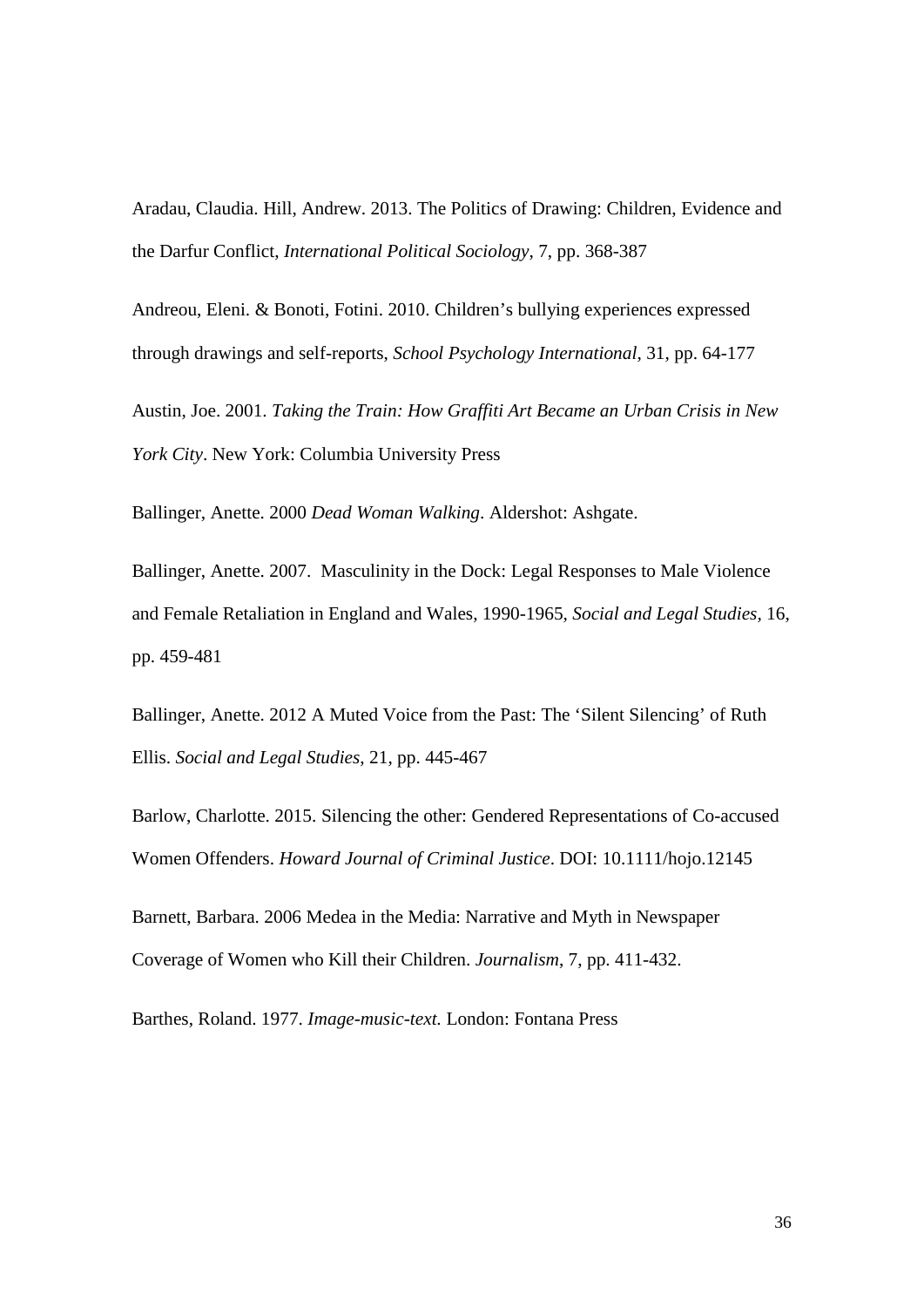Beard, Mary. 2014. The Public Voice of Women. *London Review of Books*, 36, pp. 11- 14

Bentham, Jeremy. 1995. *The Panopticon writings.* London: Verso.

Berrington, E. & Honkatukia, P. 2002. An Evil Monster and a Poor Thing: Female Violence in the Media. *Journal of Scandinavian Studies in Criminology and Crime Prevention*, 3, pp. 50-72.

Birch, Helen 1993. 'If Looks could Kill: Myra Hindley and the Iconography of Evil', in *Moving Targets: Women, murder and representation*. Virago Press: London

Bondi, Liz. 1997. In Whose Words? On Gender Identities, Knowledge and Writing Practices. *Transactions of the Institute of British Geographers*. 22, pp. 245-258

Brown, Michelle. & Rafter, Nicole. 2013. Genocide Films, Public Criminology, Collective Memory. *British Journal of Criminology,* 53, pp. 1017–1032.

Carlen, Pat. 2002. *Women and Punishment: The Struggle for Justice*. Cullompton: Willan

Carline Anna. 2005 Women who Kill their Abusive Partners: From Sameness to Gender Construction. *Liverpool Law Review*, 26, pp. 13–44.

Carrabine, Eamon. 2012. Just Images: Aesthetics, Ethics and Visual Criminology. B*ritish Journal of Criminology*. 52, pp. 463–489.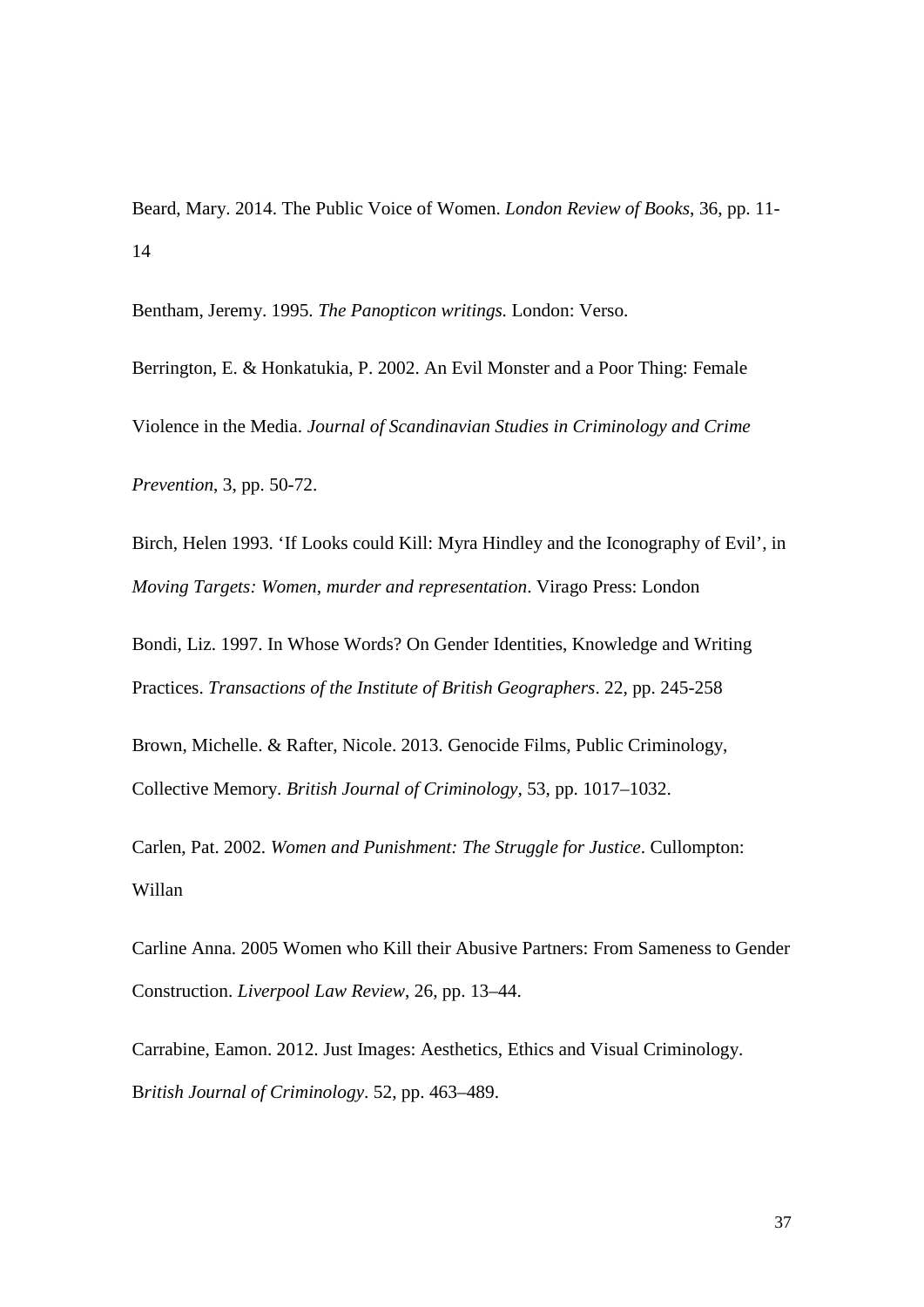Carrabine, Eamon. 2014. Seeing things: Violence, voyeurism and the camera. *Theoretical Criminology*, 18, pp. 134-158

Cheston, Paul. 2010. *Court Scenes: The Court Art of Priscilla Coleman*. London: Wildy, Simmonds and Hill.

Coleman, Patricia. 2003. Figure 6, *Court Drawing*. Last viewed 10/10/2015, http://www.priscilla-coleman.co.uk/gallery/searchLocation.php?sel\_location=40

Coleman, Patricia. 2003. Figure 7 *Court Drawing*. Last viewed 10/10/2015,

http://www.priscilla-coleman.co.uk/gallery/searchLocation.php?sel\_location=40

Coleman, Patricia. 2003. Figure 9, *Court Drawing*. Last viewed 10/10/2015, http://www.priscilla-coleman.co.uk/gallery/searchLocation.php?sel\_location=40

Coleman, Patricia. 2003. Figure 10, *Court Drawing.* Last viewed 10/06/2015, [http://www.priscillacoleman.co.uk/gallery/searchLocation.php?sel\\_location=40](http://www.priscillacoleman.co.uk/gallery/searchLocation.php?sel_location=40)

Coleman, Patricia. 2003. Figure 12, *Court Drawing*. Last viewed 10/06/201[5http://www.priscillacoleman.co.uk/gallery/searchLocation.php?sel\\_location](http://www.priscillacoleman.co.uk/gallery/searchLocation.php?sel_location=40)  $=40$ 

Colemn, Patricia. 2013. Figure 1, *Court Drawing*. Last viewed 10/10/2015, http://www.thetimes.co.uk/tto/news/uk/crime/article3693891.ece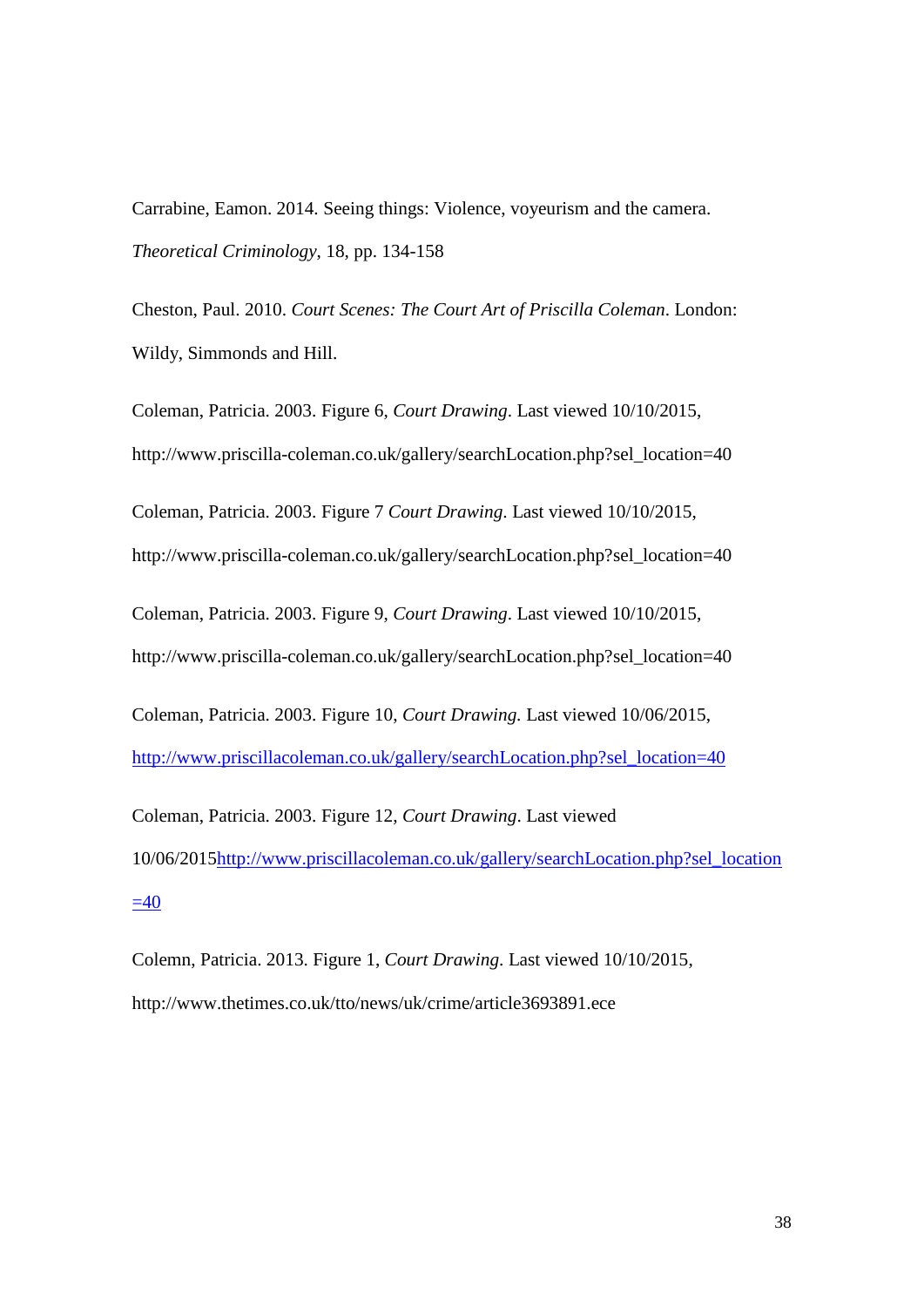Coleman, Patricia. 2013. *Figure 2*, *Court Drawing*. Last viewed 10/10/2015, http://www.itv.com/news/story/2013-02-04/chris-huhne-and-ex-wife-vicky-pryce-tostand-trial-over-claims-she-took-speeding-points-for-him/

Coleman, Patricia. 2013. Figure 7, *Court Drawing*. Last viewed 10/10/2015, http://www.dailymail.co.uk/news/article-2274103/Chris-Huhne-s-scorned-wife-Vicky-Pryce-called-lover-man-hatched-plot-destroy-him.html

Coleman, Patricia. 2013. Figure 8, *Court Drawing*. Last viewed 10/10/2015, http://www.itv.com/news/2013-03-07/chris-huhnes-ex-wife-found-guilty-over-takingpoints/

Comack, Elizabeth & Brickey, Salena. 2007. Constituting the Violence of Criminalized Women. *Canadian Journal of Criminology and Criminal Justice,* pp. 1-36.

Cook, Elizabeth. 2009. Figure 4, *Court Drawing.* Last viewed 10/06/2015, http://www.mirror.co.uk/news/uk-news/as-tv-trials-threaten-to-kill-off-courtroom-840903

Cook, Elizabeth. 2009. Figure 5, *Court Drawing*. Last viewed 10/06/2015, http://www.dailymail.co.uk/news/article-1217415/Nursery-worker-Vanessa-Georgeinternet-accomplices-plead-guilty-sexually-assaulting-young-children.html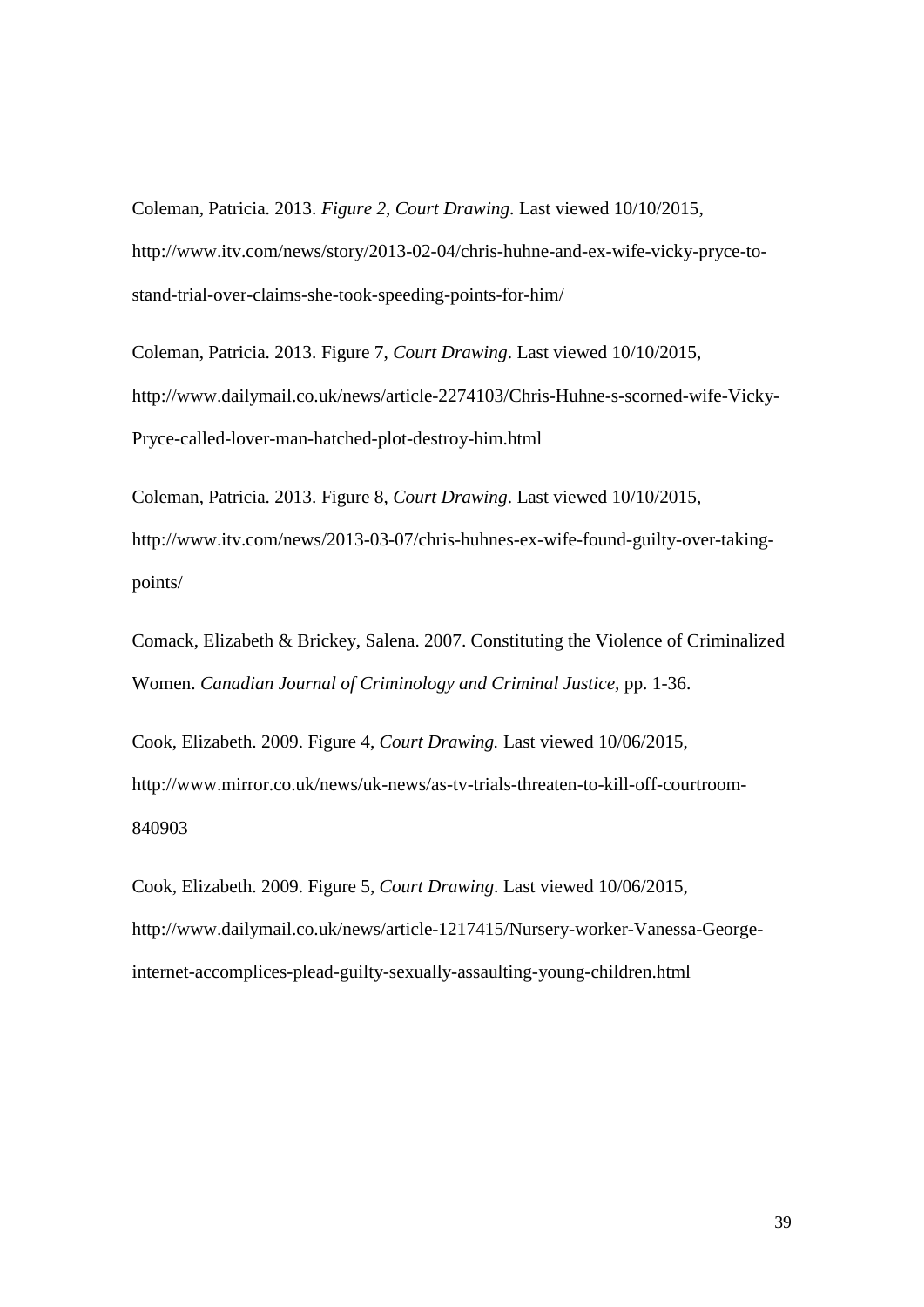Cunneen, Chris. 2010. Framing the Crimes of Colonialism: Critical Images of Aboriginal Art. In K, Hayward & M. Presdee (Eds). *Framing Crime: Cultural Criminology and the Image*. London: Routledge.

Edwards, Susan 1984. *Women on Trial: A Study of the Female Suspect, Defendant and Offender in the Criminal Law and Criminal Justice System*. Manchester: Manchester University Press.

Ferrell, Jeff., Hayward, Keith., Morrison, Wayne., & Presdee, Mike. 2004. *Cultural Criminology Unleashed*. London: Glasshouse Press.

Ferrell, Jeff., Hayward, Keith & Young, Jock. 2008. *Cultural Criminology: An Invitation*. London: Sage.

Ferrell, Jeff. & Cecille de Voorde, C. 2010. The Decisive Moment: Documentary Photography and Cultural Criminology. In Hayward, Keith. and Presdee, Mike. (eds), *Framing Crime*. London: Routledge-Glasshouse.

Finn, John. 2009. *Capturing the Criminal Image: From Mug Shot to Surveillance Society.* Minnesota: University of Minnesota Press

French, S. 1996. Partners in crime. In Myers, A. & Wight, S. (eds). *No angels: Women who commit Violence.* London: Pandora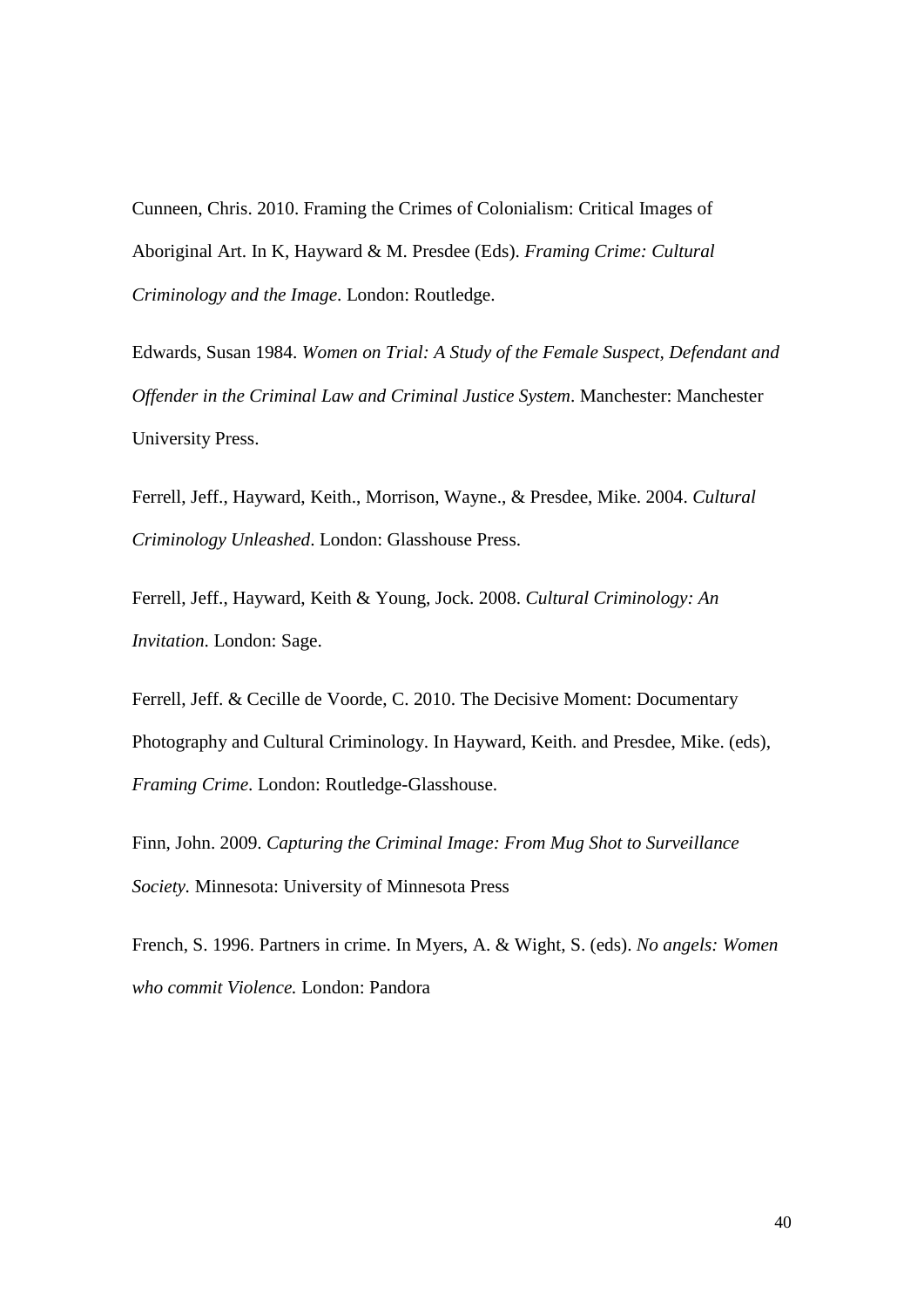Garland Thomson, Rose. 1997. Disability, Identity and Representation: An Introduction. In, *Extraordinary Bodies: Figuring Physical Disability in America Culture and Literature*. New York: Columbia University Press. Pp 5-15.

Gavin, Helen. 2009. *"Mummy wouldn't do that" the Perception and Construction of the Female Child Sex Abuser*. In: Evil, Women and the Feminine, 1-3 May 2009, Budapest, Hungary.

Glazer, Nathan. 1979. On Subway Graffiti in New York. *The Public Interest*, 54, pp. 3– 11.

Grabe, Marie, Trager, Elizabeth, Lear, Melissa and Rauch, Jennifer 2006. Gender in Crime News: A Case Study Test of the Chivalry Hypothesis, *Mass Communication and Society,* 9, pp. 137-163

Greer, Chris. 2007. Newsmedia, Victims and Crime. In Davies, P.M., Francis, P. & Greer, C. (eds) *Victim, Crime and Society*. London: Sage.

Hardin, Marie, & Whiteside, Erin. 2010. Framing through a feminist lens. In Angelo, P.D. & Kuypers, J. (Eds.), *Doing News Framing Analysis* (pp. 312–330). New York: Routledge.

Hayes, Sharon. & Baker, Bethany. 2014. Female Sex Offenders and Pariah Femininities: Rewriting the Sexual Scripts. *Journal of Criminology*, p1-8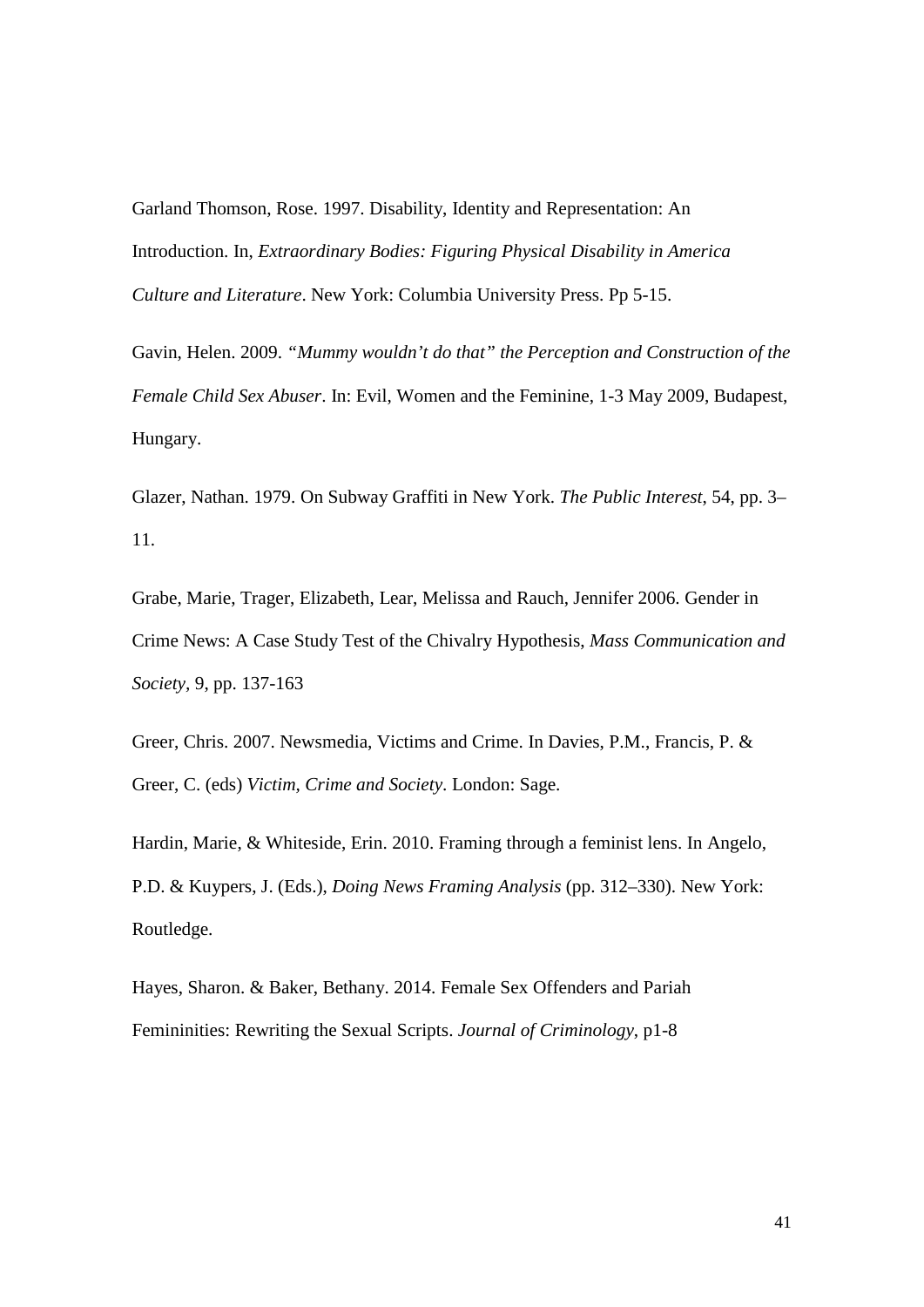Hayward, Keith. & Presdee, Mike. 2010. *Framing Crime: Cultural Criminology and the Image.* London: Routledge.

Heidensohn, Francis. 1996 *Women and Crime*. 2<sup>nd</sup> edition. Basingstoke: Macmillan

Heidensohn, Francis. 2002. Gender and Crime, Maguire, M., Morgan, R. & Reiner, R. (eds). *The Oxford Handbook of Criminology*. Oxford University Press.

Inglis, Tom 2003. *Truth, Power and Lies.* Dublin: University College Dublin Press.

Jewkes, Yvonne. 2015. *Media and Crime.* 3rd Edition. London: Sage Jones, Phill., & Wardle, Claire. 2008 'No emotion, no sympathy': The Visual Construction of Maxine Carr. *Crime*, *Media and Culture,* 4, pp. 53-71.

Katz, C. Barnetz, Z, Hershkowitz, I. 2014. The Effect of Drawing on Children's Experiences of Investigations Following Alleged Child Abuse, *Child abuse and neglect*, 14, pp. 858-867

Klein, Dorie. 1973. The Etiology of Female Crime: A Review of the Literature. *Issues in Criminology*, 8, pp.3- 30

Lavie- Dinur, Amit., Karniel, Yuval. & Azran, Tal. 2013. 'Bad girls': The use of Gendered Media Frames in the Israeli Media's Coverage of Israeli Female Political Criminals, *Journal of Gender Studies*, 22, pp.1-21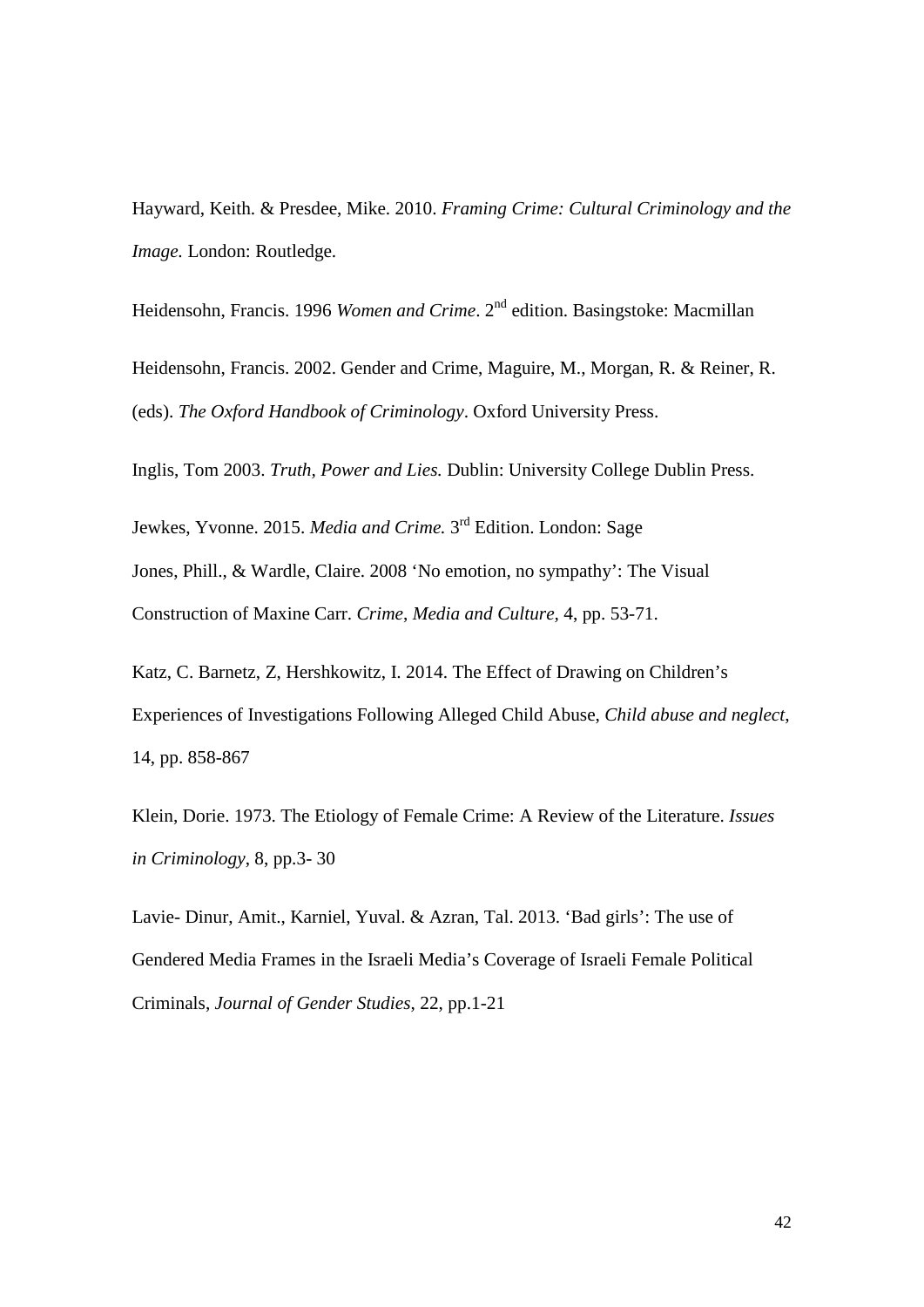Lloyd, Ann 1995. *Doubly Deviant, Doubly Damned: Society's Treatment of Violent Women.* Penguin group: London.

Lombroso, Cesare 2006/1876. *Criminal Man*. Translated and with a new introduction by Mary Gibson and Nicole Hahn Rafter. Durham, NC: Duke University Press.

Lombroso, Cesare & Ferrero, Guglielmo. 2004/1893. *Criminal Woman, the Prostitute, and the Normal Woman*. Translated and with a new introduction by Nicole Hahn Rafter and Mary Gibson. Durham, NC: Duke University Press.

MacKinnon, Catherine. 1989. *Toward a Feminist Theory of the State*. Harvard: Harvard University Press.

Marder, Nancy 2013. The Court and the Visual: Images and Artifacts in US Supreme Court Opinions. *Chicago-Kent Law Review*, 88, pp. 331-364

Mathiesen, Thomas. 1997. The Viewer Society: Michel Foucault's 'Panopticon' Revisited. *Theoretical Criminology*, 1, pp. 215-234.

McDowell, Helen. 2013. *Marital coercion: A rare and unusual defence*, http://www.petersandpeters.com/blog/helen-mcdowell/marital-coercion-rare-andunusual-defence. Retrieved 26th October 2014.

Meyers, Marian. 1997. *News coverage of Violence Against Women: Engenerdering blame*. Newbury Park: Sage.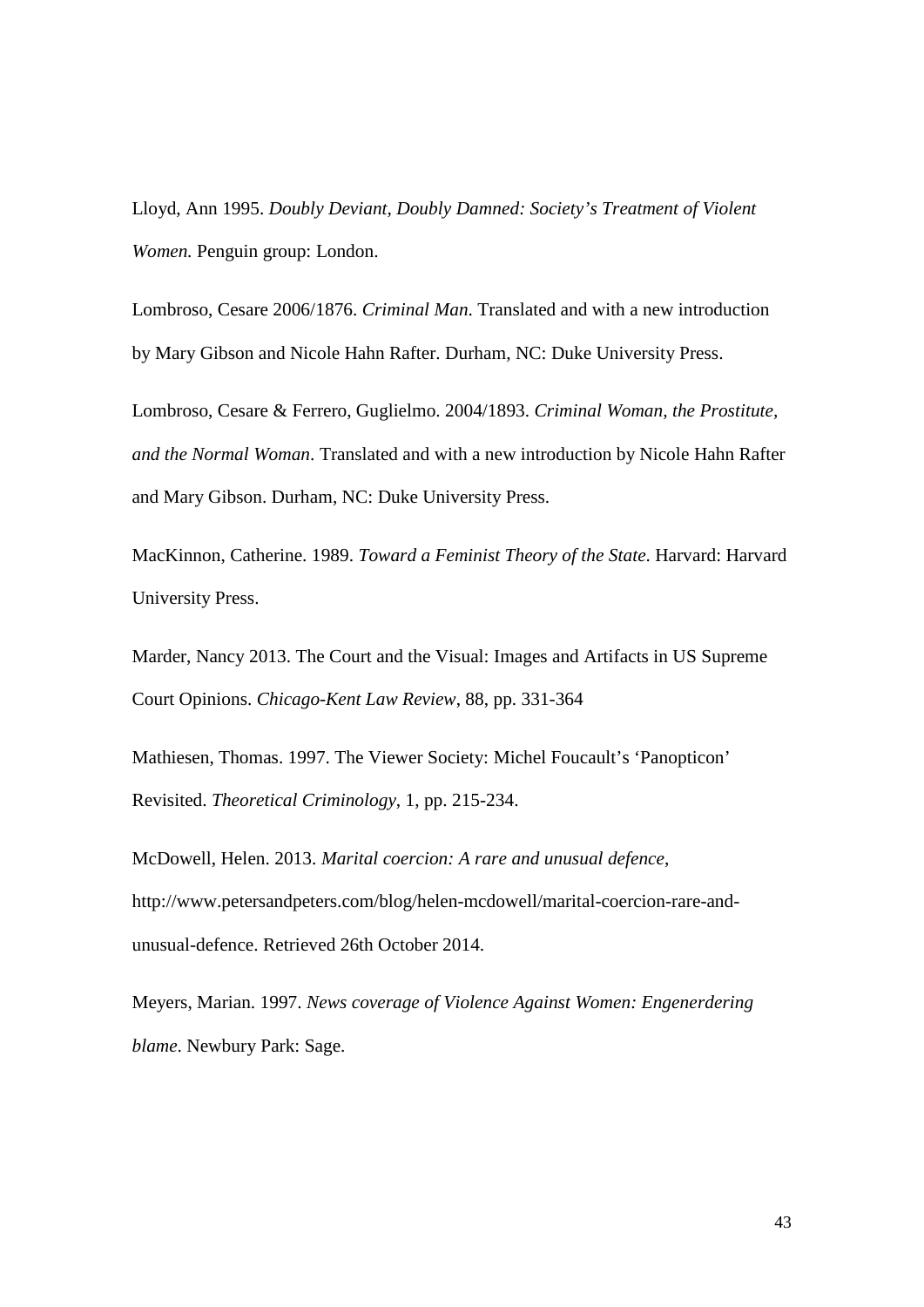Morrisey, Belinda 2003. *When Women Kill: Questions of Agency and Subjectivity*. London: Routledge

Mulcahy, Linda. 2015. Watching women: What Illustrations of Courtroom scenes tell us about Women in the Public Sphere in the 19<sup>th</sup> Century. *Journal of Law and Society*, 42, pp. 53-73

Mulcahy, Linda. 2015b.Docile Suffragettes? Resistance to police photography and the possibility of object-subject transformation. *Feminist legal studies*, 23, pp79-99

Myers, Alice. & Wight, Sarah. 1996 *No Angels: Women who Commit Violence*. London: Pandora

Naffine, Ngaire. 1987. *Female Crime: The Construction of Women in Criminology*. London: Allen Unwin

Naffine, Ngaire. 1996. *Feminism and Criminology.* Philadelphia: Temple University Press

Naylor, B. 2001. Reporting Violence in the British Print media: Gendered stories. *The Howard Journal,* 40, pp.180-194.

Nead, Linda. 2005. Courtroom sketching: Reflections on History, law and the Image. In Freeman, M. *Law and Popular Culture*. Oxford University Press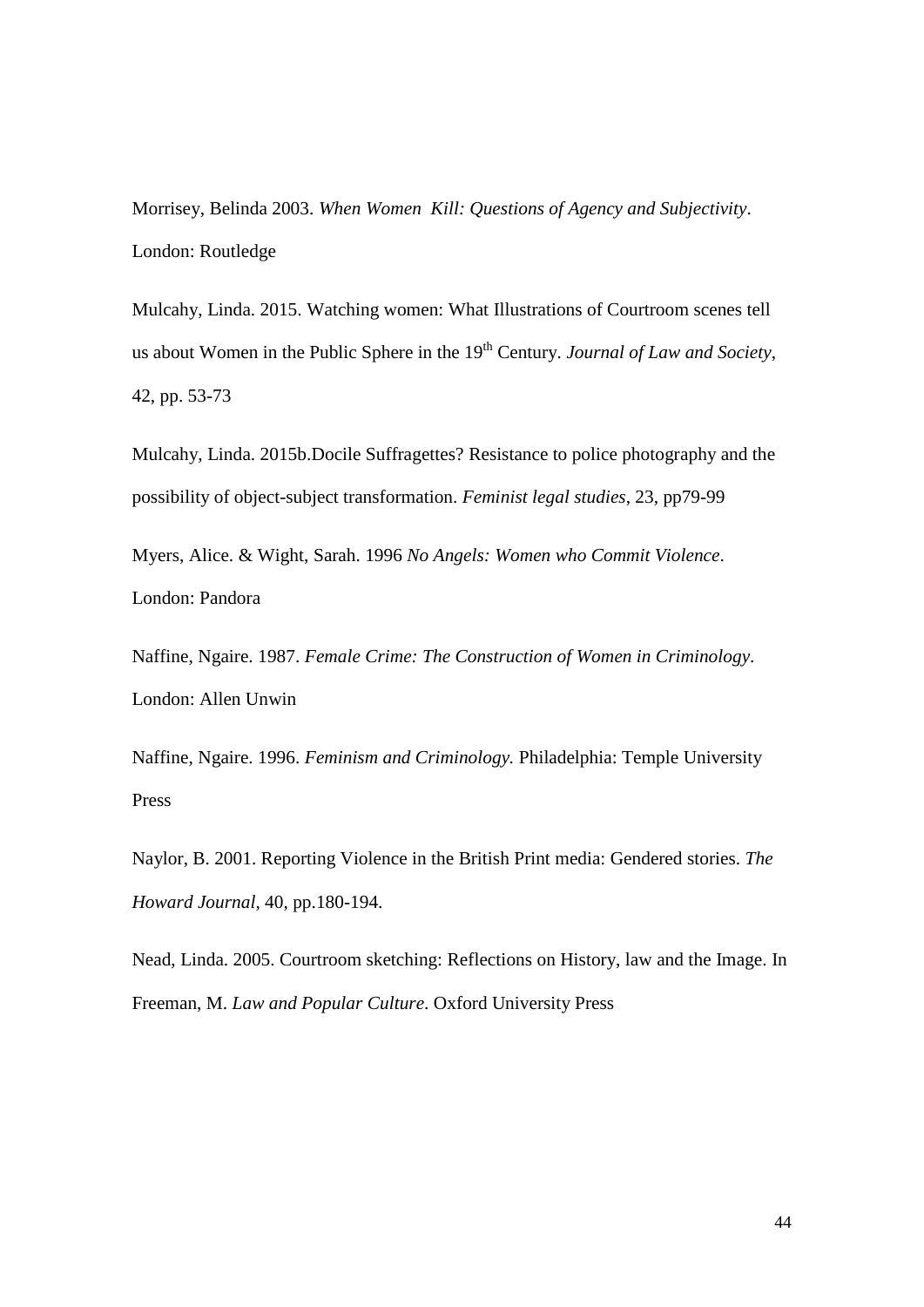Pink, Sarah 2007. *Doing Visual Ethnography: Images, Media and Representation in Research*. London: Sage

Pollak, Otto. 1950/1961. *The Criminality of Women*. New York: AS, Barnes/ Perpetua

Poole, Debra. & Dickinson, Jason. 2014. Comfort Drawing During Investigative Interviews: Evidence of the Safety of a Popular Practice. *Child Abuse and Neglect*, 38, pp. 192-201

Quenzler, Julia. 2003. Figure 3, *Court Drawing*. Last viewed 10/10/2015, http://www.mirror.co.uk/news/uk-news/as-tv-trials-threaten-to-kill-off-courtroom-840903

Quenzler, Julia. 2013. Figure 11, *Court Drawing*. Last viewed 10/10/2015, http://www.bbc.co.uk/news/uk-17053575

Rafter, Nicole. 2014. Introduction to Special Issues on Visual Culture and the Iconography of Crime and Punishment, *Theoretical Criminology*, 18, pp.127-133

Riggins, Stephen. Harold 1997. *The Language and Politics of Exclusion*. Sage: Thousand Oaks, CA. p.1-30.

Rose, Gillian. 2007. *Visual Methodologies: An Introduction to the Interpretation of Visual Materials*. London: Sage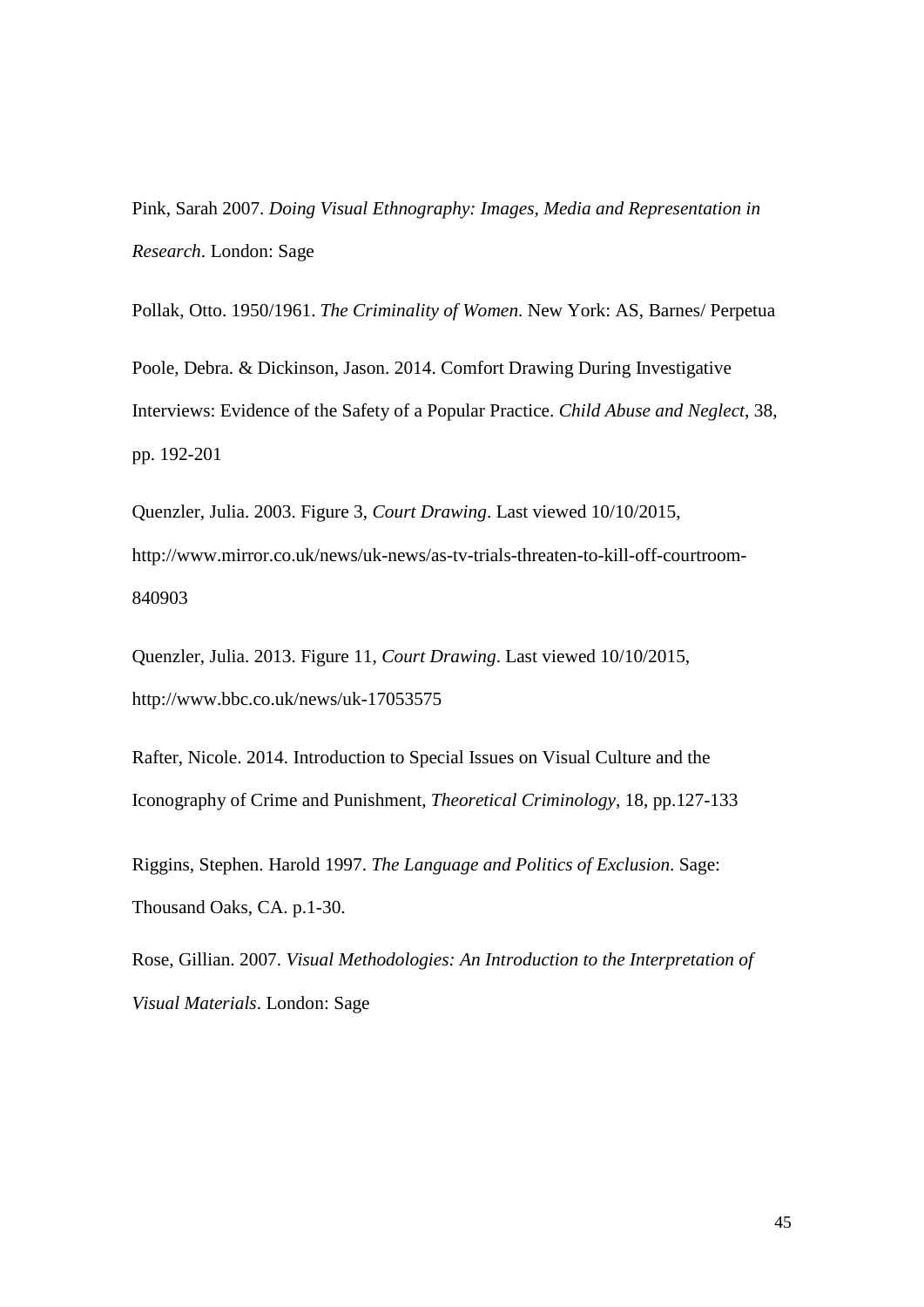Russett, Cynthia. 1989 *Sexual Science: The Victorian Construction of womanhood*. London: Harvard University Press.

Sekula, Allan. 1981. The Traffic in Photographs. *Art Journal*, 41, pp. 15–25.

Smart, Carol. 1977. *Women, Crime and Criminology*. London: Routledge.

Smart, Carol. 1989. *Feminism and the power of law.* London: Routledge.

Snyder, Gregory. 2009. *Graffiti lives: Beyond the tag in New York's Urban Underground.* New York University Press.

Surette, Ray. 1998. *Media, Crime, and Criminal Justice: Images and Realities*. Belmont, CA: Wadworth.

Sydie, Ruth 1987. *Natural Women, Cultured Men: A Feminist Perspective on Sociological Theory*. Milton Keynes: Open University Press.

Walklate, Sandra. Mythen, Gabe. McGarry, Ross. 2011. Witnessing Wooton Bassett: An Exploration in Cultural Victimology. *Crime, Media, Culture*. 7, pp. 149-165

Walklate, Sandra., McGarry, Ross. & Mythen, Gabe. 2014. Trauma, Visual Victimology and the Poetics of Justice. In M. Haviid- Jacobsen. *Poetics of Justice*. London: Routledge.